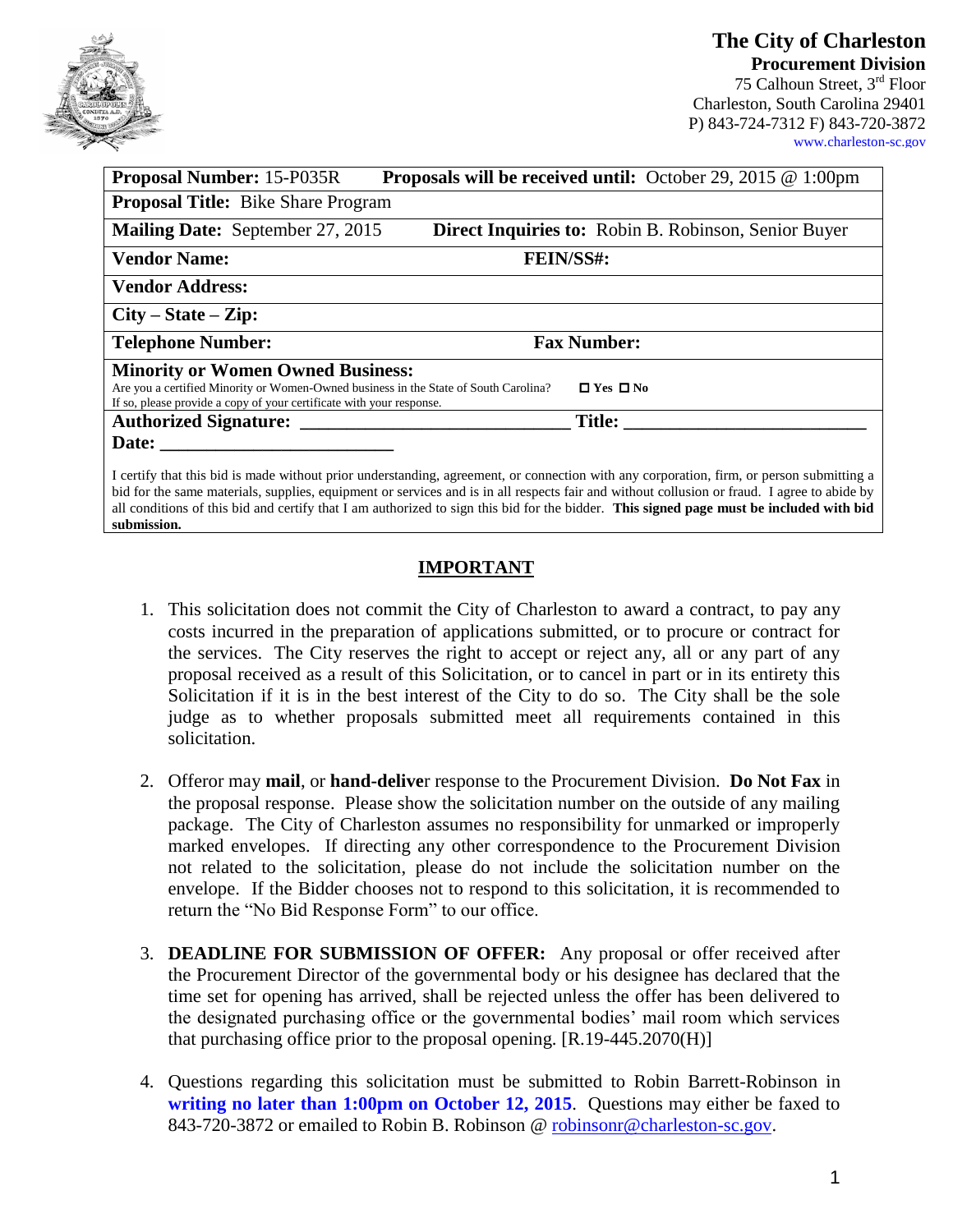## **INSTRUCTIONS TO OFFERORS**

1. Number of Submittals required is stated in the General Information section of this Solicitation. Proposals must be mailed or hand-delivered. **Responses received by fax or other electronic means (email, CD, etc.) will be rejected. Proposals must be submitted in a sealed envelope and must be addressed to the City of Charleston Procurement Division, 75 Calhoun Street, Charleston, SC 29401.** Failure to do so may result in a premature opening of, or failure to open such Proposal. Each sealed envelope containing a Proposal shall be marked on the outside with the Offeror's complete Name, Address, Solicitation Number, Description of Services Requested by Solicitation (i.e., Elevator Maintenance, Road Construction), along with the Due Date and Time. If you do not choose to submit a proposal, please complete and return the enclosed "No Proposal" response form.

A "No Proposal" qualifies as a response; however, it is the responsibility of the Vendor to notify the Procurement Office if you receive solicitations that do not apply. Failure to respond to three (3) solicitations during the calendar year may result in removal from Vendor's List.

- 2. Offerors must clearly mark as **"Confidential"** each part of their proposal which they consider to be proprietary information that could be exempt from disclosure under section 30-4-40, Code of Laws of South Carolina, 1976 (1986 Cum. Supp.) (Freedom of Information Act). If any part is designated as confidential, there must be attached to that part, an explanation of how this information fits within one or more categories listed in section 30-4-40. The agency reserves the right to determine whether this information should be exempt from disclosure and no legal action may be brought against the state or its agents for its determination in this regard.
- 3. Proposals must be made in the official name of the individual, firm, company, partnership, corporation, joint venture or other legal entity under which the business is conducted (showing official business address) and must be signed in ink by a person duly authorized to legally bind the legal entity submitting the proposal.
- 4. Bids should be typewritten or computer-generated; however, if this is not possible, the hand writing **must be legible**. A Bid shall include, but is not limited to, addresses of all legal entities which will participate in the proposed services. The type of organization of the Bidder, whether individual, firm, partnership, corporation, joint venture or other legal entity, shall be stated. Any affiliations, parent-subsidiary relationships, and corporate identities including the names of the principals of such legal entity must be fully disclosed and clearly explained.
- 5. If an error is made before submitting the proposal, the error should be crossed out, corrections entered and initialed by the person signing the proposal. Erasures or use of typewriter correction fluid may be cause for rejection. No proposal shall be altered or amended after specified time for opening.
- 6. Proposals may be withdrawn by written request received from the Offeror prior to the time set for opening of Proposals, but not thereafter.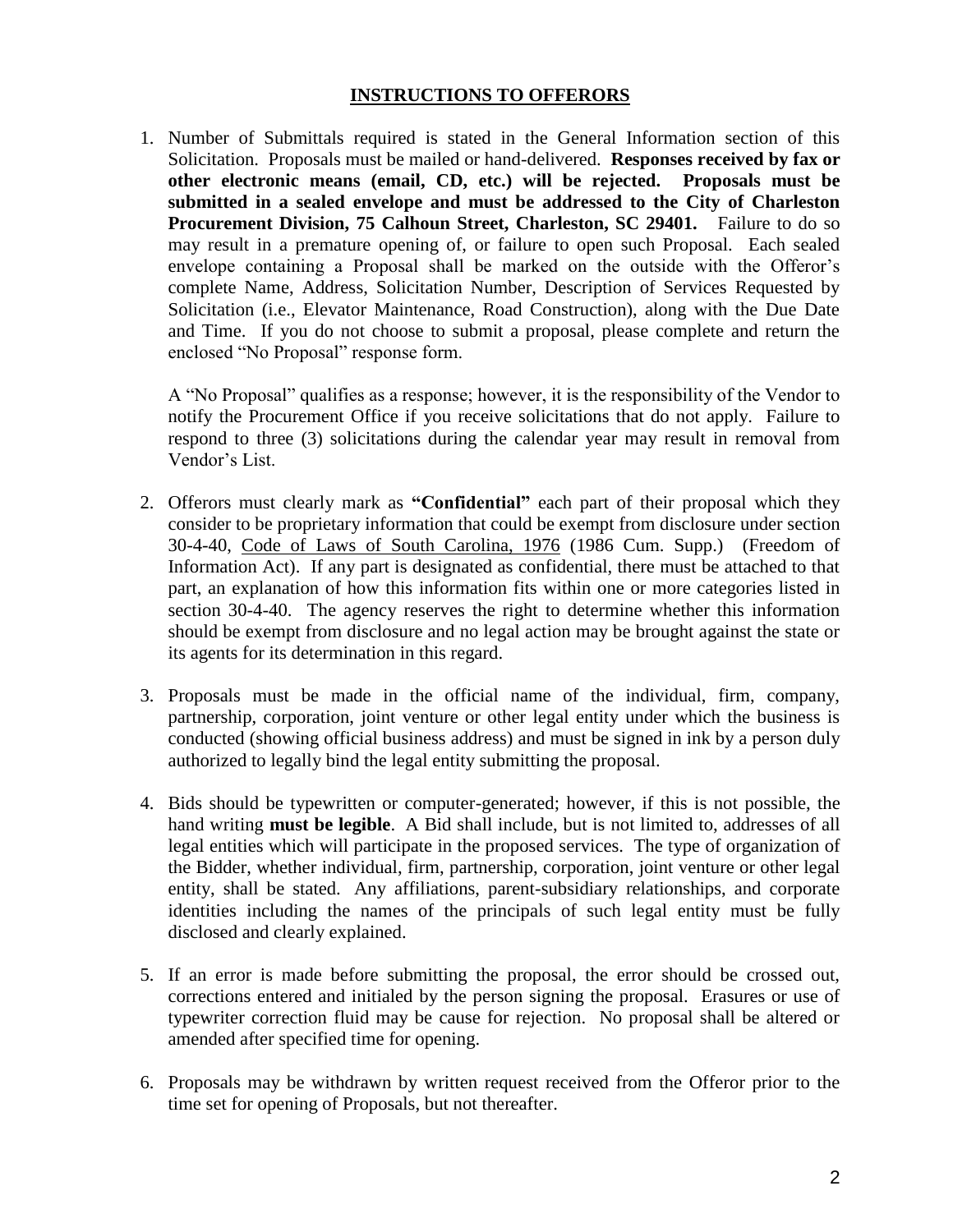- 7. Proposals should be prepared simply and economically. All data, materials, and documentation shall be available in a clear, concise form and reproducible upon request "at cost" for the City's internal use. The City reserves the right to reproduce proposals for internal use in the evaluation process.
- 8. All Proposals shall provide a straight forward, concise description of Offeror's ability to satisfy the requirements of the Solicitation.
- 9. All Addendum and Award Notices will be posted on our website: [www.charleston](http://www.charleston-sc.gov/)[sc.gov,](http://www.charleston-sc.gov/) then click on the Bidline link.
- 10. The terms and conditions in this Solicitation shall prevail unless otherwise modified by the City of Charleston in an Addendum to this Solicitation. The City of Charleston reserves the right to reject, in whole or in part, any proposal which does not comply with such terms and conditions. The City of Charleston reserves the right to retain all proposals submitted and to use any ideas in a proposal regardless of whether that proposal is selected. Submission of a proposal indicates acceptance by the Offeror of the conditions contained in this Solicitation, unless clearly and specifically noted in the proposal submitted and confirmed in any resulting contract between the City of Charleston and the Offeror selected.
- 11. No substitutions shall be considered after the contract award except by Amendment.
- 12. The City seeks qualified vendors to be responsible for completion of the work described herein and the City reserves the option to award portions of the project to multiple Offeror if such is to the advantage of the City. Therefore, any one proposal submitted by more than one company shall be deemed to be a proposal for a joint venture between or among the companies so submitting proposals unless the proposal clearly and unequivocally describes that only one firm proposes to act as principal and the other firm(s) contractual position is clearly defined. The companies submitting as a joint venture shall be held jointly and severally responsible for the entire project and shall not be permitted to limit their liability to the City.
- 13. All proposals should be complete and carefully worded and shall convey all of the information requested by the City. If errors or exceptions are found in a proposal, or if the proposal fails to conform to the requirements of the Solicitation, the City shall be the sole judge as to whether that variance is significant enough to reject the proposal.
- 14. The City reserves the right to request satisfactory evidence of their ability to furnish services in accordance with the terms and conditions listed herein. The City further reserves the right to make the final determination as to the Offeror's ability to provide said services.
- 15. The Offeror is solely responsible for all costs and expenses associated with the preparation of the proposal and of any supplementary presentation (including any oral presentation) requested by the City.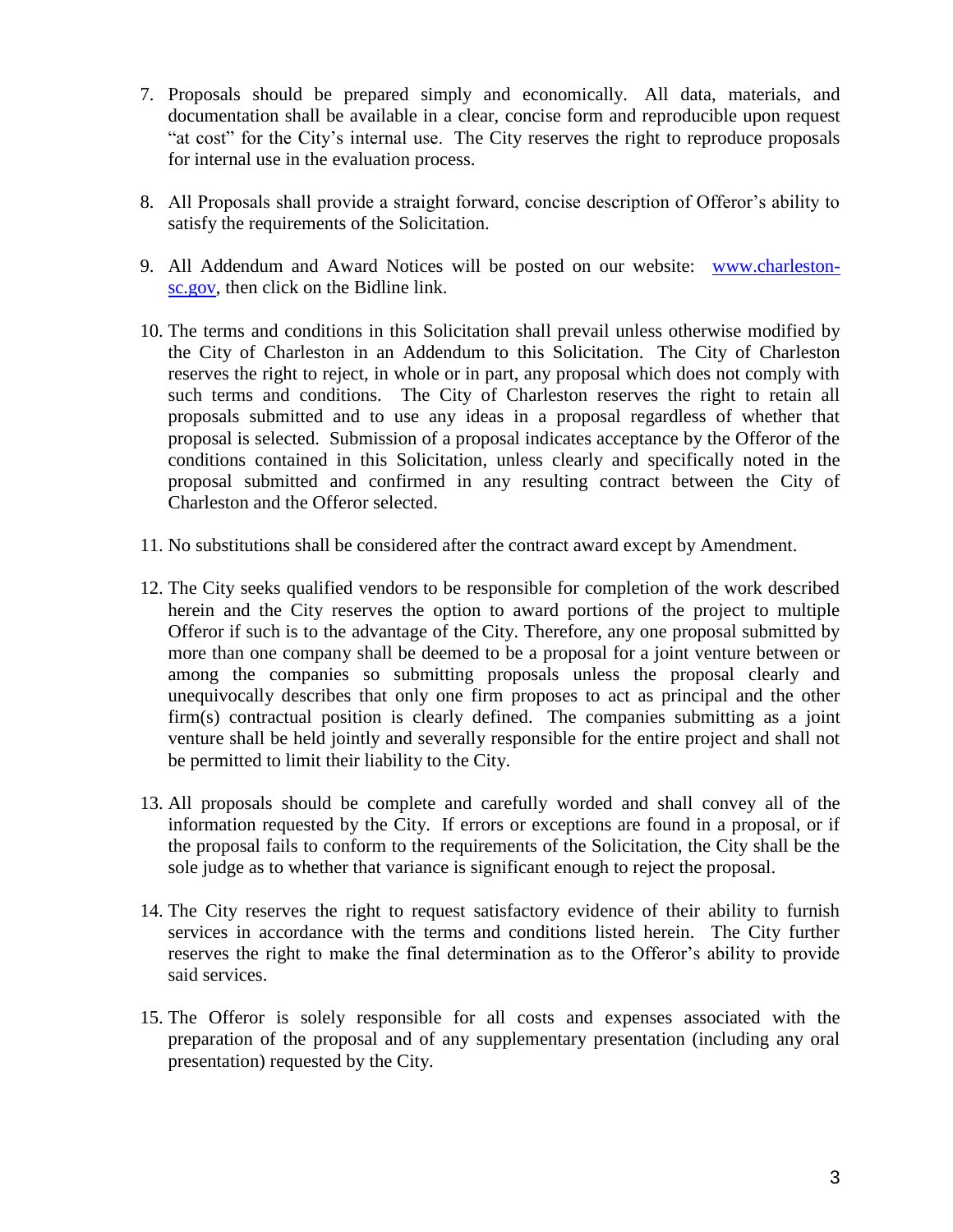## 16. GRATUITIES AND KICKBACKS

- A) Gratuities. It shall be unethical for any person to offer, give or agree to give any employee or former employee, or for any employee or former employee to solicit, demand, accept, or agree to accept from another person a gratuity or an offer of employment in connection with any decision, approval, disapproval, recommendation, preparation or any part of a program requirement or a purchase request, influencing the content of any specification or procurement standard, rendering of advice, investigation, auditing, or in any other advisory capacity in any proceeding or application, request for ruling, determination, claim or controversy, or other particular matter pertaining to any program requirement or a contract or subcontract, or to any solicitation or proposal therefore.
- B) Kickbacks. It shall be unethical for any payment, gratuity, or offer of employment to be made by or on behalf of a subcontractor under a contract to the prime contractor, or to hire any subcontractor or any person associated therewith, as an inducement for the award of a subcontract or order.

## 17. OFFEROR REPRESENTATIONS

Each Offeror by submitting a Proposal represents that:

- A) The Offeror has read and understands this Solicitation (including all Specifications and Attachments) and that its Proposal is made in accordance therewith.
- B) The Offeror has reviewed the Solicitation and has become familiar with the local conditions under which the scope of work is to be performed. The failure or omission of an Offeror to acquaint himself with existing conditions shall in no way relieve him of any obligation with respect to this proposal or any resulting contract.
- C) The Proposal is based on the terms, materials, services and obligations required by this Solicitation, without exception.
- D) The Offeror is qualified to provide the services and equipment required under this Solicitation and, if awarded the contract, shall do so in a professional, timely manner using successful Offeror's best skills and attention.
- E) The Offeror is guaranteeing that all goods and services will meet the requirements of the Solicitation during the contract period.

## 18. COMPETITIVE PROCUREMENT

It is the intent and purpose of the City of Charleston that this Solicitation permits competition. It shall be each Offeror's responsibility to advise the City if any language, provision, or other requirement, or any combination thereof, inadvertently restricts or limits the satisfaction of the specifications stated in this Solicitation to a single source. Such notification must be submitted in writing, and must be received by the City of Charleston Procurement Division no later than the last date for written questions. Any such notification shall be reviewed by the City's Procurement Director.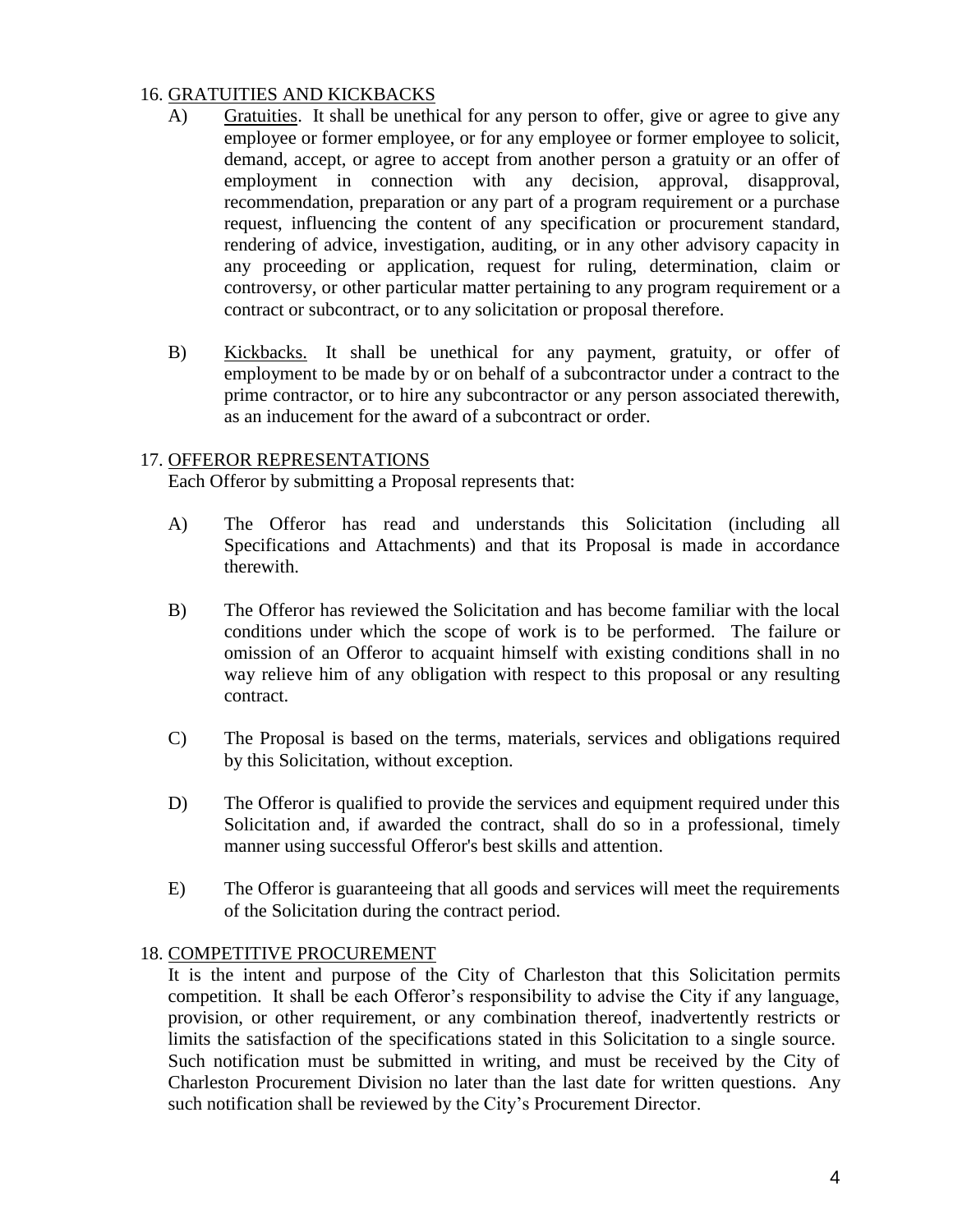## 19. ADDENDA/CHANGES

Any additions, deletions, modifications, or changes made to this Solicitation shall be processed through the City's Procurement Director. Any deviation from this procedure may result in the disqualification of the proposal or the cancellation of any contract resulting from this Solicitation. Requests for interpretation of this Solicitation and any other questions concerning the Solicitation shall be made in writing, and addressed to the City's Procurement Director, 75 Calhoun Street, Charleston, South Carolina 29401. Questions may be transmitted by fax, but it shall be the responsibility of the sender to confirm receipt by the City. These requests must be submitted by the deadline for written questions. Responses to said requests shall be made at the discretion of the City's Procurement Director. When issued, such interpretations and answers to such questions shall be in the form of an addendum to the Solicitation which shall be posted on the City's website, [www.charleston-sc.gov.](http://www.charleston-sc.gov/) All such addenda shall become part of the Solicitation and each Offeror shall be bound by such addenda whether or not received by the Offeror. The City of Charleston shall not be legally bound by any amendment or interpretation that is not in writing.

## 20. EVALUATION PROCESS

During the evaluation process the City of Charleston reserves the right, where it may serve the City of Charleston's best interest, to request additional information or clarification from Offerors, or to allow corrections of errors or omissions.

## 21. AWARD OF CONTRACT

- A) Award of contract shall be made to the most responsive and responsible Offeror(s) whose Proposal, conforming to the Solicitation, is most advantageous to the City of Charleston, price and other factors considered.
- B) The City of Charleston may, when in the best interest of the City, reject any or all Proposals or waive technicalities or informalities in any Proposals received.
- C) The City of Charleston shall be the sole judge of the suitability of the items or services to be provided pursuant to this Solicitation.
- D) The City may choose to award to more than one vendor if it is in the best interest of the City.
- E) Final approval may rest with members of the City Council for the City of Charleston.
- F) All things considered equal, a tie proposal will be resolved by the flip of a coin.

#### 22. CONTRACT ADMINISTRATION

Questions or problems arising after award of this contract shall be directed to the Contracts Coordinator by calling (843) 965-4184. Copies of all correspondence concerning this contract shall be sent to the Contracts' Coordinator, 75 Calhoun Street Charleston, SC 29401.

#### 23. NOTICE OF AWARD OF CONTRACT

The successful Offeror shall be notified of acceptance of its Proposal by a written Notice of Award of Contract. Successful Offeror(s) shall not undertake any work, and City shall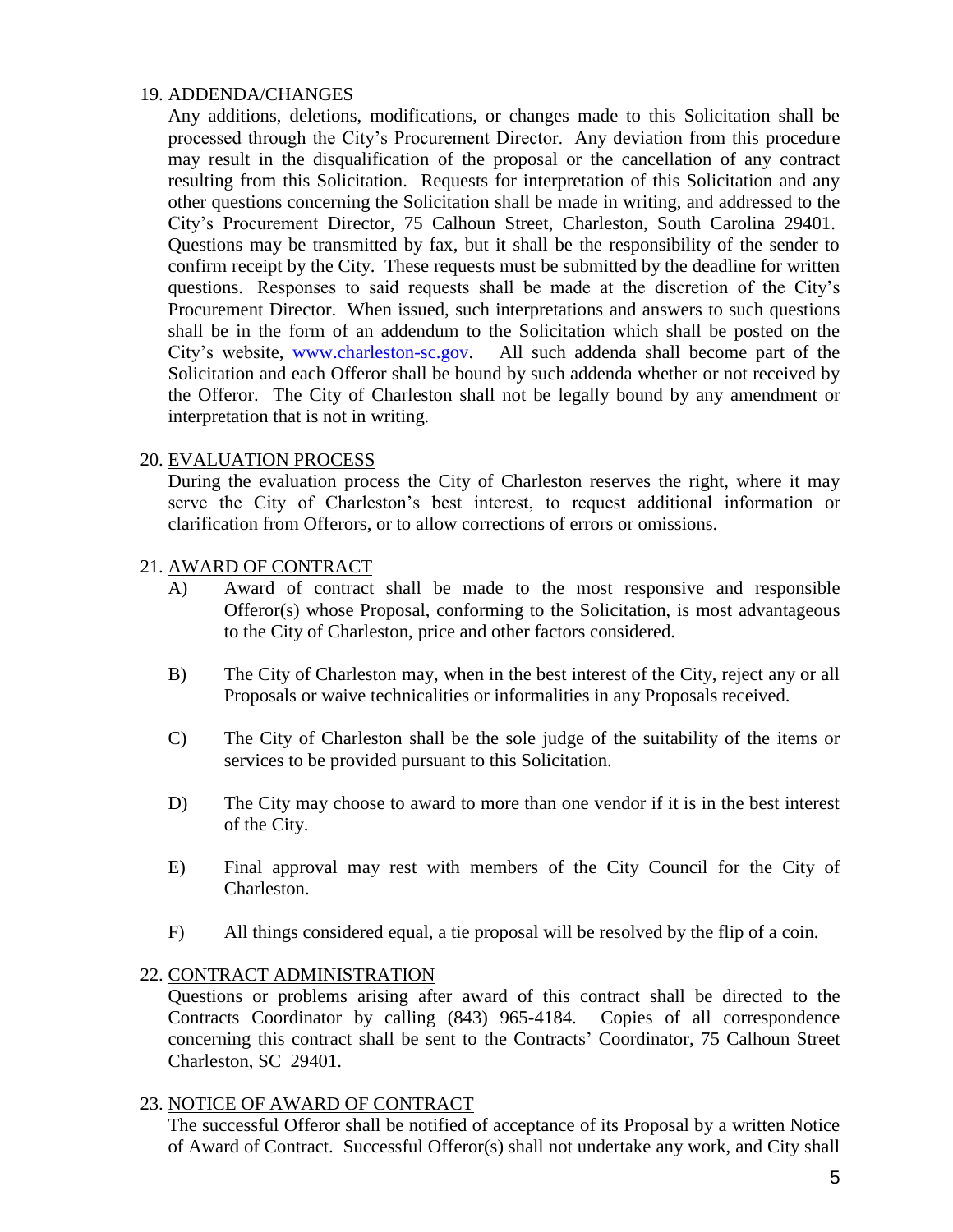not be responsible for payment for any work whatsoever undertaken by the successful Offeror(s) prior to issuance of the Notice to Proceed.

## 24. NOTICE TO PROCEED

A Notice to Proceed shall be issued after the Contractor(s) has executed the contract and has submitted acceptable Insurance Certificate(s) and Endorsement(s) and Performance and Payment Bonds to the City as well as other submittals specified herein as required to be delivered before the Notice to Proceed is issued. The Contractor(s) shall not commence work until it has received a written Notice to Proceed from the City's Director of Procurement.

## 25. OTHER CONTRACTS

The City of Charleston may undertake or award other contracts for portions of the work or additional work, and the Contractor(s) shall fully cooperate with such other contractors and City of Charleston employees and carefully fit its own work to such work as may be directed by the City. The Contractor(s) shall not commit or permit any act which shall interfere with the performance of work by any other contractor or by City of Charleston employees.

## 26. MODIFICATION

The City's Director of Procurement shall have the unilateral right to modify any contract resulting from this Solicitation, within the general scope of work, when said modification is in the best interest of the City. The right to issue change orders is not dependent upon the consent of the successful Offeror(s). At the direction of the Director of Procurement the successful Offeror is obligated to perform the revised contract. Contract fees or prices shall be equitably adjusted where an issued change order so demands. No claim by the successful Offeror(s) for an adjustment hereunder shall be allowed if asserted after final payment under aforesaid contract.

#### 27. INDEPENDENT CONTRACTOR

Successful Offeror is an independent contractor and shall not be deemed the agent or employee of the City of Charleston for any purpose whatsoever.

#### 28. INSURANCE REQUIREMENTS

Upon the consummation of the contract for the services being solicited in this Solicitation and receipt of the Notice of Award by the successful Offeror (the "Contractor"), the Contractor shall, at all times during the term of the contract, carry insurance as required by the insurance requirements outlined in the insurance attachment which is attached hereto and incorporated by reference. The City shall not issue a Notice to Proceed until the Contractor has submitted acceptable insurance certificates(s) or endorsement(s), which must be submitted within five (5) calendar days after receipt of the Notice of Award, and which reflect that the required coverages are in place and that all premiums have been paid. Refusal or failure to submit such certificate(s) or endorsement(s) shall constitute grounds for the City to revoke its notice of award, forfeit proposal security, and award the contract to another contractor. The City may contact the Contractor's insurer(s) or insurer(s)' agent(s) directly at any time regarding its coverages, coverage amounts, or other such relevant and reasonable issues related to this contract. The Contractor(s) shall also require any sub-contractors to carry the same coverages in the same amounts. Faxed Insurance Certificate(s) and Endorsement(s) shall be accepted if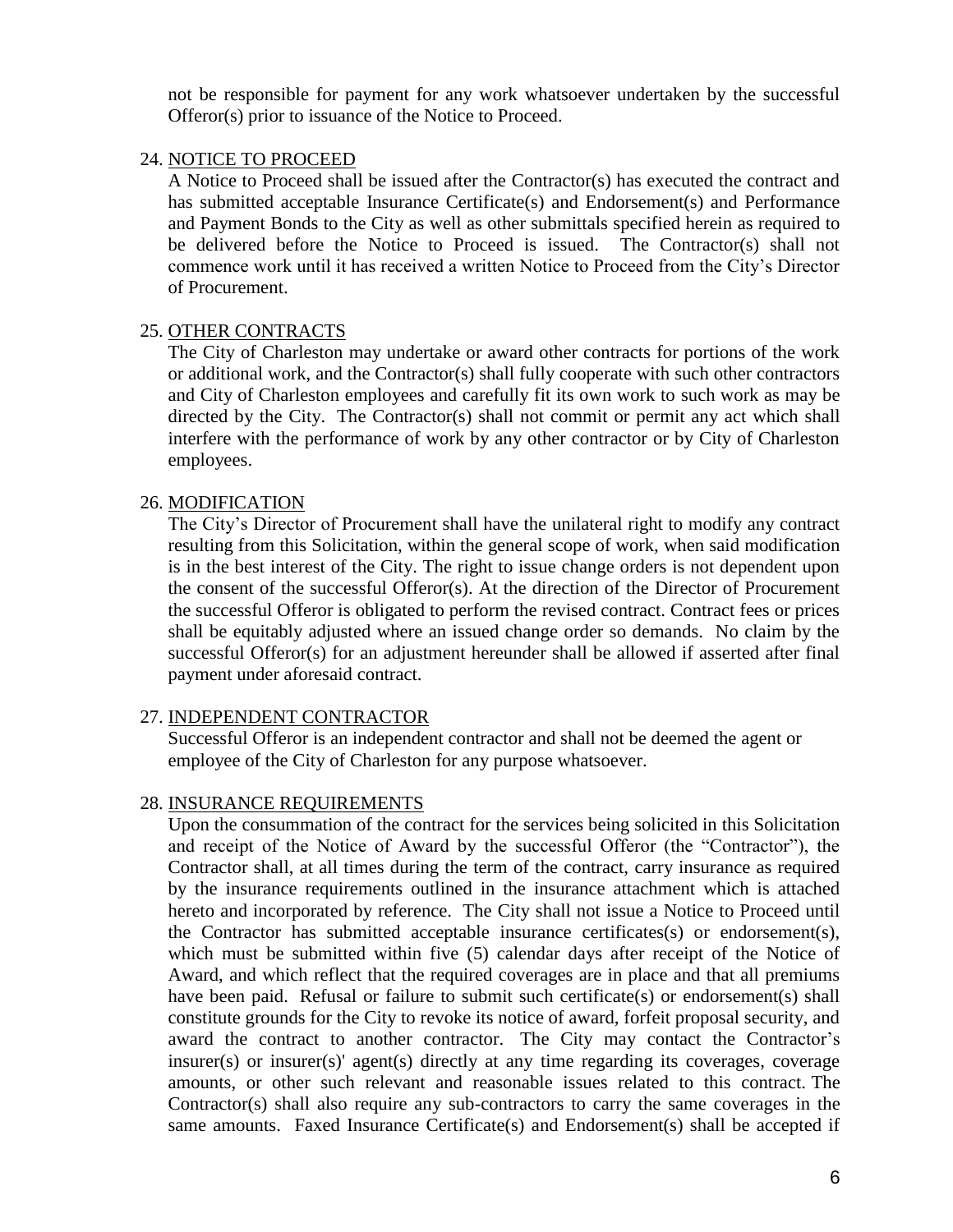received no later than the time of contract execution and the original documents are received within one (1) business day after receipt of the fax transmittals.

## 29. INDEMNIFICATION

Except for expenses or liabilities arising from the negligence of the City, the Contractor who enters into a contract with the City of Charleston as a result of this Solicitation (the "Contractor") hereby expressly agrees to indemnify and hold the City harmless against any and all expenses and liabilities arising out of the performance or default of this contract as follows:

The Contractor expressly agrees to the extent that there is a causal relationship between its negligent, reckless or intentionally wrongful action or inaction, or the negligent, reckless or intentionally wrongful action or inaction of any of its employees or any person, firm, or corporation directly or indirectly employed by the Contractor, and any damage, liability, injury, loss or expense (whether in connection with bodily injury or death or property damage or loss) that is suffered by the City and its employees or by any member of the public, to indemnify and save the City and its employees harmless against any and all liabilities, penalties, demands, claims, lawsuits, losses, damages, costs, and expenses arising out of the performance or default of this Contract. Such costs are to include defense, settlement and reasonable attorneys' fees incurred by the City and its employees. This promise to indemnify shall include bodily injuries or death occurring to Contractor's employees and any person directly or indirectly employed by Contractor (including without limitation any employee of any subcontractor), the City's employees, the employees of any other independent contractors, or occurring to any member of the public. When the City submits notice, Contractor shall promptly defend any aforementioned action. This obligation shall survive the suspension or termination of the contract. The limits of insurance coverage required herein shall not serve to limit this indemnity obligation. The recovery of costs and fees shall extend to those incurred in the enforcement of this indemnity.

## 30. OFFEROR'S QUALIFICATIONS

The City reserves the right to request satisfactory evidence of any Offeror's ability to furnish services in accordance with the terms and conditions listed herein. The City further reserves the right to make the final determination as to the Offeror's ability to provide said services. We reserve the right to investigate the qualifications of any respondent under consideration, require confirmations of information furnished, and require additional evidence of qualifications to perform the work described in this Solicitation, contact references, and request an audited financial statement in order to determine a potential contractor's capabilities.

## 31. ASSIGNMENT

The Contractor(s) shall not assign in whole or in part its duties under the contract without the prior written consent of the City of Charleston. The Contractor shall not assign any money due or to become due to it under this contract without the prior written consent of the City of Charleston.

## 32. SUBCONTACTORS

A) If any subcontractors shall be used for this project, the Contractor shall provide to the City's Director of Procurement a list of names of any of the intended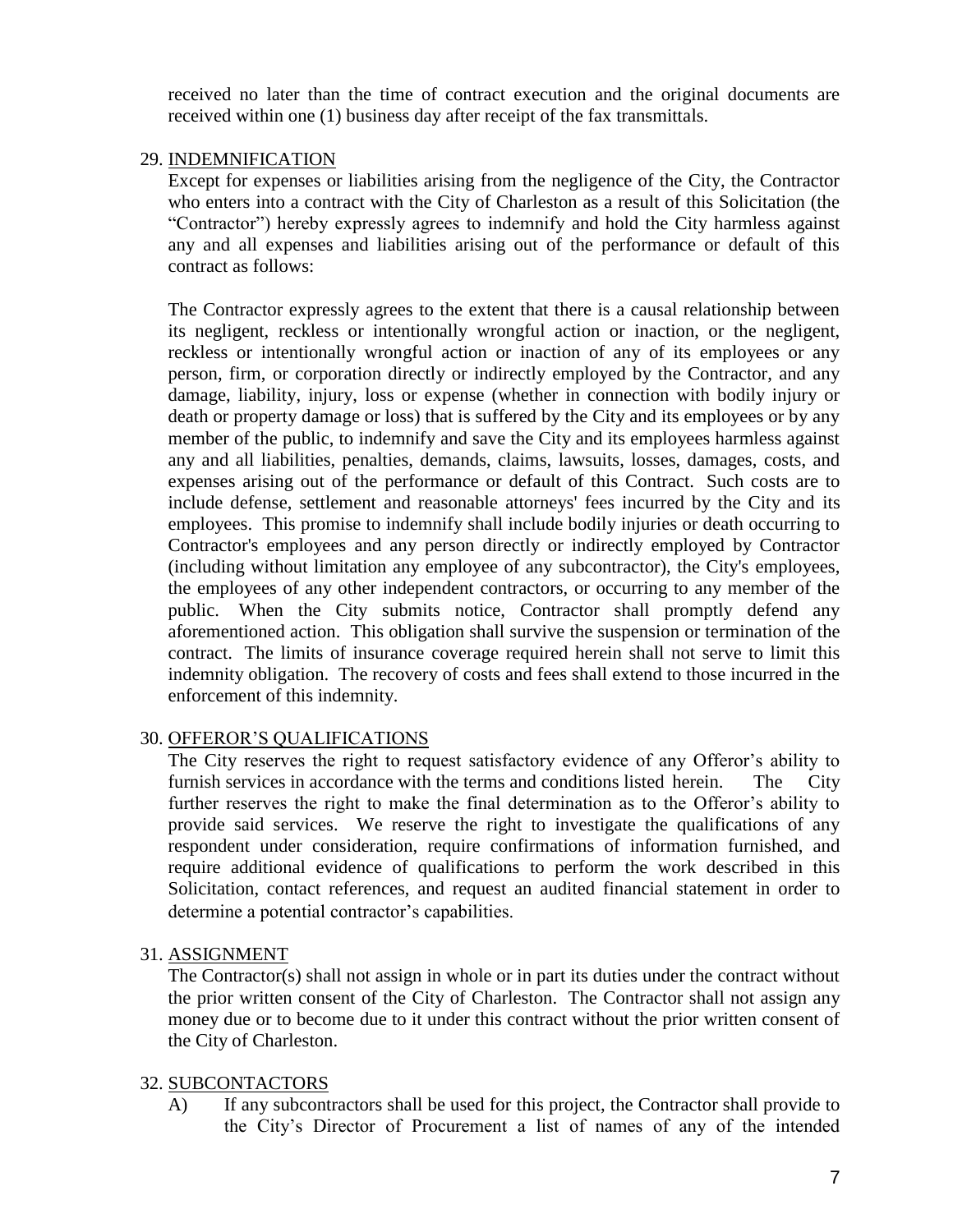subcontractors, the subcontractor's applicable license number(s), and a description of the work to be done by each subcontractor, if requested.

- B) The Contractor(s) shall not substitute other subcontractors without the written consent of the City's Director of Procurement.
- C) Contractor(s) shall be responsible for all services performed by a subcontractor. Responsibilities include, but are not limited to, compliance with any applicable licensing regulations.
- D) If at any time the City's Director of Procurement determines that any subcontractor is incompetent or undesirable, he shall notify the Contractor(s) accordingly, and the Contractor(s) shall take immediate steps for cancellation of the subcontract and replacement thereof with a subcontract that is approved by the City of Charleston.
- E) Nothing contained in any contract resulting from this Solicitation shall create any contractual relationship between any subcontractor and the City of Charleston.

## 33. SUSPENSION OF WORK

The City may order the Contractor in writing to suspend, delay, or interrupt all or any part of the Work for such period of time as the City may determine to be appropriate for the convenience of the City of Charleston, or for noncompliance with the contract requirements.

## 34. TERMINATION

- A) For Convenience: The City reserves the right to terminate the contract with the Contractor when it is in the best interest of the City, including, but not limited to non-appropriation of funds. If the contract is so terminated, the City shall provide the Contractor with sixty (60) days written notice and shall compensate Contractor for all necessary and reasonable direct costs of performing the services actually accomplished as of the date of termination. No other costs shall be allowed for a termination for convenience. No damages shall be allowed for a termination for convenience.
- B) For Default: If the Contractor fails to comply with the terms of the contract the City shall notify the Contractor in writing of the specifics regarding such noncompliance. If the Contractor fails to begin to cure the noncompliance within five (5) days after the notice, the City may terminate the contract by written notice to the Contractor within thirty (30) days thereafter and Contractor shall only be compensated for services actually completed prior to termination, contractor shall not be entitled to any costs or damages resulting from a termination under this section.

## 35. MATERIAL AND WORKMANSHIP; WARRANTIES AND REPRESENTATIONS

A) If equipment, materials and supplies are to be a part of the service provided, all equipment, materials, and supplies incorporated in the work covered by the Proposal and provided by the Contractor(s) are to be new and of the most suitable grade for the purpose intended. Unless otherwise specifically provided in this Solicitation, reference to any equipment, material, supply or patented process, by trade name,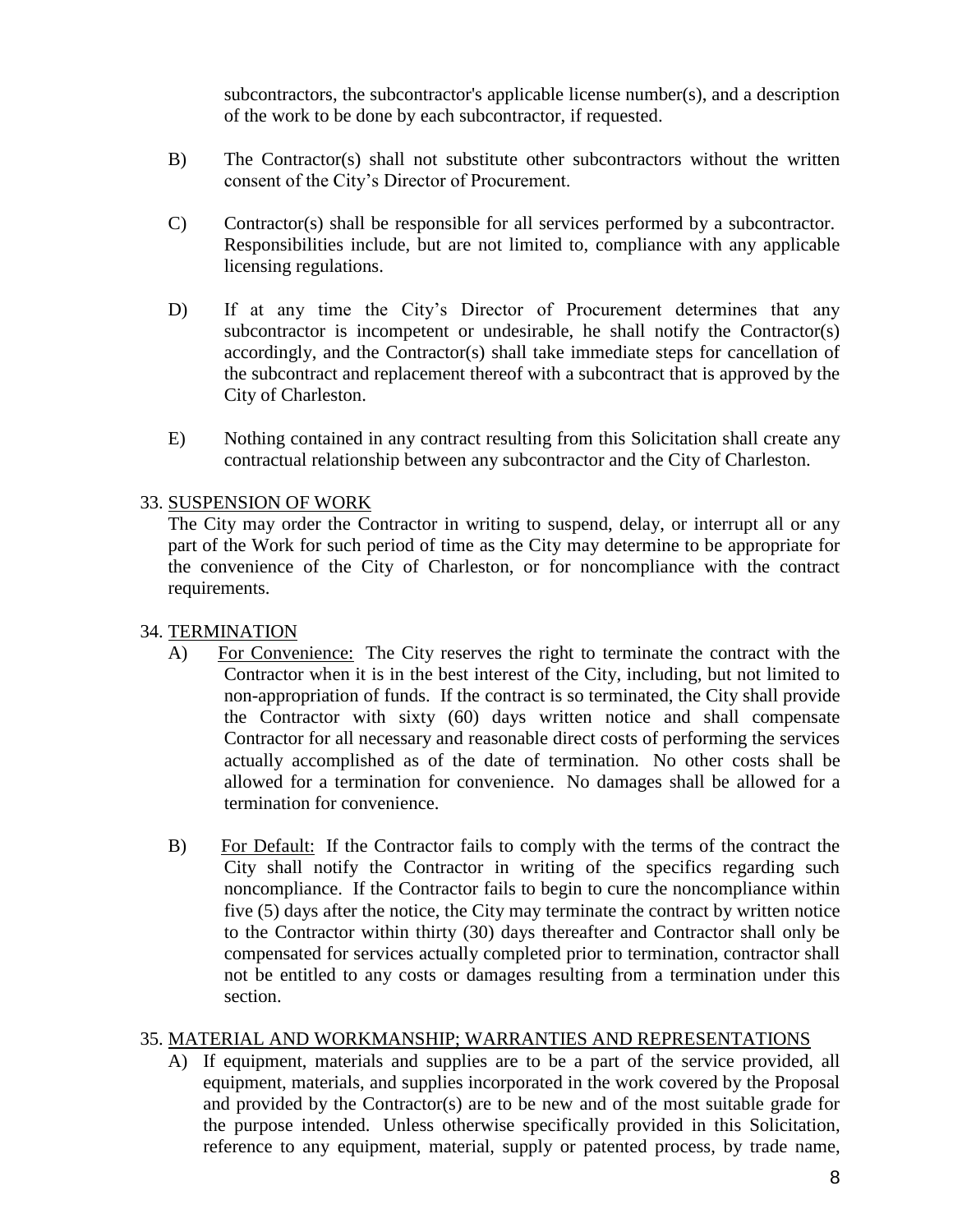make or catalog number, shall not be construed as limiting competition. When requested, the Contractor(s) shall furnish to the City for approval the name of the manufacturer, the model number, and other identifying data and information respecting the performance, capacity, nature and rating of the machinery and mechanical and other equipment which the Contractor(s) contemplates incorporating in the work. When required by this Contract or when called for by the City the Contractor(s) shall provide full information concerning the material or supplies which he contemplates incorporating in the work. Machinery, equipment, material and supplies installed or used without the required prior approval shall be at the risk of subsequent rejection.

- B) By signing its proposal, the successful Offeror(s) shall be deemed to have represented that its staff is knowledgeable about and experienced in performing the work required in this Solicitation and warrants that it shall use best skill and attention to provide the above described work in a professional, timely manner.
- C) The City may, in writing, require the Contractor(s) to remove from the work any employee the City deems incompetent, careless or otherwise objectionable.

#### 36. COMPLIANCE WITH LEGAL REQUIREMENTS

All applicable Federal, State and local laws, ordinances, and rules and regulations of any authorities shall be binding upon the Contractor(s) throughout the pendency of this Project. The Contractor(s) shall be responsible for compliance with any such law, ordinance, rule or regulation, and shall hold the City harmless and indemnify same in the event of non-compliance as set forth in the Contract.

#### 37. PERMITS AND LICENSES

- A) The Contractor(s) shall, without additional expense to the City of Charleston, be responsible for obtaining all necessary licenses and permits required by the State of South Carolina, or the City of Charleston or any other authority having jurisdiction.
- B) Contractors and subcontractors are responsible at all times for obtaining applicable work permits and licenses of any kind.

## 38. GOVERNING/CONTROLLING LAW

The Agreement shall be governed by the laws of the State of South Carolina. The Agreement and any dispute, claim, or controversy relating to the Agreement shall, in all respects, be interpreted, construed, enforced and governed by and under the laws of the City of Charleston. All disputes, claims, or controversies relating to the Agreement shall be resolved exclusively by the appropriate Chief Procurement Officer in accordance with Title 11, Chapter 35, Article 17 of the South Carolina Code of Laws, or in the absence of jurisdiction, only in a Circuit Court for the Ninth Judicial Circuit sitting in Charleston, South Carolina. Contractor agrees that any act by the Government regarding the Agreement is not a waiver of either the Government's sovereign immunity or the Government's immunity under the Eleventh Amendment of the United States Constitution. As used in this paragraph, the term "Agreement" means any transaction or agreement arising out of, relating to, or contemplated by this solicitation. The parties expressly agree that the UN Convention on the International Sale of Goods shall not apply to the contract. The prevailing party shall be entitled to attorney's fees and the cost of said litigation.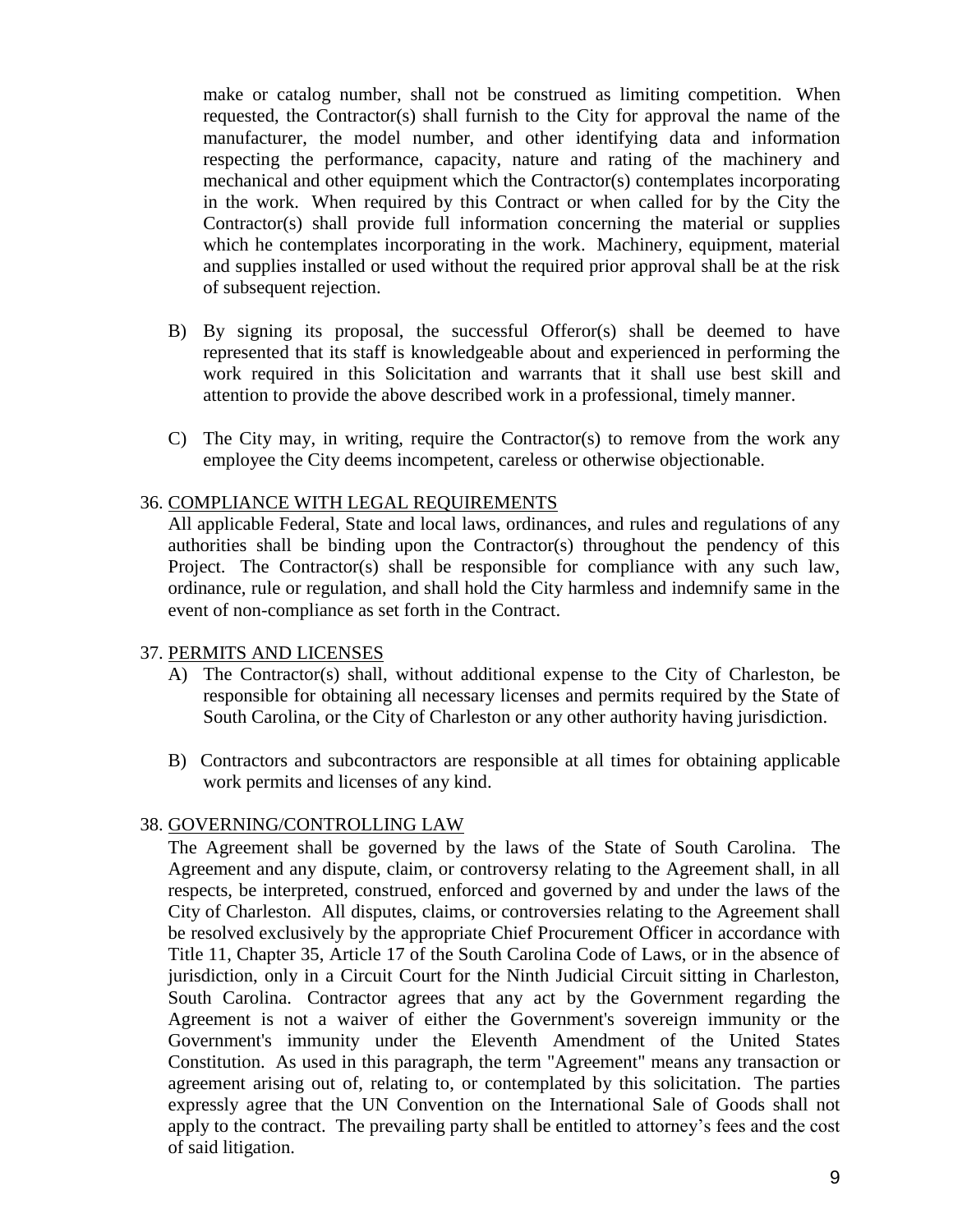## 39. STATE AND LOCAL TAXES

- A) Except as otherwise provided, contract prices shall *include* all applicable state and local taxes.
- B) If applicable, two percent (2%) income tax withholding shall be withheld from each and every payment pursuant to Sections 12-8-540 and 12-8-550 of the *South Carolina Code of Laws* (1976, as amended) for certain out-of-state contractors, and such sums shall be paid over to the South Carolina Department of Revenue and Taxation (the "SCDRT"). When and if the City receives an executed SCDRT Form I-312, Nonresident Taxpayer Registration Affidavit - Income Tax Withholding, such withholding shall cease.
- C) Contractor shall calculate that portion of the contract which is subject to the eight and one-half percent (8.5%) South Carolina sales and/or use tax, which amount shall be itemized and shown on all invoices, and shall be paid to the SCDRT by Contractor. If Contractor is a non-South Carolina company, the City shall withhold said amount from all invoices and remit payment to the SCDRT, unless Contractor furnishes City with a valid South Carolina Use Tax Registration Certificate Number.
- D) Contractor shall indemnify and hold harmless the City for any loss, cost, or expense incurred by, levied upon or billed to the City as a result of Contractor's failure to pay any tax of any type due in connection with the contract.

#### 40. INCORPORATION BY REFERENCE

The contents of this Solicitation, including all drawings, attachments, specifications, exhibits, certificates, any addenda, Contractor's Proposal Response Form and Pricing List, and affidavits shall become part of the contract for this Project.

#### 41. PRIME CONTRACTOR RESPONSIBILITIES

The contractor shall be required to assume sole responsibility for the complete effort as required by this Solicitation. The City shall consider the contractor to be the sole point of contact with regard to contractual matters.

#### 42. OWNERSHIP OF MATERIAL

Ownership of all data, material and documentation originated and prepared for the City pursuant to this contract shall belong exclusively to the City.

#### 43. DRUG-FREE WORKPLACE

(Note: This clause applies to any resultant contract of \$50,000 or more). The City of Charleston has amended Title 44, code of Laws of South Carolina, 1976, relating to health, by adding Chapter 107, so as to enact the Drug-Free Workplace Act. (See Act No. 593, 1990 Acts and Joint Resolutions). By submission of a signed proposal, you are certifying that you shall comply with this Act. (See Section 44-107-30). This shall certify to the using agency your compliance.

#### 44. FUNDING

Offerors shall agree that funds expended for the purposes of the contract must be appropriated by the City of Charleston for each fiscal year included within the contract period. Therefore, the contract shall automatically terminate without penalty or termination costs if such funds are not appropriated. In the event that funds are not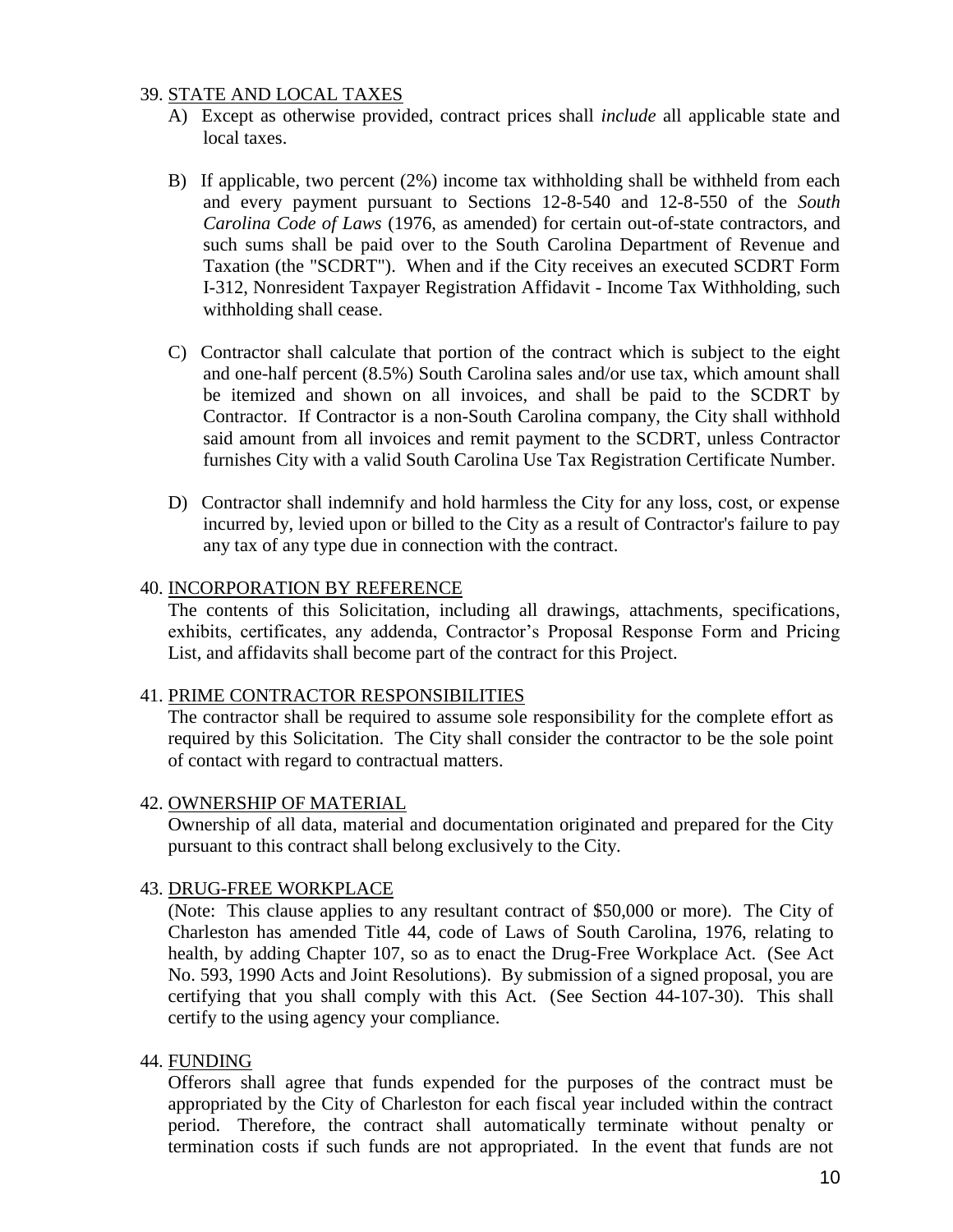appropriated for the contract, the Offeror shall not prohibit or otherwise limit the City's right to pursue and contract for alternate solutions and remedies as deemed necessary by the City for the conduct of its affairs. The requirements stated in this paragraph shall apply to any amendment or the execution of any option to extend the contract.

#### 45. SUBMITTING CONFIDENTIAL INFORMATION

(August 2002): (An overview is available at www.state.sc.us/mmo/legal/foia.htm) For every document Offeror submits in response to or with regard to this Solicitation, Offeror must separately mark with the word "CONFIDENTIAL" on every page, or portion thereof, that Offeror contends contains information that is exempt from public disclosure because it is either (a) a trade secret as defined in Section 30-4-40(a)(1), or (b) privileged and confidential, as that phrase is used in Section 11-35-410. For every document Offeror submits in response to or with regard to this Solicitation, Offeror must separately mark with the words "TRADE SECRET" on every page, or portion thereof, that Offeror contends contains a trade secret as that term is defined by Section 39-8-20 of the Trade Secrets Act. For every document Offeror submits in response to or with regard to this Solicitation, Offeror must separately mark with the word "PROTECTED" on every page, or portion thereof, that Offeror contends is protected by Section 11-35-1810. All markings must be conspicuous; use color, bold, underlining, or some other method in order to conspicuously distinguish the mark from the other text. Offeror shall not mark its entire Proposal (bid, proposal, quote, etc.) as confidential, trade secret, or protected! If a Proposal or any part thereof, is improperly marked as confidential or trade secret or protected, the City may, in its sole discretion, determine it non-responsive. If only portions of a page are subject to some protection, Offeror shall not be allowed to mark the entire page. By submitting a Proposal to this Solicitation, Offeror (1) agrees to the public disclosure of every page of every document regarding this Solicitation that was submitted at any time prior to entering into a contract (including, but not limited to, documents contained in a response, documents submitted to clarify a response, and documents submitted during negotiations), unless the page is conspicuously marked "TRADE SECRET" or "CONFIDENTIAL" or "PROTECTED", (2) agrees that any information not marked, as required by these bidding instructions, as a "TRADE SECRET" is not a trade secret as defined by the Trade Secrets Act, and (3) agrees that, notwithstanding any claims or markings otherwise, any prices, commissions, discounts, or other financial figures used to determine the award, as well as the final contract amount, are subject to public disclosure. In determining whether to release documents, the City shall detrimentally rely on Offeror's marking of documents, as required by these bidding instructions, as being either "CONFIDENTIAL" or "TRADE SECRET" or "PROTECTED". By submitting a Proposal, Offeror agrees to defend, indemnify and hold harmless the City of Charleston, its officers and employees, from every claim, demand, loss, expense, cost, damage or injury, including attorney's fees, arising out of or resulting from the City withholding information that Offeror marked as "CONFIDENTIAL" or "TRADE SECRET" or "PROTECTED". (All references to S.C. Code of Laws.)

#### 46. RECORDS RETENTION & RIGHT TO AUDIT

The City shall have the right to audit the books and records of the Contractor as they pertain to this contract. Such books and records shall be maintained for a period of three (3) years from the date of final payment under the contract. The City may conduct, or have conducted, performance audits of the Contractor. The City may conduct, or have conducted, audits of specific requirements of this proposal as determined necessary by the City. Pertaining to all audits, the Contractor shall make available to the City access to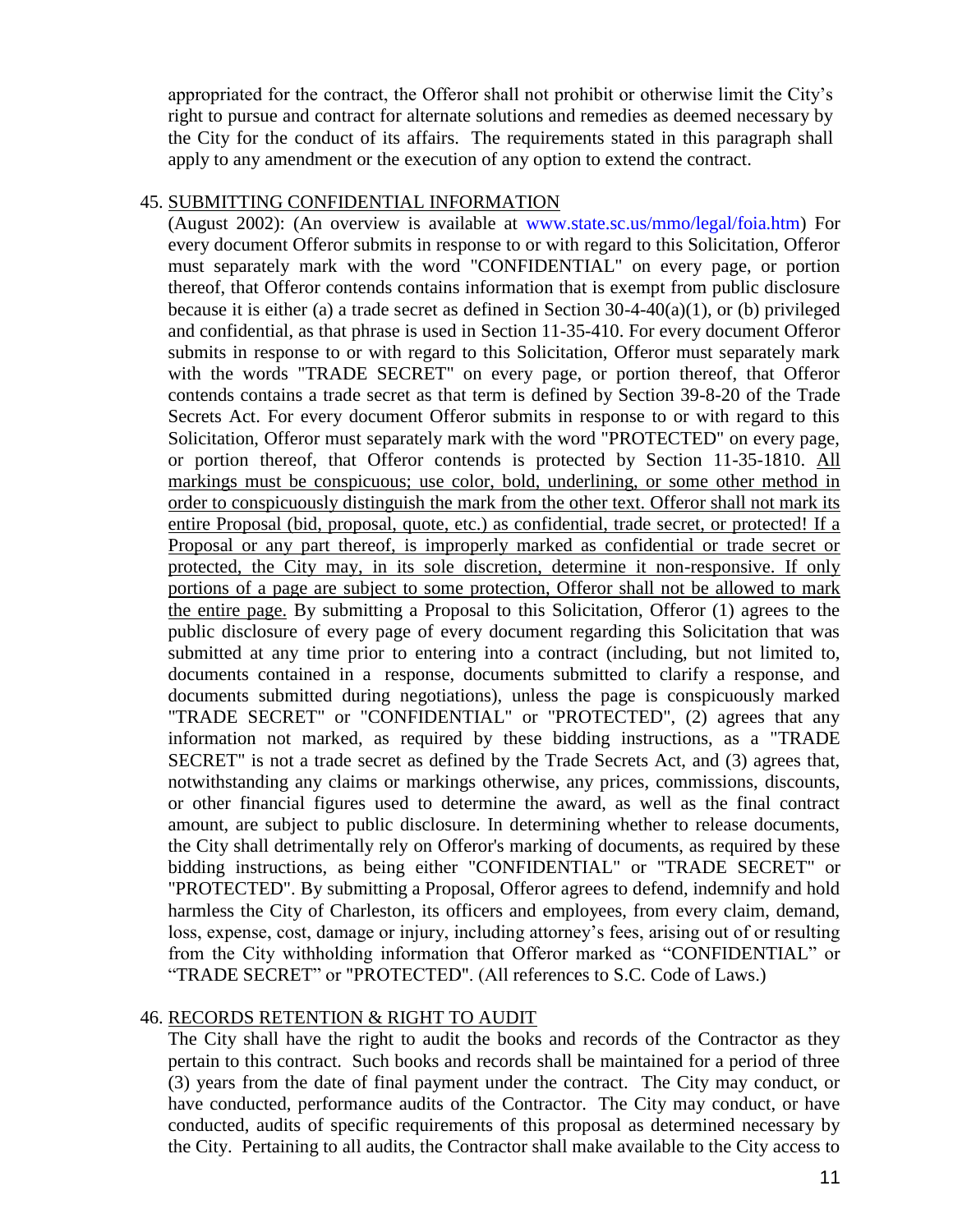its computer files containing the history of contract performance and all other documents related to the audit. Additionally, any software used by the Contractor shall be made available for auditing purposes at no cost to the City.

#### 47. COST

Costs submitted with a Proposal shall be firm for a period of at least ninety (90) days from the closing date. All prices shall be firm-fixed type, unless stated otherwise.

## 48. UNSUCCESSFUL OFFERORS

Offerors not awarded a contract under this solicitation, may request return of their proposals within thirty (30) days after notification of award is mailed. All cost of returns shall be paid by the Offeror. If Federal Express, UPS, or other shipping number is not received with request, all materials shall be destroyed.

#### 49. PAYMENT FOR GOODS & SERVICES

Payment for goods & services arising out of the contract resulting from this Solicitation and received by the City shall be processed within 30 days of receipt of a valid invoice.

#### 50. DISCUSSION/NEGOTIATION:

By submission of a proposal, an Offeror agrees that during the period following issuance of a proposal and prior to final award of contract, the Offeror shall not discuss this Procurement with any party except members of the City's Procurement Division or other parties specifically designated in this solicitation.

#### 51. NON-DISCRIMINATION

The Contractor(s) shall not discriminate against any individuals based upon age, sex, race, disability or religion and shall abide by the requirements contained in Federal Executive Order Number 11246, as amended, including specifically the provisions of the equal opportunity clause.

#### 52. DEFAULT

In case of default by the Contractor, the City reserves the right to purchase any or all items in default in the open market, charging the Contractor with any excessive costs. Should such charge be assessed, no subsequent response will be accepted from the defaulting Contractor until the assessed charge has been satisfied.

#### 53. FORCE MAJURE

The Contractor shall not be liable for any excess costs if the failure to perform the contract arises out of causes beyond the control and without the fault or negligence of the contractor. Such causes may include, but are not restricted to acts of God or of the public enemy, acts of the Governments in either its sovereign or contractual capacity, fires, floods, epidemics, quarantine restrictions, strikes, freight embargoes, and unusually severe weather; but in every case the failure to perform must be beyond the control and without the fault or negligence of the contractor. If the failure to perform is caused by the default of a subcontractor, and if such default arises out of causes beyond the control of both the contractor and subcontractor, and without the fault or negligence of either of them, the contractor shall not be liable for any excess costs for failure to perform, unless the supplies or services to be furnished by the subcontractor were obtainable from other sources in sufficient time to permit the contractor to meet the required delivery schedule.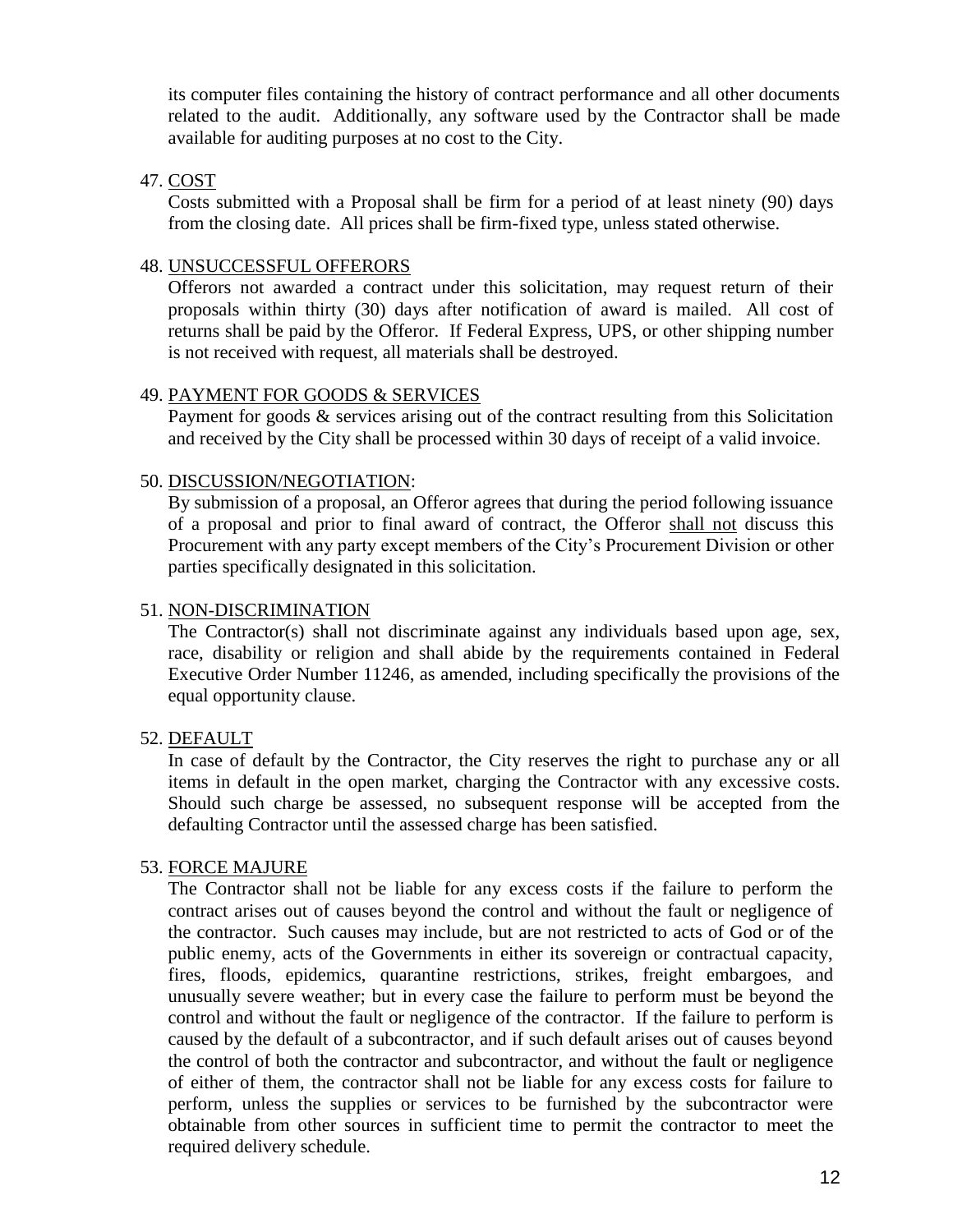## 54. EXCEPTIONS AND DEVIATIONS

Any deviation from specifications indicated herein must be clearly pointed out; otherwise, it will be considered that items offered are in strict compliance with these specifications, and successful Offeror will be held accountable. Deviations must be explained by accompanied documentation identifying and justifying all exceptions and deviations. Unidentified deviations found during the evaluation of the response may be cause for rejection.

#### 55. PROMPT PAYMENT DISCOUNT TERMS

Prompt payment discount terms will be calculated from the point of complete order acceptance for services and/or commodities ordered.

#### 56. REJECTION

The City reserves the right to reject any proposal that contains prices for individual items or services that are unreasonable when compared with the same or other proposals if such action is in the best interest of the City.

#### 57. ARBITRATION

Under no circumstances and with no exception will the City of Charleston act as Arbitrator between the Contractor and any Sub-Contractor.

#### 58. GUARANTEE AND WARRANTIES

The Offeror shall state his normal warranty and any extended warranties where available. Excluding any manufacturer's warranties and in addition to other warranties as provided by law or herein, all labor and materials are warranted to be free from defects for a minimum period of twenty-four (24) months after the date of final payment by the City.

#### 59. PUBLICITY RELEASES

Contractor agrees not to refer to any award of a contract in commercial advertising in such a manner as to state or imply that the products or services provided are endorsed or preferred by the user.

#### 60. AMENDMENTS

All questions and written responses, interpretations, corrections or changes to the RFP will be made by Addendum. Addenda will be mailed or otherwise delivered to all Offerors who have notified the City Procurement Division of receipt of the proposal.

#### 61. WITHDRAWALS

Proposals may be withdrawn by written request received from the Offeror prior to the time set for opening of Proposals, but not thereafter.

#### 62. AFFIRMATIVE ACTION

The successful Offeror will take affirmative action in complying with all Federal and State requirements concerning fair employment and treatment of all employees, without regard or discrimination by reason of race, color, religion, sex, national origin or physical handicap.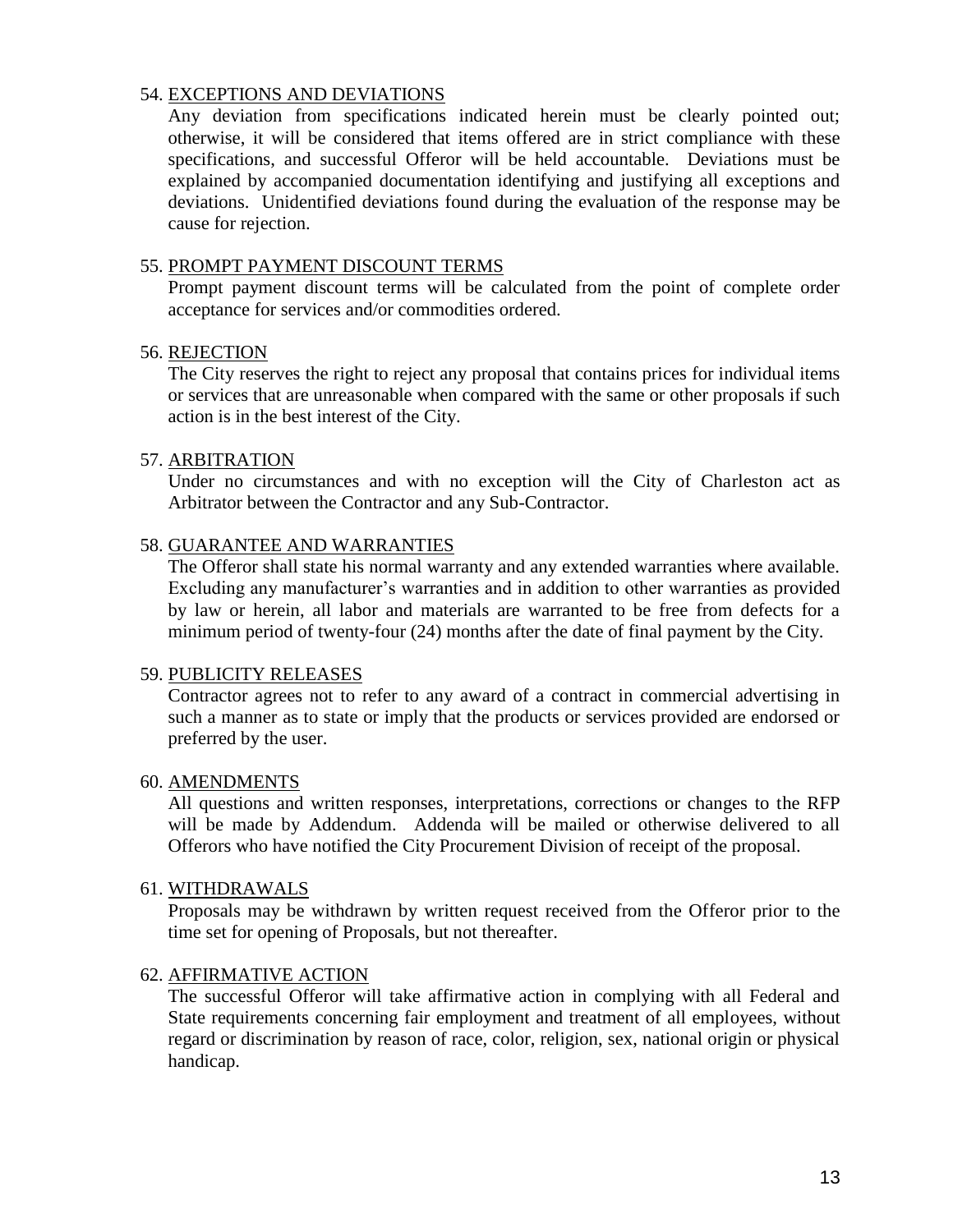## 63. WAIVER

The City reserves the right to waive any Instruction to Offerors, General or Special Provisions, General of Special Conditions, or specifications deviation if deemed to be in the best interest of the City.

## 64. RESPONSE PERIOD

All responses shall be good for a minimum period of ninety (90) calendar days.

## 65. TERM

The initial contract term will be three (3) years, or as negotiated, from the date on which a contract is awarded by the City. In addition, the contract may provide that the City may elect to extend the contract up to two (2) one (1) year periods, or as negotiated.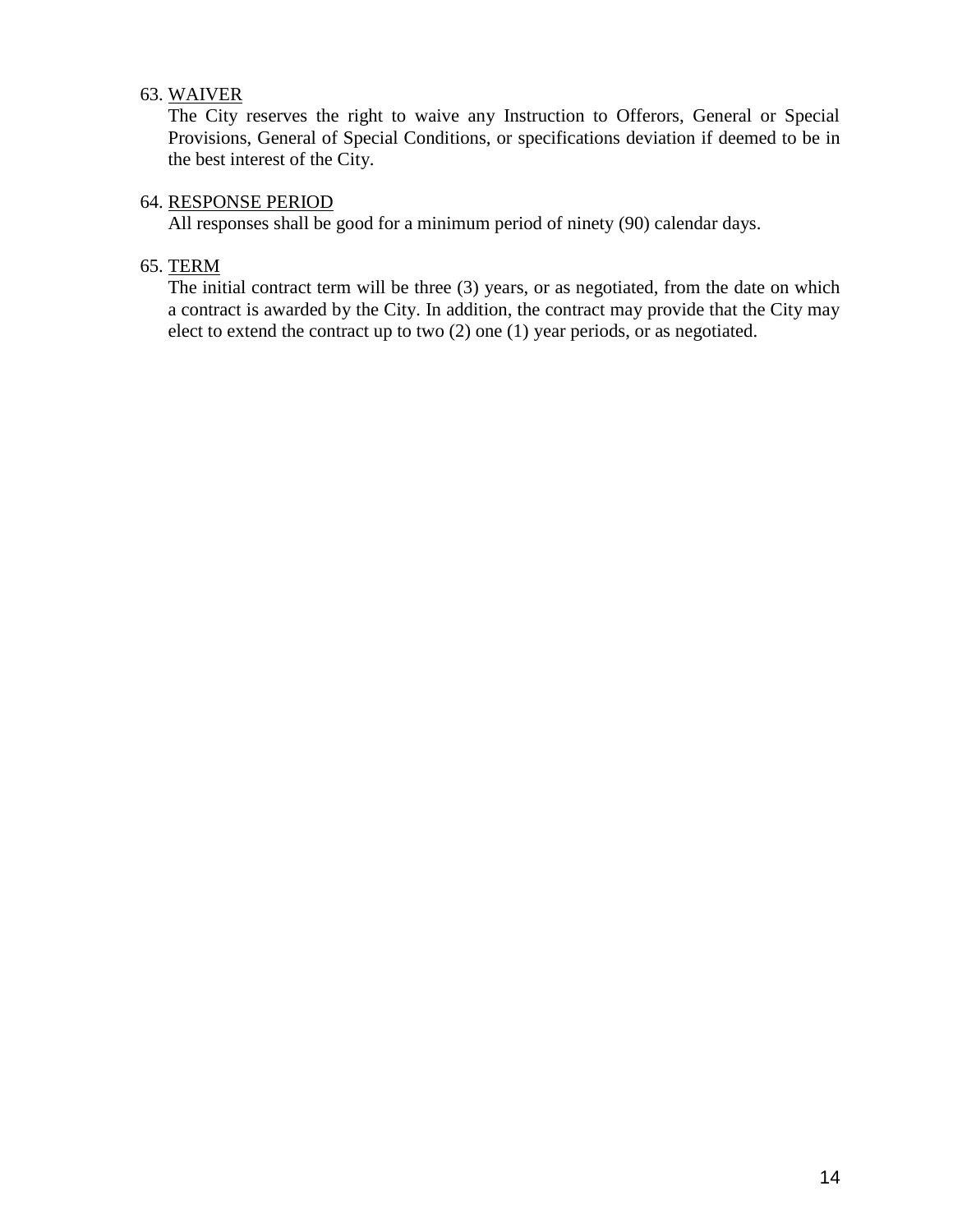## *INSURANCE REQUIREMENTS*

Contractors working for the City of Charleston are required to procure and maintain for the duration of their contract with the City insurance against claims for injuries to persons or damages to property which may arise from or in connection with work performed by the Contractor, his agents, representatives, employees or Subcontractors. The cost of such insurance shall be the responsibility of the Contractor.

- A. The Contractor shall carry liability insurance with a reliable company licensed to do business in South Carolina. Coverage shall be at least broad as:
	- 1. Insurance Services Office Commercial General Liability Coverage Form ("occurrence") CG 00 01 10 93.
	- 2. Insurance Services Office Business Auto Coverage Form CA 00 01 6 92 covering automobile liability, code 1 "any auto".
- B. Contractor shall carry workers' compensation as required by the State of South Carolina and Employers Liability insurance (including applicable occupation disease provisions and all state endorsements.)
- C. Contractor shall maintain limits no less than the following:
	- 1. **GENERAL LIABILITY**: \$1,000,000 combined single limit per occurrence for bodily injury, property damage, and personal injury with a \$2,000,000 general aggregate limit.
	- 2. **AUTOMOBILE LIABILITY**: \$1,000,000 combined single limit per accident for bodily injury and property damage.
	- 3. **WORKERS' COMPENSATION**: Statutory limits are required by South Carolina state law, and employer's liability limits of \$100,000 per accident.
	- 4. **PROFESSIONAL LIABILITY**: \$1,000,000 per claim/\$1,000,000 aggregate limit, with a deductible of \$20,000.

Contractor shall obtain and maintain a professional liability insurance policy covering the performance of the professional services specified in this agreement. Evidence of such insurance shall be satisfactory in form and content to the owner, the City. This coverage shall be maintained through the duration of this project and for a minimum of 1 year after substantial completion of the project as determined by the City.

The Contractor and any of its subcontractors will cause the professional liability insurance required in this paragraph C.4:

(a) to be excess insurance over any project professional liability policy, and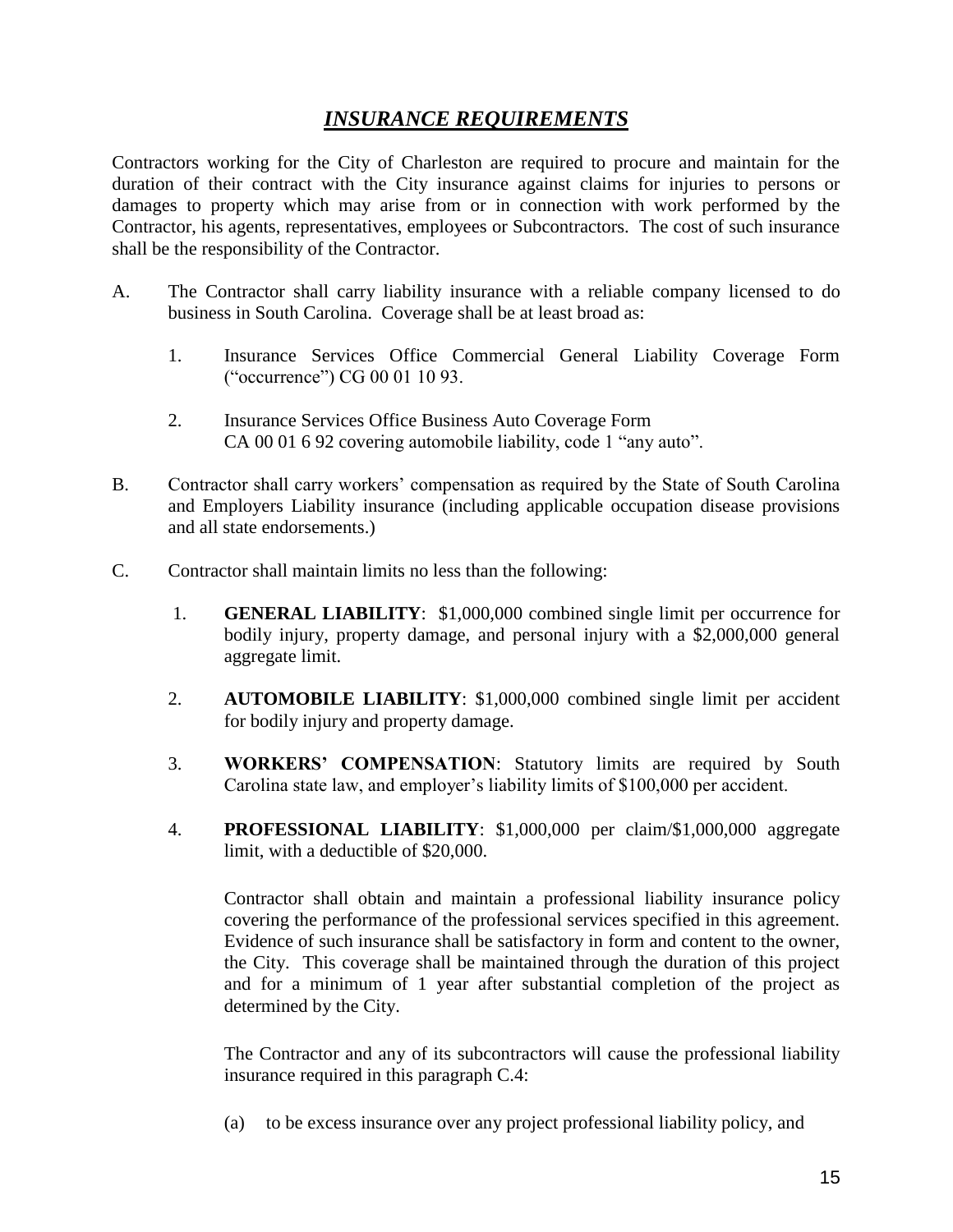- (b) to be primary insurance in the event the project insurance described in Paragraph E is canceled or not maintained, in the event the policy's limits of liability are exhausted, or if the policy expires.
- D. Required policies are to contain, or be endorsed to contain, the following provisions:
	- 1. General Liability and Automobile Liability Coverages

The City of Charleston, its officials, employees and volunteers are to be covered as additional insureds as respects: Liability arising out of activities performed by or on behalf of the Contractors; premises owned, occupied or used by the Contractor; or automobiles owned, leased, hired or borrowed by the Contractor. The coverage shall contain no special limitations on the scope of protection afforded to the City of Charleston, its officials, employees or volunteers. To accomplish this objective, the City of Charleston shall be named as an additional insured under the Contractor's general liability policy by attaching Insurance Services Office Commercial General Liability Endorsement CG2010 10 93 (Additional Insured - Owners, Lessees or Contractors - Form B) or its equivalent. Contractors' insurance coverage shall be primary insurance as respects the City of Charleston, its officials, employees and volunteers. Any insurance or self-insurance maintained by the City of Charleston, its officials, employees, or volunteers shall be in excess of the Contractor's insurance and shall not be required to contribute. To accomplish this objective, the following wording should be incorporated in the previously referenced additional insured endorsement.

Other Insurance: This insurance is primary, and our obligations are not affected by any other insurance carried by the additional insured whether primary, excess, contingent or on any other basis.

Any failure to comply with reporting provisions of the Contractor's policies shall not affect coverage provided to the City of Charleston, its officials, employees or volunteers.

2. Workers' Compensation

The Contractor shall agree to waive all rights of subrogation against the City of Charleston, its officials, employees and volunteers for losses arising from work performed by the Contractor for the City of Charleston.

- E. Any deductibles or self-insured retentions shall be the responsibility of the Contractor.
- F. Each insured policy required by the City of Charleston shall be endorsed to state that coverage shall not be suspended, voided, canceled by either party, reduced in coverage or in limits except after thirty (30) days prior written notice has been given to the City of Charleston.
- G. All coverages for Subcontractors shall be subject to all the requirements stated herein.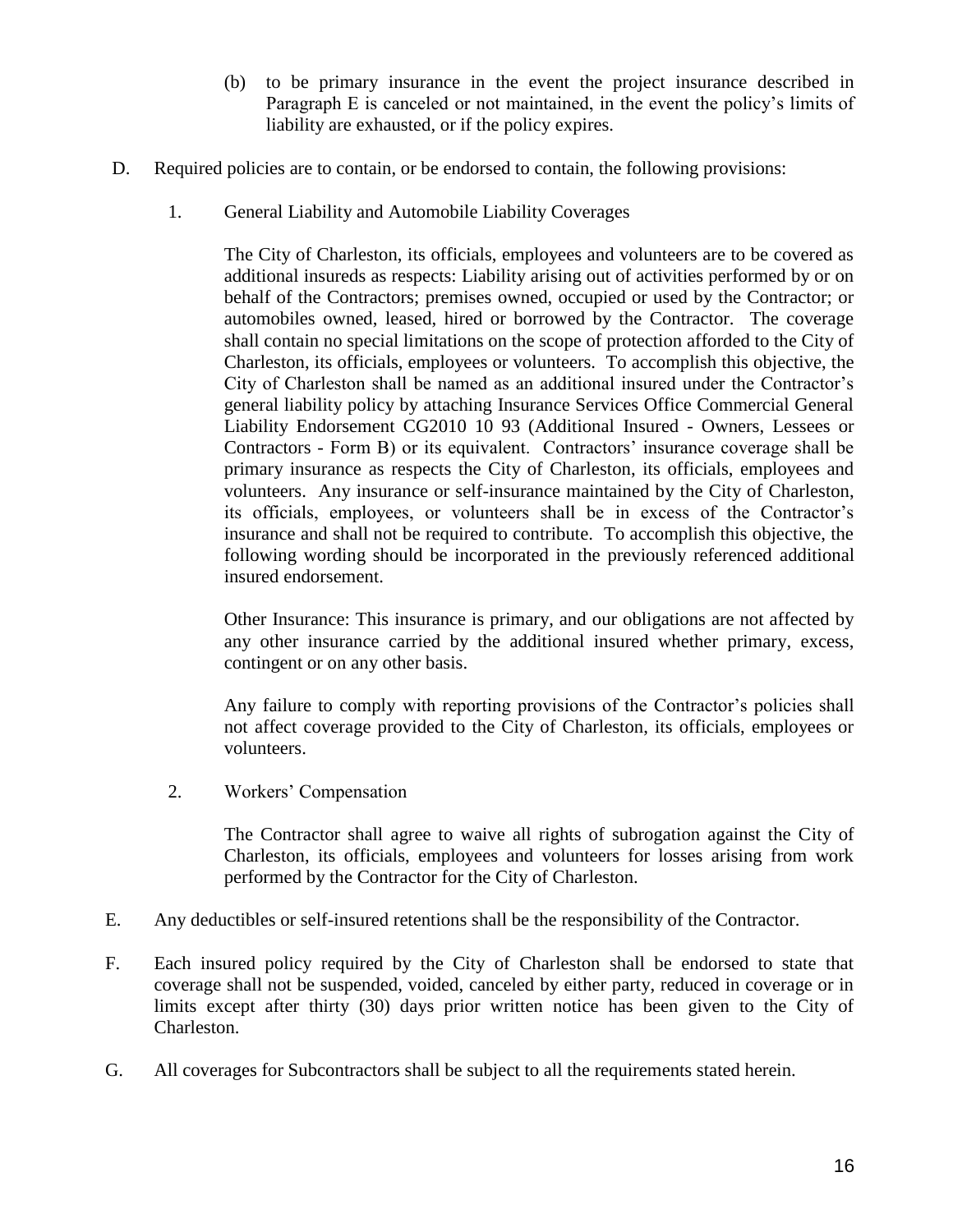- H. Insurance must be placed with an approved insurance company with current Best's rating of A+, A, or A-. Exceptions to this requirement must be approved in writing by the Department of Risk Management.
- I. Contractor shall furnish the City of Charleston with Certificates of Insurance noting the endorsements. The Certificates and endorsements for each insurance policy are to be signed by a person authorized by that insurer to bind coverage on its behalf. All certificates and endorsements are to be received and approved by the City of Charleston, Procurement Division, before work commences. The City of Charleston reserves the right to require complete, certified copies of all required insurance policies, at any time.

Required certificates should be mailed to:

City of Charleston Procurement Division 75 Calhoun Street Charleston, SC 29401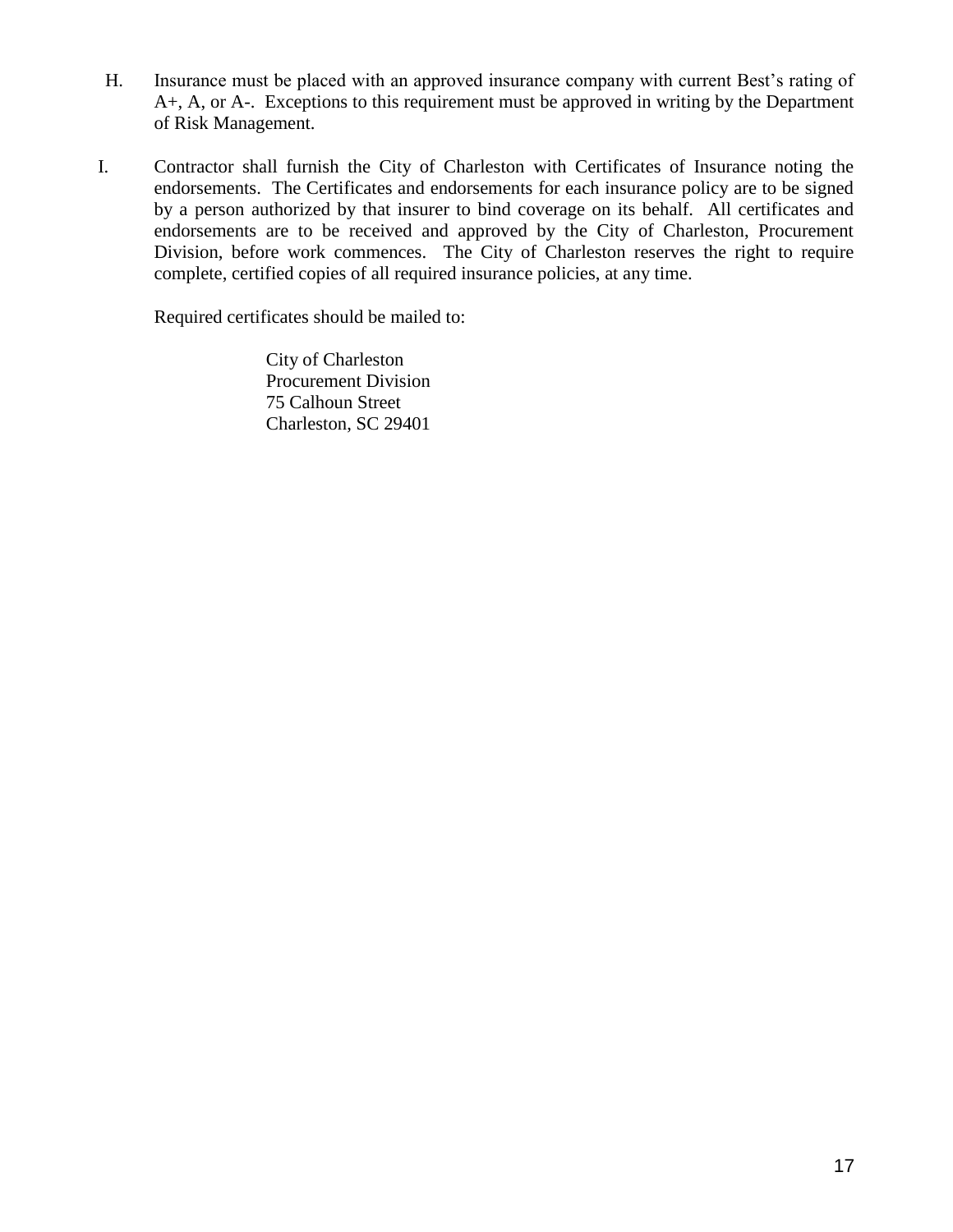## **NO PROPOSAL RESPONSE FORM**

| <b>Proposal Number: 15-P035R</b>                                                                                                                                                                                                 | <b>Proposals will be received until:</b> October 29, 2015 $@1:00 \text{pm}$ |  |  |
|----------------------------------------------------------------------------------------------------------------------------------------------------------------------------------------------------------------------------------|-----------------------------------------------------------------------------|--|--|
| <b>Proposal Title:</b> Bike Share Program                                                                                                                                                                                        |                                                                             |  |  |
| <b>Mailing Date:</b> September 27, 2015                                                                                                                                                                                          | <b>Direct Inquiries to:</b> Robin B. Robinson, Senior Buyer                 |  |  |
| <b>Vendor Name:</b>                                                                                                                                                                                                              | FEIN/SS#:                                                                   |  |  |
| <b>Vendor Address:</b>                                                                                                                                                                                                           |                                                                             |  |  |
| $City - State - Zip:$                                                                                                                                                                                                            |                                                                             |  |  |
| <b>Telephone Number:</b>                                                                                                                                                                                                         | <b>Fax Number:</b>                                                          |  |  |
| <b>Minority or Women Owned Business:</b><br>$\Box$ Yes $\Box$ No<br>Are you a certified Minority or Women-Owned business in the State of South Carolina?<br>If so, please provide a copy of your certificate with your response. |                                                                             |  |  |
| Authorized Signature:                                                                                                                                                                                                            | Title:                                                                      |  |  |
| Date:<br>I certify that this bid is made without prior understanding, agreement, or connection with any corporation, firm, or person submitting a                                                                                |                                                                             |  |  |

bid for the same materials, supplies, equipment or services and is in all respects fair and without collusion or fraud. I agree to abide by all conditions of this bid and certify that I am authorized to sign this bid for the bidder. **This signed page must be included with bid submission.**

To submit a **"No Proposal"** response for this project, this form must be completed for your company to remain on our Offeror's list for commodities/services referenced. If you do not respond, your name may be removed from the Offeror's list.

Please check statement(s) applicable to your **"No Proposal"** response

 $\square$  Specifications are restrictive; i.e. geared toward one brand or manufacturer only (explain below).

\_\_\_\_\_\_\_\_\_\_\_\_\_\_\_\_\_\_\_\_\_\_\_\_\_\_\_\_\_\_\_\_\_\_\_\_\_\_\_\_\_\_\_\_\_\_\_\_\_\_\_\_\_\_\_\_\_\_\_\_\_\_\_\_\_\_\_\_\_\_\_\_\_\_

\_\_\_\_\_\_\_\_\_\_\_\_\_\_\_\_\_\_\_\_\_\_\_\_\_\_\_\_\_\_\_\_\_\_\_\_\_\_\_\_\_\_\_\_\_\_\_\_\_\_\_\_\_\_\_\_\_\_\_\_\_\_\_\_\_\_\_\_\_\_\_\_\_\_

- $\square$  Specifications are ambiguous (explain below).
- $\Box$  We are unable to meet specifications.
- $\Box$  Insufficient time to respond to the solicitation.
- $\Box$  Our schedule would not permit us to perform.
- We are unable to meet bond requirements.
- $\Box$  We are unable to meet insurance requirements.
- $\Box$  We do not offer this product or service.
- $\Box$  Remove us from your vendor list for this commodity/service.
- $\Box$  Other (specify below).

#### Comments: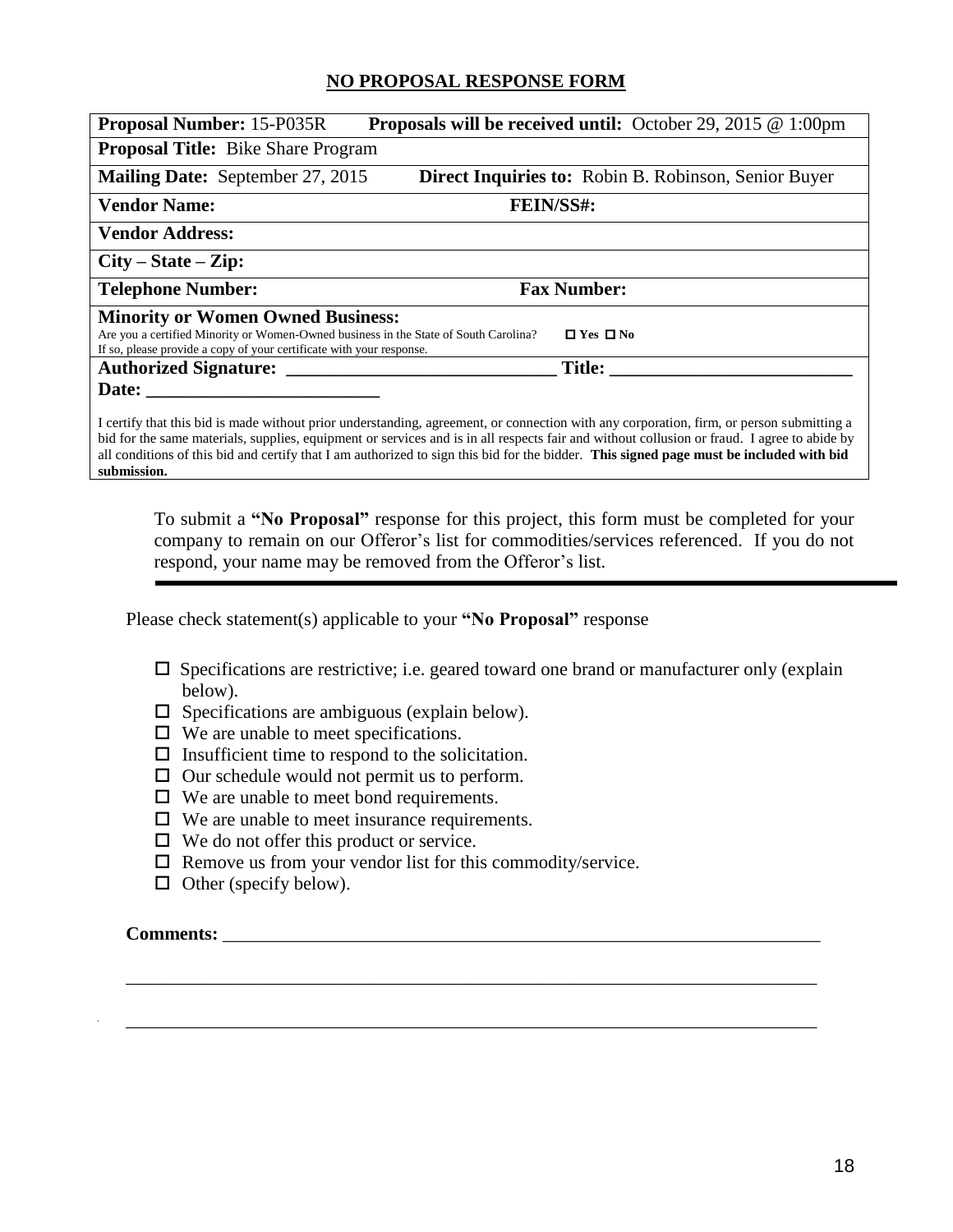**Proposal Number:** 15-P035R Proposals will be received until: October 29, 2015 @ 1:00pm **Proposal Title:** Bike Share Program

**Mailing Date:** September 27, 2015 **Direct Inquiries to:** Robin B. Robinson, Senior Buyer

## **CERTIFICATE OF FAMILIARITY**

The undersigned, having fully familiarized himself with the information contained within this entire solicitation and applicable amendments, submits the attached proposal, and other applicable information to the City, which I verify to be true and correct to the best of my knowledge. I further certify that this proposal response is made without prior understanding, agreement, or connection with any corporation, firm or person submitting a proposal for the same materials, supplies, equipment or services in all respects, fair and without collusion or fraud. I agree to proposal by all conditions of this solicitation and certify that I am authorized to sign this proposal. *By submission of a signed proposal, I certify, under penalty of perjury, that the company identified below complies with section 12-54-1020(B) for the SC Code of Law 1976, as amended, relating to payment of applicable taxes.* I further certify all prices submitted shall remain effective for a minimum period of ninety (90) days, unless otherwise stated.

| Company Name<br>As registered with the IRS | <b>Authorized Signature</b>                    |
|--------------------------------------------|------------------------------------------------|
| Correspondence Address                     | <b>Printed Name</b>                            |
| City, State, Zip                           | Title                                          |
| Email                                      | Telephone Number/Toll Free Also (If Available) |
| <b>Remittance Address</b>                  | <b>Fax Number</b>                              |
| City, State, Zip                           | Date                                           |
| Federal Tax ID (FEIN)/SS Number            | <b>SC Sales Tax Number</b>                     |

#### **Minority or Women-Owned Business:**

Are you a certified Minority or Women-Owned business in the State of SC?  $\square$  Yes  $\square$  No If so, please provide a copy of your certificate with your response.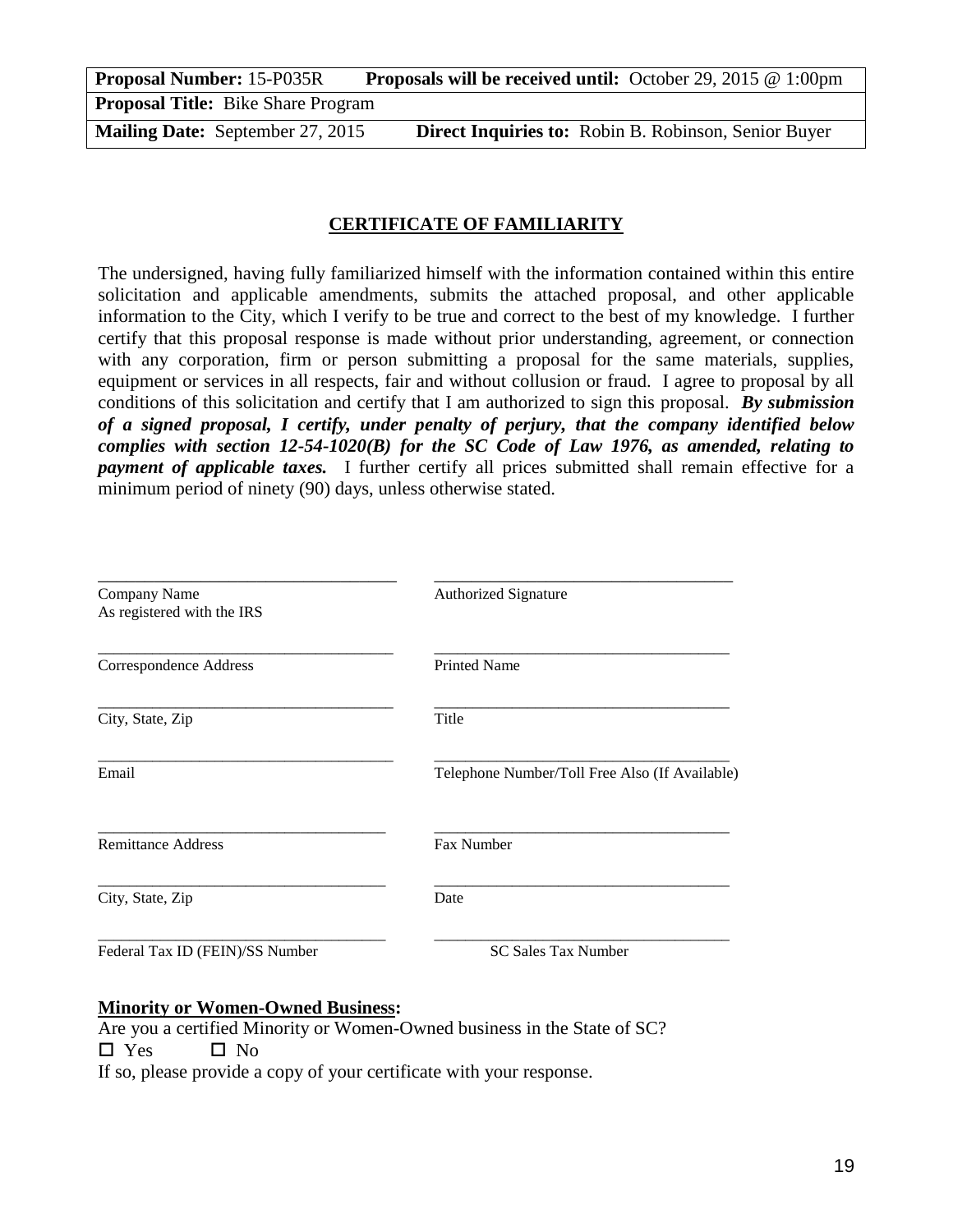# **MWBE Compliance Provisions and Instructions Minority/Women Business Enterprise Program Forms**

This Project is covered under the City of Charleston's Minority/Women Business Enterprise (MWBE) Program, administered by Theron Snype, MBE Manager, 75 Calhoun Street, Charleston SC, 29401, (843) 973-7247.

The City has established goals for both Minority Business Enterprises (MBE) and Women Business Enterprises (WBE). An MBE is a small business owned and controlled by a minority. A WBE is a small business owned and controlled by a woman. The minority or woman must own fifty-one percent (51%) of the business and they must control the management and daily operations of the business in order to qualify.

Charleston City Council has adopted a policy setting 20% as the guidelines for combined minority-owned and women-owned business enterprise participation for this project. This MWBE requirement for participation in this Contract for services shall be made a part of any contract resulting from this solicitation. These requirements shall also apply to all subcontracts issued by the successful bidder(s).

All bidders must document the extent of their MWBE participation by completing the MWBE Compliance Provision Forms.

All MBE/WBE subcontractors must have a Certificate of Eligibility on file with the City's Minority Business Enterprise Office. A list of certified minority and women-owned firms can be found on the City of Charleston's web site [www.charleston-sc.gov](http://www.charleston-sc.gov/) under "BIDLINE" link or by contacting Theron Snype, MBE Manager, 75 Calhoun Street, 3<sup>RD</sup> Floor, Charleston, SC 29403, (843) 973-7247, **snypet@charleston-sc.gov**.

#### **COMPLIANCE REQUIREMENTS:**

- 1 The Bidder shall provide, **with their bid form submittal,** the following Affidavits properly executed which signify that the Bidder understands and agrees to abide by the City's MWBE Compliance Provisions.
- **□ Affidavit A - Listing of the Good Faith Effort to Identify & Secure Minority and Women-owned Business Participation.**

#### **AND**

**□ Affidavit B – Work to be Performed by Minority and/or Women-owned Firms**

#### **OR**

**□ Affidavit C –** *Intent to Perform Contract with Own Workforce*, in making this certification the Bidder states that the Bidder does not customarily subcontract elements of this type of Project and will perform all elements of the work with his/her own current work forces.

Failure to comply with any of the statements, certifications, or intentions stated in the affidavits, or the MBE/WBE compliance provisions shall constitute a breach of the Contract. Any such breach may result in termination of the Contract in accordance with the termination provisions contained in the Contract. It shall be solely at the option of the City of Charleston whether to terminate the contract for breach. In addition to terminating the Contract, the bidder may be prohibited from participation in future solicitations as determined by the City of Charleston.

\_\_\_\_\_\_\_\_\_\_\_\_\_\_\_\_\_\_\_\_\_\_\_\_\_\_\_\_\_\_\_\_\_\_\_\_ \_\_\_\_\_\_\_\_\_\_\_\_\_\_\_\_\_\_\_\_\_\_\_\_\_\_\_\_\_\_\_\_\_\_\_\_

\_\_\_\_\_\_\_\_\_\_\_\_\_\_\_\_\_\_\_\_\_\_\_\_\_\_\_\_\_\_\_\_\_\_\_\_ \_\_\_\_\_\_\_\_\_\_\_\_\_\_\_\_\_\_\_\_\_\_\_\_\_\_\_\_\_\_\_\_\_\_\_\_

Name of Company:

Signature Date

Print Name Title

\_\_\_\_\_\_\_\_\_\_\_\_\_\_\_\_\_\_\_\_\_\_\_\_\_\_\_\_\_\_\_\_\_\_\_\_\_

**Witness**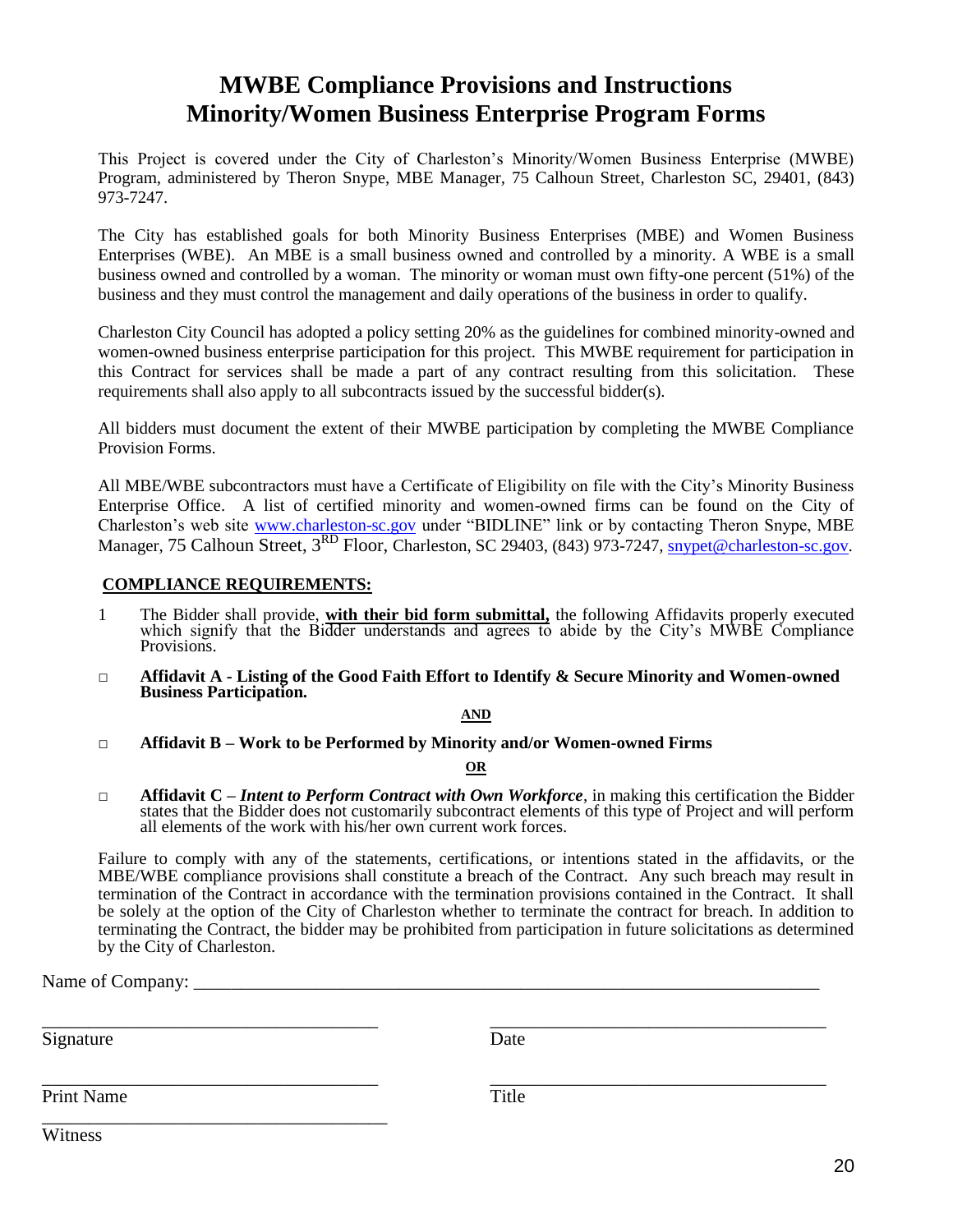#### **AFFIDAVIT A Page 1 of 2**

#### **City of Charleston, South Carolina Listing of the Good Faith Effort**

Affidavit of

(Name of Bidder)

**I have made a good faith effort to comply with the City of Charleston's MWBE compliance provisions under the following checked areas:**

*(A minimum of 6 areas must be checked in order to have achieved a "good faith effort")*

- o 1. Contacted MWBE businesses that reasonably could have been expected to submit a quote and that were known to the Bidder, or available on Federal, State or local government maintained lists, at least 10 business days before the submittal date and notified them of the nature and scope of the work to be performed. *Complete Affidavit A, Page 2.*
- o 2. Followed up with contacted MWBE subsequent to the initial contact and at least 72 hours prior to submittal deadline/bid opening either by phone, facsimile or in person.
- o 3. Made the construction plans, specifications, and requirements available for review by prospective MWBE businesses, or providing these documents to them at least 10 business days before the submittal deadline/bid opening.
- $\circ$  4. Itemized elements of the work or combined elements of the work into economically feasible units to facilitate MWBE participation.
- o 5. Attended any pre-solicitation meetings scheduled by the City.
- o 6. Provided MWBE assistance with getting required bonding or insurance requirements or provided alternatives to bonding or insurance.
- o 7. Negotiated in good faith with interested MWBEs and did not reject them as unqualified without sound reasons based on their capabilities. *(Any rejection of a minority or woman-owned business based on lack of qualifications shall include reasons for rejection documented in writing.)*
- o 8. Provided MWBEs assistance with securing needed equipment, loan capital, lines of credit, or joint pay agreements to secure loans, supplies, or letters of credit, including waiving credit that is ordinarily required. Assisted MWBEs in obtaining the same unit pricing with the Bidder's suppliers in order to help such businesses in establishing credit.
- o 9. Provided training or mentoring to at least two (2) MWBEs within 120 days prior to submittal deadline/bid opening. The training or mentoring program should be in conjunction with local trade groups, technical schools or community organizations that provide recruitment, education or skill levels.
- $\circ$  10. Negotiated joint venture, partnership or other similar arrangements with MWBEs in order to increase opportunities for MWBE participation.
- o 11. Provided quick pay agreements and policies to enable MWBE contractors and suppliers to meet cash-flow demands.

I hereby agree to enter into a formal agreement with the firms listed in Affidavit B Work to be performed by Minority Firms conditional upon execution of a contract with the Owner. Failure to abide by this provision will constitute a breach of the contract.

I hereby certify that I have read and agree to the terms of the Minority / Women-Owned Business Enterprise Program, and I am the Bidder or I am authorized to bind the Bidder to the commitment herein set forth.

Date: Name of Authorized Officer (Print/Type):

Signature:

Title: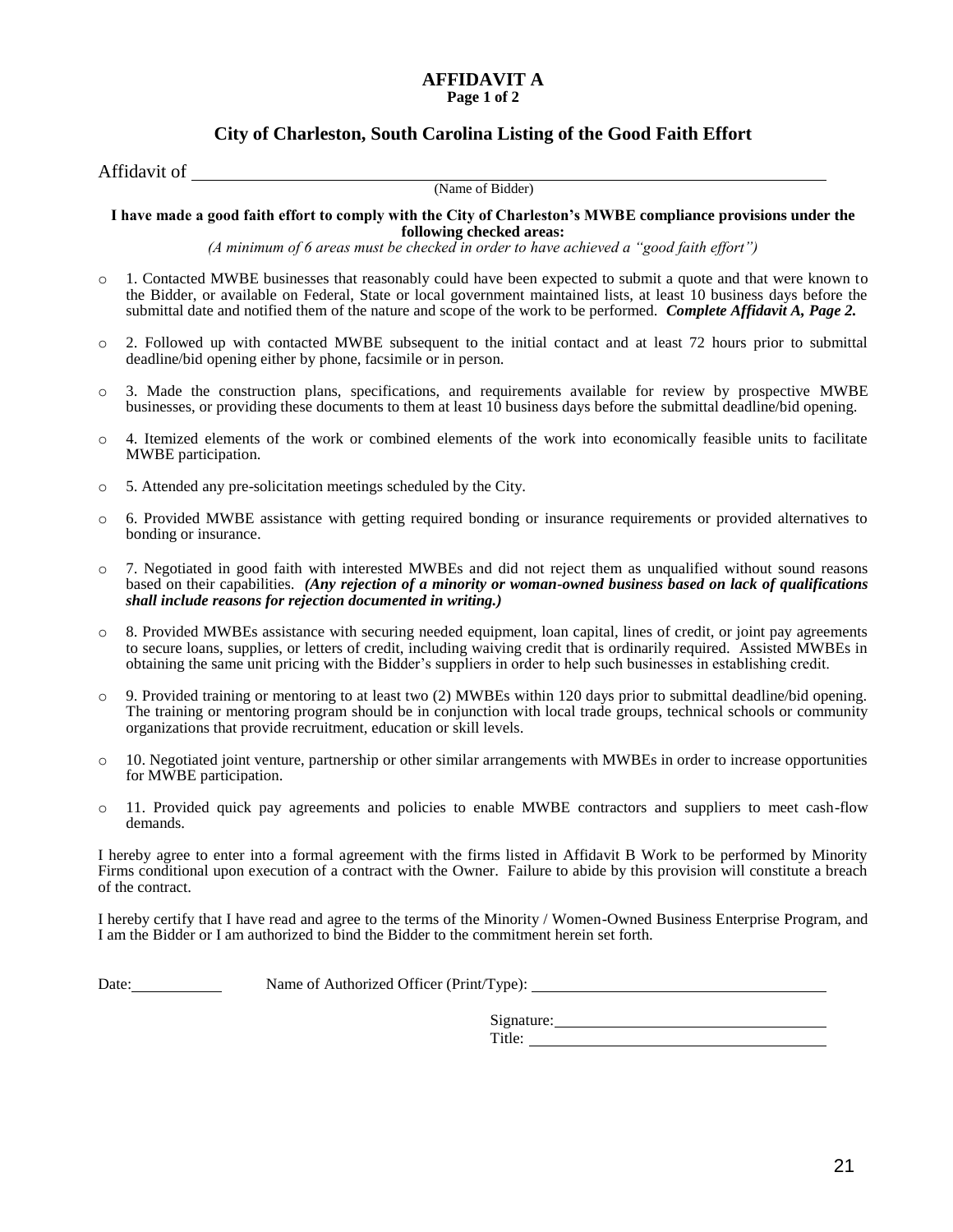#### **AFFIDAVIT A Page 2 of 2**

## **City of Charleston, South Carolina Minority/Women-Owned Business Participation Efforts**

(Use as many sheets as necessary)

| $\mathbf{I}_{\mathbf{A}}$ and $\mathbf{I}_{\mathbf{A}}$ and $\mathbf{I}_{\mathbf{A}}$ and $\mathbf{I}_{\mathbf{A}}$ and $\mathbf{I}_{\mathbf{A}}$ and $\mathbf{I}_{\mathbf{A}}$ and $\mathbf{I}_{\mathbf{A}}$ and $\mathbf{I}_{\mathbf{A}}$ and $\mathbf{I}_{\mathbf{A}}$ and $\mathbf{I}_{\mathbf{A}}$ and $\mathbf{I}_{\mathbf{A}}$ and $\mathbf{I}_{\mathbf{A$ |                                                       |  |  |
|-------------------------------------------------------------------------------------------------------------------------------------------------------------------------------------------------------------------------------------------------------------------------------------------------------------------------------------------------------------------|-------------------------------------------------------|--|--|
|                                                                                                                                                                                                                                                                                                                                                                   | following minority/women-owned business enterprises a |  |  |
|                                                                                                                                                                                                                                                                                                                                                                   | professional services.                                |  |  |

I, hereby certify that on this project we contacted the as subcontractors, vendors, suppliers, or providers of

| 1. Minority Firm Name and Contact                                                                                                                | <b>Minority Firm Address</b>                                                                                                                                                                                                                               |
|--------------------------------------------------------------------------------------------------------------------------------------------------|------------------------------------------------------------------------------------------------------------------------------------------------------------------------------------------------------------------------------------------------------------|
| <b>Minority Firm Telephone Number</b><br><b>Minority Firm Fax Number</b><br><b>DBE Certification Number</b><br>2. Minority Firm Name and Contact | <b>Minority Group Type</b><br>(African American)<br>$\Box$<br>□<br>(Women)<br>(Asian American)<br>$\Box$<br>$\Box$<br>(Hispanic)<br>(Other)<br>(American Indian)<br>$\Box$<br>▫<br><b>Follow up Verification</b><br>o<br><b>Minority Firm Address</b>      |
| <b>Minority Firm Telephone Number</b><br><b>Minority Firm Fax Number</b><br><b>DBE Certification Number</b><br>3. Minority Firm Name and Contact | <b>Minority Group Type</b><br>(African American)<br>▫<br>$\Box$<br>(Women)<br>(Asian American)<br>$\Box$<br>(Hispanic)<br>◘<br>$\Box$<br>$\Box$<br>(American Indian)<br>(Other)<br><b>Follow up Verification</b><br>□<br><b>Minority Firm Address</b>      |
| <b>Minority Firm Telephone Number</b><br><b>Minority Firm Fax Number</b><br><b>DBE Certification Number</b><br>4. Minority Firm Name and Contact | <b>Minority Group Type</b><br>(African American)<br>$\Box$<br>▫<br>(Women)<br>$\Box$<br>$\Box$<br>(Asian American)<br>(Hispanic)<br>$\Box$<br>(American Indian)<br>$\Box$<br>(Other)<br><b>Follow up Verification</b><br>□<br><b>Minority Firm Address</b> |
| <b>Minority Firm Telephone Number</b><br><b>Minority Firm Fax Number</b><br><b>DBE Certification Number</b>                                      | <b>Minority Group Type</b><br>(African American)<br>$\Box$<br>$\Box$<br>(Women)<br>(Asian American)<br>$\Box$<br>$\Box$<br>(Hispanic)<br>(American Indian)<br>(Other)<br>$\Box$<br>$\Box$<br><b>Follow up Verification</b><br>□                            |

I certify, under penalties of perjury, that I have examined the information in this affidavit, and to the best of my knowledge and belief, this information is true, correct and complete.

| Date: $\qquad \qquad$ |                                                                      |                     |  |
|-----------------------|----------------------------------------------------------------------|---------------------|--|
|                       | Sworn to before me this $\qquad \qquad$ day of $\qquad \qquad$ , 20. |                     |  |
|                       | Notary Public for the State of                                       |                     |  |
|                       |                                                                      |                     |  |
|                       |                                                                      | <b>Notary Seal:</b> |  |
|                       | Phone Number:                                                        |                     |  |
|                       |                                                                      |                     |  |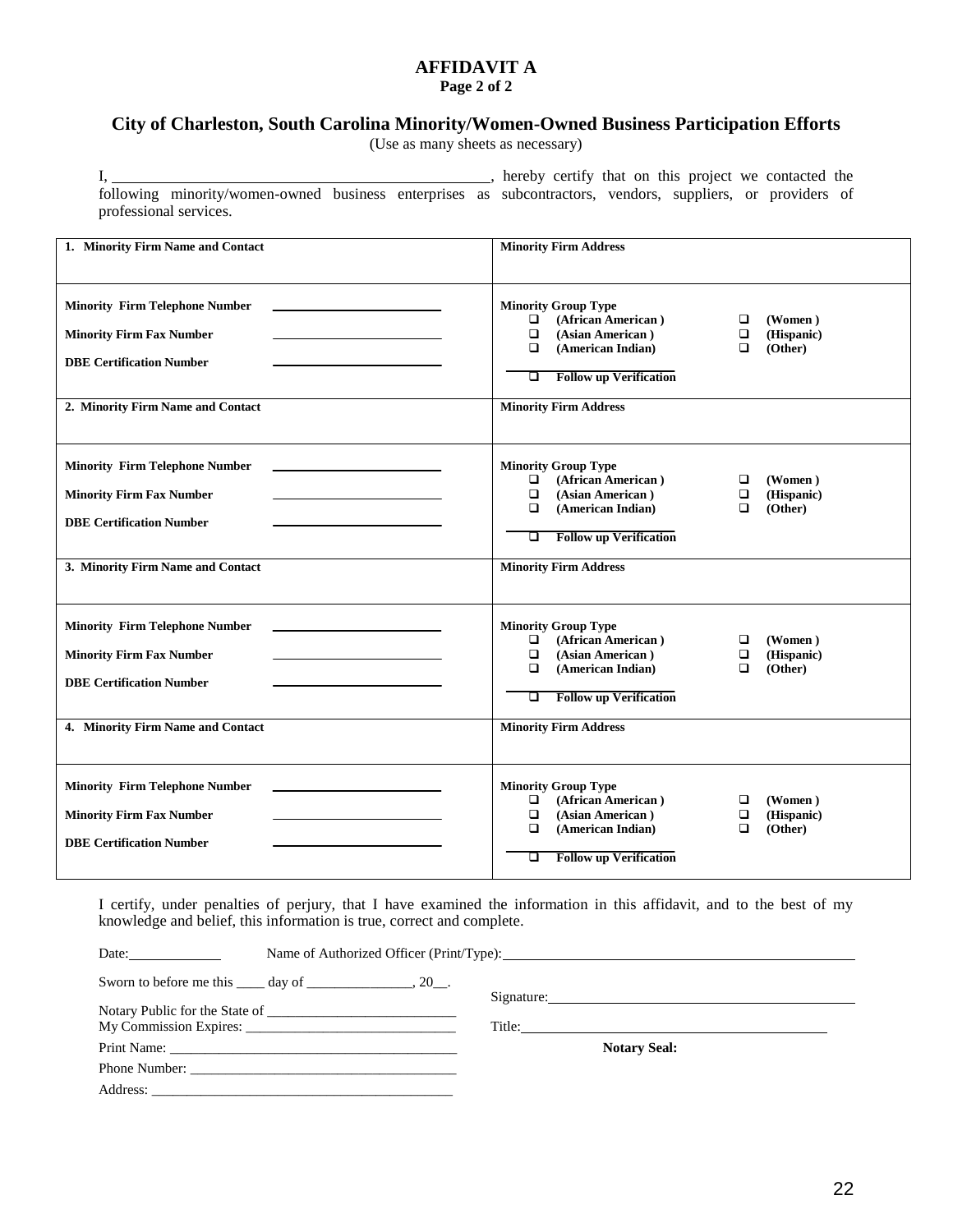## **AFFIDAVIT B**

## **City of Charleston, South Carolina Work to be Performed by Minority/Women-Owned Businesses**

| Affidavit of |                  | . I hereby certify that on the |
|--------------|------------------|--------------------------------|
|              | (Name of Bidder) |                                |
|              |                  | Total Project Amount \$        |
|              | (Project Name)   |                                |

I will make a good faith effort to expend a minimum of \_\_\_\_\_\_% of the total dollar amount of the Contract with minority/women-owned business enterprises. Minority/women-owned businesses will be employed as subcontractors, vendors, suppliers, or providers of professional services. Such work will be subcontracted to the following businesses listed below:

| Name and Phone Number | *Minority Code | Work Description | Dollar Value |
|-----------------------|----------------|------------------|--------------|
|                       |                |                  | \$           |
|                       |                |                  | \$           |
|                       |                |                  | \$           |
|                       |                |                  | \$           |
|                       |                |                  | \$           |
|                       |                |                  | \$           |
|                       |                |                  | \$           |

(Attach additional sheets if needed)

\* Minority categories: African American (**B**); Hispanic (**H**); Asian American (**A**), American Indian (**I**); Woman Owned (**W**); Other (**D**)

Total MBE Participation:  $\frac{96}{5}$  \$

I will enter into a formal Contract with the above minority/women-owned business enterprises for the work listed in the above schedule conditional upon execution of a Contract with the Owner.

I certify that I have read the terms of this commitment and I am the Bidder or authorized to bind the Bidder to the commitment set forth herein. I certify, under penalties of perjury, that I have examined the information in this affidavit, and to the best of my knowledge and belief, this information is true, correct and complete.

| Date: $\qquad \qquad$ | Name of Authorized Officer (Print/Type): 2008. The material contract of Authorized Officer (Print/Type): |                                |  |
|-----------------------|----------------------------------------------------------------------------------------------------------|--------------------------------|--|
|                       |                                                                                                          |                                |  |
|                       |                                                                                                          |                                |  |
|                       | Sworn to before me this $\qquad \qquad$ day of $\qquad \qquad$ , 20.                                     | Notary Public for the State of |  |
|                       |                                                                                                          | <b>Notary Seal:</b>            |  |
|                       |                                                                                                          |                                |  |
|                       | Phone Number:                                                                                            |                                |  |
|                       |                                                                                                          |                                |  |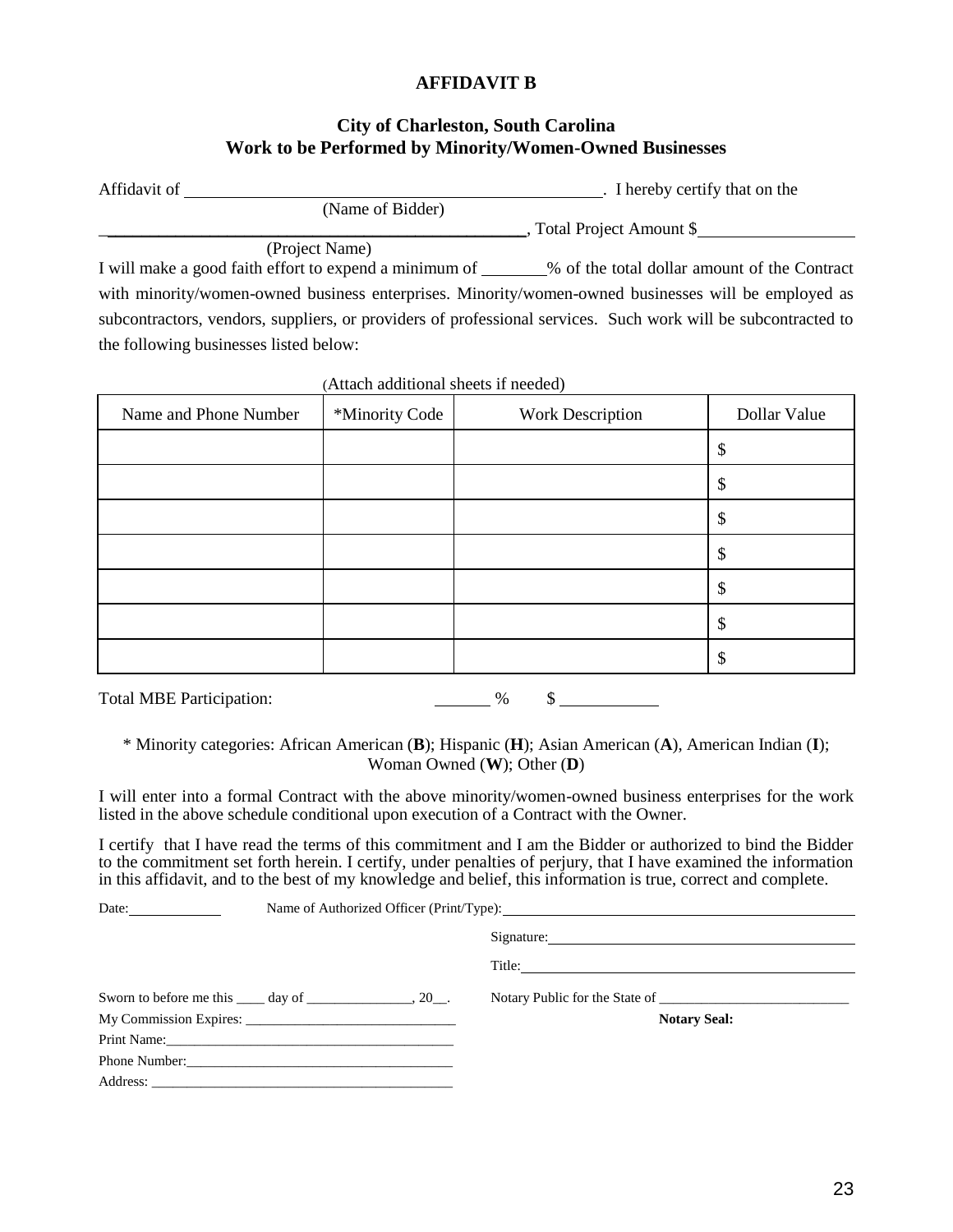## **AFFIDAVIT C**

## **City of Charleston, South Carolina Intent to Perform Contract with Own Workforce.**

| (Name of Bidder)                                                                                                                                                                                                                                                                                                                                    |
|-----------------------------------------------------------------------------------------------------------------------------------------------------------------------------------------------------------------------------------------------------------------------------------------------------------------------------------------------------|
| I hereby certify that it is our intent to perform 100% of the work required for the                                                                                                                                                                                                                                                                 |
| contract.<br>(Name of Project)                                                                                                                                                                                                                                                                                                                      |
| In making this certification, the Bidder states that the Bidder does not customarily subcontract elements of this type<br>Project, and normally performs and has the capability to perform and will perform all the elements of the work on<br>this Project with his/her own current work forces, and                                               |
| The Bidder agrees to provide any additional information or documentation requested by the Owner in support of<br>the above statement.                                                                                                                                                                                                               |
| Ihereby certify that I have read this certification and I am the Bidder or I am authorized to bind the Bidder to the<br>commitments contained herein. I certify, under penalties of perjury, that I have examined the information in this<br>affidavit, and to the best of my knowledge and belief, this information is true, correct and complete. |
| Date:                                                                                                                                                                                                                                                                                                                                               |
|                                                                                                                                                                                                                                                                                                                                                     |
| Title: Title:                                                                                                                                                                                                                                                                                                                                       |
| <b>Notary Seal:</b><br>Print Name:                                                                                                                                                                                                                                                                                                                  |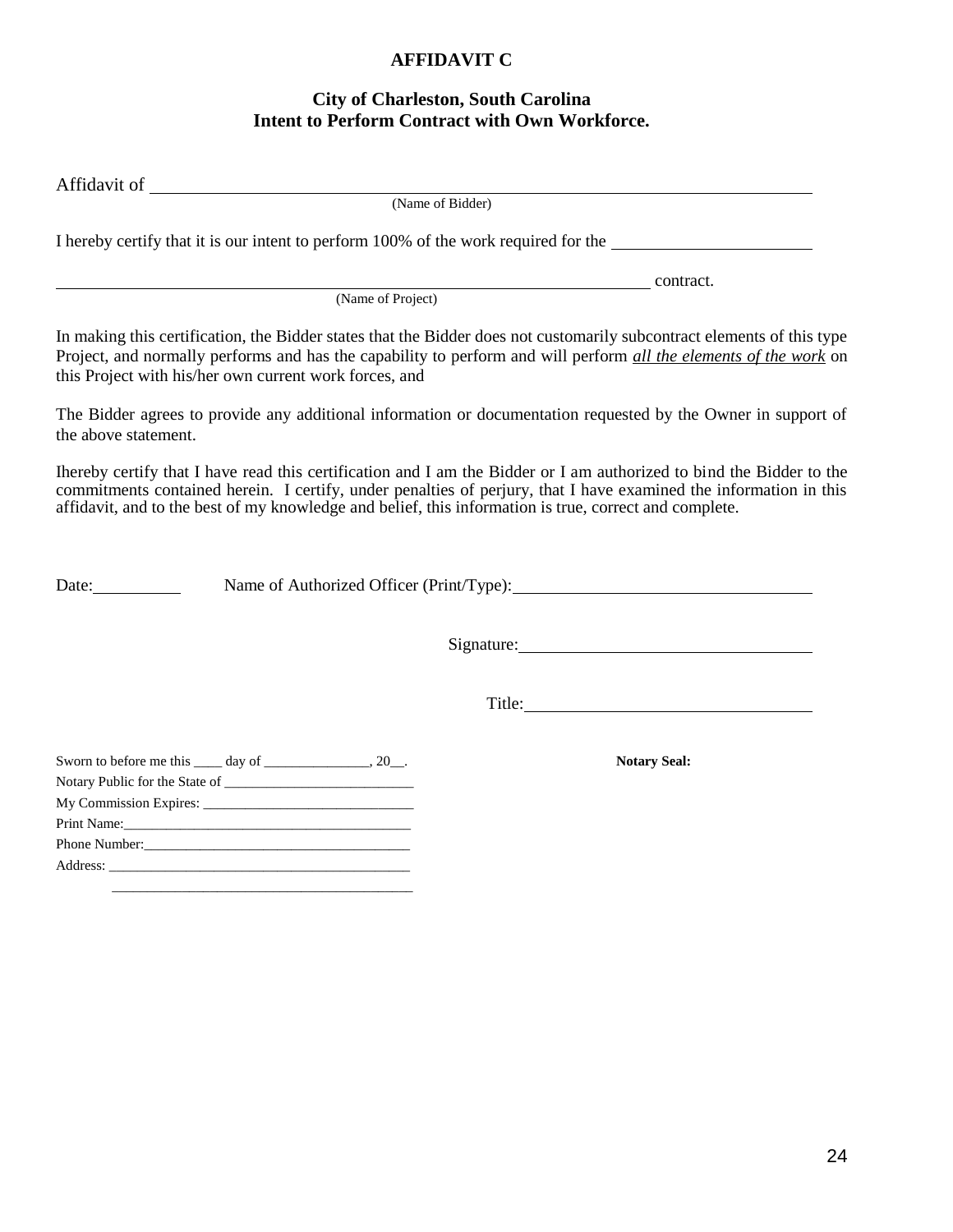# **GENERAL INFORMATION**

The City of Charleston is seeking proposals from qualified companies, organizations, vendors or other entities to design, build, operate, maintain, manage and publicize a modern bike share system through a network of publicly available bicycles in the Charleston community. The ideal program would enable the public to self-rent bicycles from any of several stations located in public right-of-way or on public or private property and return them to another station. Services would be provided by the selected Offeror on a 24-hour, 365-day-a-year (full time) basis with sufficient personnel to successfully operate the program. The program is intended to be launched in calendar year 2016, with the potential for additional phases to enlarge or enhance the program later.

## **PROCUREMENT PROCESS**

The RFP *(Request for Proposal)* is **not a bid**. In the event the City elects to negotiate a contract with the successful Vendor, any contract shall contain, at a minimum, the term and conditions (or substantially the same term and conditions) as hereinafter stated. The City reserves the right, in its sole discretion, to reject all submissions, reissue a subsequent RFP, terminate, restructure or amend this procurement process at any time. The final selection and contract negotiation rests solely with the City.

## **QUESTIONS**

Every effort has been made to insure that all information needed by the Offeror is included herein; however, questions are allowed and encouraged to clear up any information as described herein, etc. The City will not accept telephone calls or visits regarding this RFP**. All questions shall be in writing and addressed to: Robin B. Robinson, City of Charleston, Procurement Division, 75 Calhoun Street, 3 rd Floor Charleston, South Carolina 29401, or email to: [robinsonr@charleston-sc.gov.](mailto:robinsonr@charleston-sc.gov)** *Written Questions may also be faxed to: 843-720-3872. All questions must be received before 1:00pm on October 12, 2015.* No interpretation shall be binding upon the City unless in writing from the City's Corporate Counsel.

Any explanation, clarification or interpretation desire by an Offeror regarding any part of this RFP must be requested from Mrs. Robin Barrett-Robinson, Senior Buyer. Every effort has been made to insure that all information needed by the Offeror is included herein; however, questions are allowed and encouraged to clear up any information as described herein, etc. The City will not accept telephone calls or visits regarding this RFP**.** If the City, in its sole discretion, determines that a clarification is required, such clarification shall be issued in writing. Interpretations, corrections or changes to the RFP made in any other manner other than in writing are not binding upon the City, and Offerors shall not rely upon such interpretations, corrections or changes. Oral explanations or instructions given before the award of the contract are not binding.

If the City, in its sole discretion, determines that a clarification is required, such clarification shall be issued in writing. Interpretations, corrections or changes to the RFP made in any other manner other than in writing are not binding upon the City, and Offerors shall not rely upon such interpretations, corrections or changes. Oral explanations or instructions given before the award of the Contract are not binding.

Any interpretations, corrections or changes to this RFP will be made by addendum. Sole issuing authority of addenda shall be vested in the City's Procurement Division. Offerors shall acknowledge receipt of all addenda within their RFP response.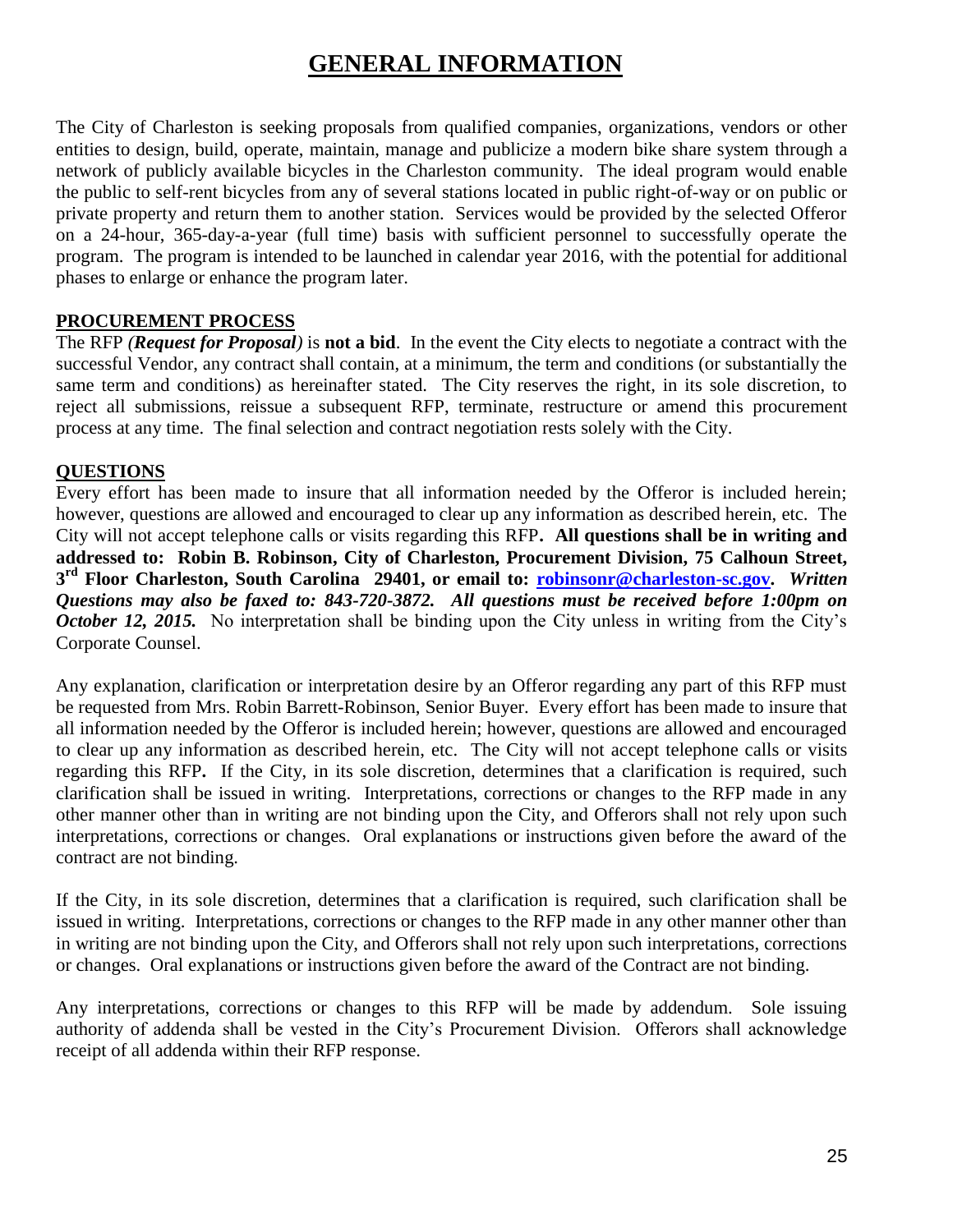## **ORAL STATEMENTS**

No oral statement of any person shall modify or otherwise change, or affect the terms, conditions or specifications stated in the resulting contract. The City of Charleston shall not be legally bound by any amendment or interpretation that is not in writing.

#### **NON-ENDORSEMENT**

If a Proposal is accepted, the successful Offeror shall not issue any news releases or other statements pertaining to the award or servicing of the agreement that state or imply the City's endorsement of the successful Offeror's product or services.

## **PROPRIETARY INFORMATION**

If an Offeror does not desire proprietary information in the Proposal to be disclosed, the Offeror shall identify all proprietary information in the Proposal. This identification will be done by individually marking each page with the words "Proprietary Information" or "Confidential" on which such proprietary information is found. If the Offeror fails to identify proprietary information, it agrees that by submission of its Proposal that those sections shall be deemed non-proprietary and made available upon request through the Freedom of Information Act.

## **UNAUTHORIZED COMMUNICATIONS**

Respondents' contact regarding this RFP with employees or officials of the City of Charleston will result in disqualification from this procurement process. Any oral communications are considered unofficial and non-binding with regard to this RFP. The only authorized contacts for this procurement are any designated Procurement staff.

#### **CONTRACTOR SOLELY RESPONSIBLE FOR PERFORMANCE**

Vendor shall be responsible for the performance of the services required by the contract. Vendor is an independent contractor and does not act as the City's agent or employee.

#### **CONTRACT NEGOTIATIONS**

The City will rank, based upon the evaluation criteria, all responsible and responsive Vendors. The City will begin negotiations with the top ranked Vendors and will continue with negotiation down the ranking until a satisfactory contract with the City is finalized, if any. The terms and conditions of the contract will be no less advantageous than the provisions of this RFP or the Vendor's proposal. The City reserves the right to make a partial award or to split the award at its sole discretion.

#### **VENDOR'S DUTY TO INSPECT & ADVISE AND DECLARE ALL COSTS**

Each Vendor shall become fully acquainted with the City's requirements and the scope of commodities and/or services to be provided. Vendor shall have a duty to request any information from the City as it deems necessary to prepare the RFP. No change order will be granted or additional compensation permitted if based upon information the Vendor knew or should have known as part of the Vendor's duty to become acquainted with the City's circumstances and requirements.

#### **DISQUALIFICATION OF OFFERORS**

Offerors may be disqualified for any of the following reasons:

- Reason to believe collusion exists among the Offerors
- The Offeror is involved in any litigation against the City
- The Offeror is in arrears on any existing contract or has defaulted on a previous contract with the **City**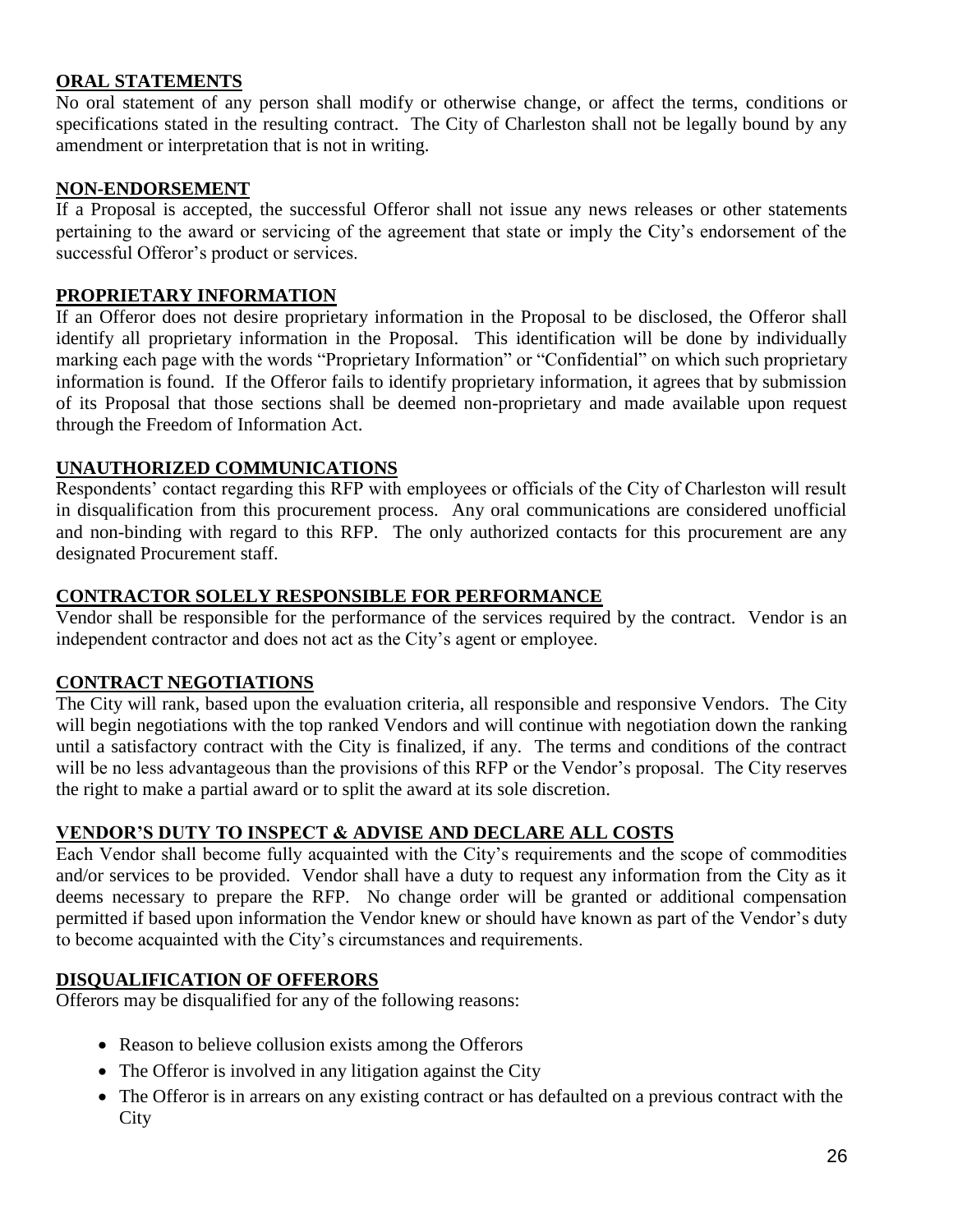- Lack of financial stability
- Failure to perform under previous or present contracts with the City
- Is currently debarred by the State of South Carolina Procurement Services

## **AWARD OF CONTRACT**

It is understood that the City reserved the right to accept or reject any and all Proposals and to re-solicit for Proposals, as it shall deem to be in the best interest of the City. Receipt and consideration of any Proposals shall under no circumstances obligate the City to accept any Proposals. If an award of contract is made, it shall be made to the responsible Offeror whose Proposal is determined to be the best evaluated offer taking into consideration the relative importance of the evaluation factors set forth in the RFP.

The award of this contract shall be made to the responsible Offeror, whose proposal is determined to be the best evaluated offer, taking into consideration demonstrated competence and qualifications to product and the service solicited in this RFP. Any reference to the word "bid" contained in this RFP shall mean "proposal".

The City will rank, based upon the evaluation criteria, all responsible and responsive Offerors. The City will begin negotiations with the top ranked Offeror and will continue with negotiation down the ranking until a satisfactory contract with the City is finalized, if any. The terms and conditions of the contract will be no less advantageous than the provisions of this RFP or the Offeror's proposal. The City reserves the right to make a partial award or to split the award at its sole discretion.

## **ANTICIPATED CONTRACT TERM**

The firm(s) selected for this implementation will be expected to offer adequate personnel and equipment needed to complete the terms in this RFP. All System Equipment will be provided and owned by, and all installation, operating and promotional responsibilities will be borne and insured by the Selected Contractor. The Contractor must be financially solvent and each of its members if a joint venture, and its employees, agents or subcontractors of any tier must be competent to perform the Services required under this RFP document. If for any reason either party to the agreement wishes to terminate the agreement early, the terminating party must give 30 calendar days' notice of termination in writing to the other party.

The initial contract term will be three (3) years, or as negotiated, from the date on which a contract is awarded by the City. In addition, the contract may provide that the City may elect to extend the contract up to two (2) one (1) year periods, or as negotiated. The City may revise its terms and conditions. Respondent must identify any objections that it has to this anticipated contract term in its response to this RFP**.** 

The agreement will be for Phase 1 implementation services, as defined by the City of Charleston. Should additional funding become available in subsequent years, this contract could be extended to additional phases, at the City's option.

## **PROPOSAL PREPARATION**

All proposals should be complete and carefully worded and must convey all the information requested by the City of Charleston. If significant errors are found in the Offeror's proposal, or if the proposal fails to conform to the essential requirements of the RFP, the City, and the City alone, will be the judge as to whether that variance is significant enough to require rejection of the proposal.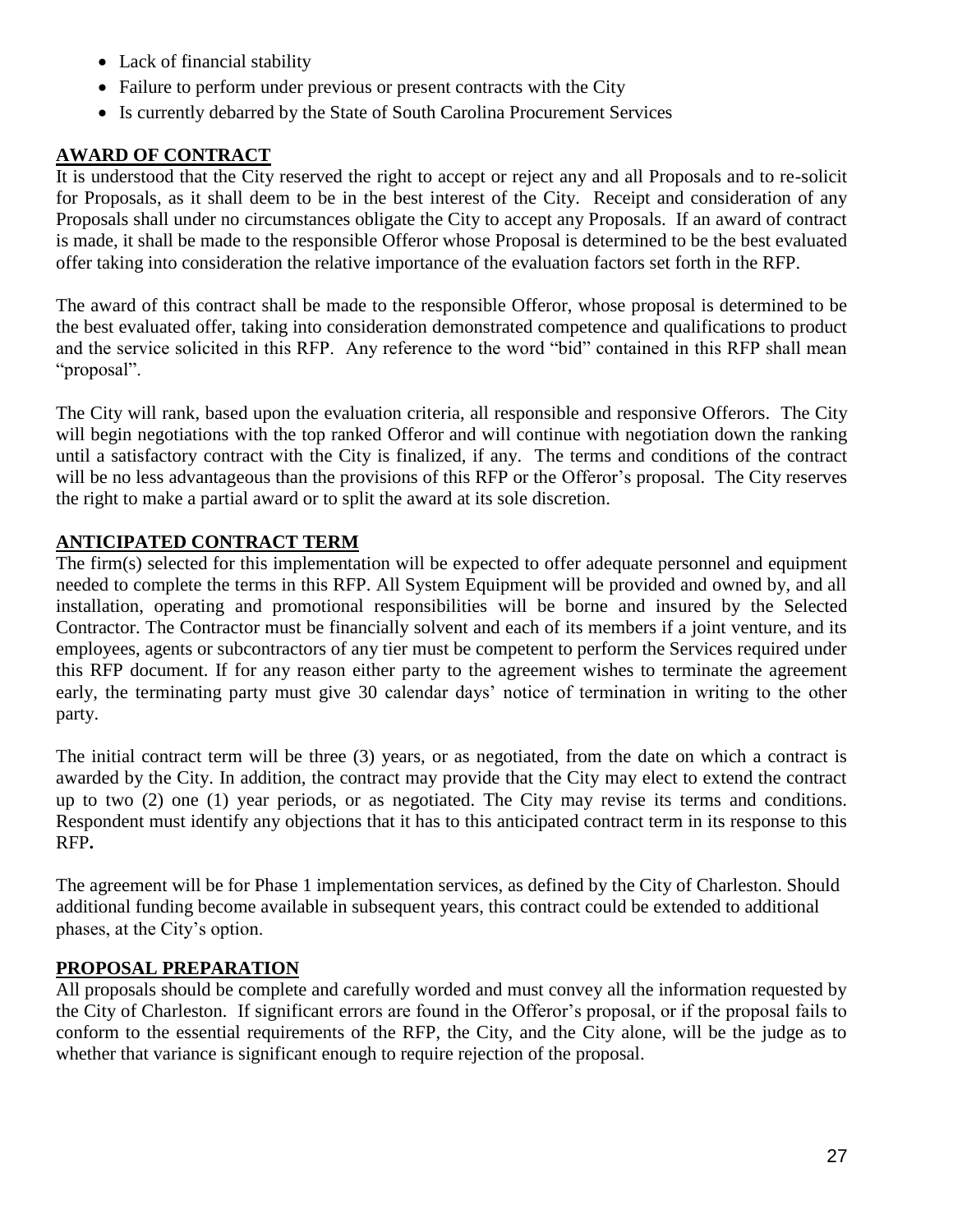## **RECEIPT OF PROPOSALS**

Proposals must be submitted to and received by the City no later than the date and time specified within this RFP. Offerors mailing proposals should allow a sufficient mail delivery period to insure timely receipt *(October 29, 2015 @ 1:00pm)* of their proposal by the City. Proposals received after the scheduled due date and time will not be considered.

## **NUMBER OF PROPOSALS SUBMITTED**

Each Vendor must **submit one (1) unbound Original and seven (7) bound copies of the Proposal required for submission, plus one (1) electronic copy (Flash Drive or CD).** Only original documents will be accepted; faxed or electronically mailed versions will not be accepted. The Vendor must mark on the envelope or wrapping containing the proposal, the RFP identification number specified in the RFP and note **"Original"** on the original proposal.

## **RESPONSE FORMAT AND ORGANIZATION**

To assure similarity in proposal presentation and allow the evaluation team to easily compare competing proposals, Offerors shall include, in the order described, the material indicated below. It is not the intent of the City to constrain Offerors with regard to content, but to assure that the specific requirements set forth in this RFP are addressed in a uniform manner amenable to Evaluation and Selection Committee review. Offerors may include additional sections or appendices if desired, to present additional pertinent information. Offerors should submit information in a concise and responsive manner for every requirement and every question. Non-responsive or incomplete answers to information requests and/or City requirements may lead to disqualification of the Offeror's submittal.

## **COMPLETION OF REPONSES**

Only information presented in the Proposal will be used to evaluate firms established in the business of providing consulting services.

Responses shall be completed in accordance with the requirements of this RFP. Statements made by an Offeror shall be without ambiguity, and with adequate elaboration, where necessary, for clear understanding.

## **PROPOSAL FORMAT**

Proposals are to be prepared in a manner designed to provide the City with a straightforward presentation of the Offeror's capability to satisfy the requirements of this RFP. All copies shall be bound in a single volume (*single sided only*) and all documentation submitted with the proposal should be bound in that single volume, where practical.

- a) Proposals should be clearly marked **"15-P035R – Bike Share Program"**
- b) **All pricing information should be clearly marked "Cost Proposal"**.
- c) Everything (Proposals (All in one envelope) and Cost Proposals (Separate Envelope)) is to be placed in one envelope/box/package clearly marked **"15-P035R – Bike Share Program"**.
- d) **Proposals must be submitted by mail or hand delivered to Robin Barrett-Robinson, Senior Buyer, City of Charleston, Procurement Division, 75 Calhoun St., Charleston, SC 29401, ATTN: 15-P035R**.
- e) Proposals **must be received** in the City's Procurement Office **no later than 1:00pm on October 29, 2015. Late proposals will not be accepted.**
- f) No more than one proposal may be submitted by any Vendor.
- g) The proposal must be signed by an official authorized to contractually bind the Vendor.
- h) All forms from this RFP requiring signature must be included in the proposal.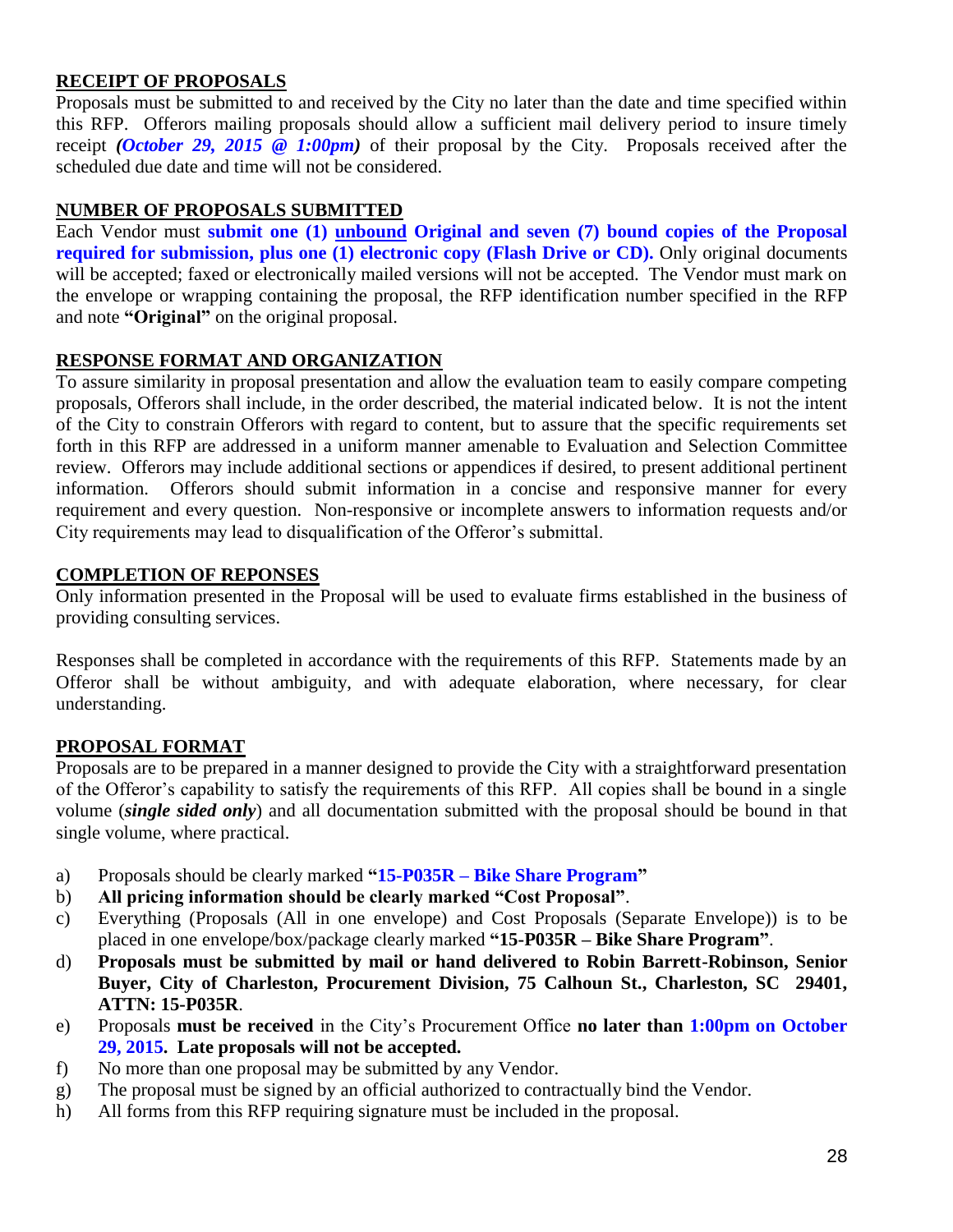## **PROPOSAL EVALUATION PROCESS**

The City will conduct a comprehensive, fair and impartial evaluation of all Proposals received in response to this request for competitive sealed proposal as defined in this section.

An Evaluation and Selection Committee will be established to evaluate the Proposals and select a proposal which represents the best value to the City. The Evaluation and Selection Committee will be comprised of City personnel and any other persons as designated by the City. This Committee will determine the responsiveness and acceptability of each proposal. The Evaluation and Selection Committee may request additional information from Offerors.

The City will conduct a comprehensive, fair and impartial evaluation of all Proposals received in response to this RFP. Each Proposal received will first be analyzed to determine overall responsiveness and completeness to this RFP. Each Proposal will then be evaluated based on each of the criteria as outlined in Proposal Evaluation Criteria Factors, and after which identified as either reasonably qualified or unqualified. A Proposal will be declared unqualified if it clearly fails to demonstrate, in any of the listed areas, a standard that the City believes necessary to meet the requirements set forth in this RFP.

Following their review of all submitted Proposals, the Selection Committee may select a shortlist of the highest ranked reasonably-qualified Offerors. Shortlisted Offerors will be invited to present their Proposal to the Evaluation and Selection Committee.

The City may issue a request for clarification to the shortlisted firms requesting additional information or clarifications. This request will also invite each of the Offerors to give a formal presentation to the Evaluation and Selection Committee and outline the format of the presentation.

The purpose of the presentations will be to allow Offerors to further present their proposal and allow members of the Evaluation and Selection Committee to ask questions of the proposed project team.

## **PROPOSAL EVALUATION CRITERIA FACTORS**

The following weighted criteria will be used to evaluate the Proposals for purposes of selecting the Offeror(s) to negotiate with or to shortlist.

## **Criteria Factors**

- **Ability to meet (and/or exceed) functional requirements**  Compliance to functional requirements, technical competency, ease of use, compliance with published standards and specifications, additional functionality provided over and above minimum requirements, and innovative solutions, clear and complete responses to RFP. The extent in which the proposed meets the current and future needs of the City.
- **Resources**  Key development resources, key support resources, locations of support staff and experience of key resources. The availability and experience of the proposed development and support resources. Proximity and availability of support resources to assist City Staff or address issues.
- **Firm qualifications/Company History** –Development experience, availability of resources, documented development procedures, and references. The Offeror's experience in successfully developing and supporting like applications, commitment of key resources, and responses from references. Ability to show that company has a solid history, foundation and has the experience to perform what is being required.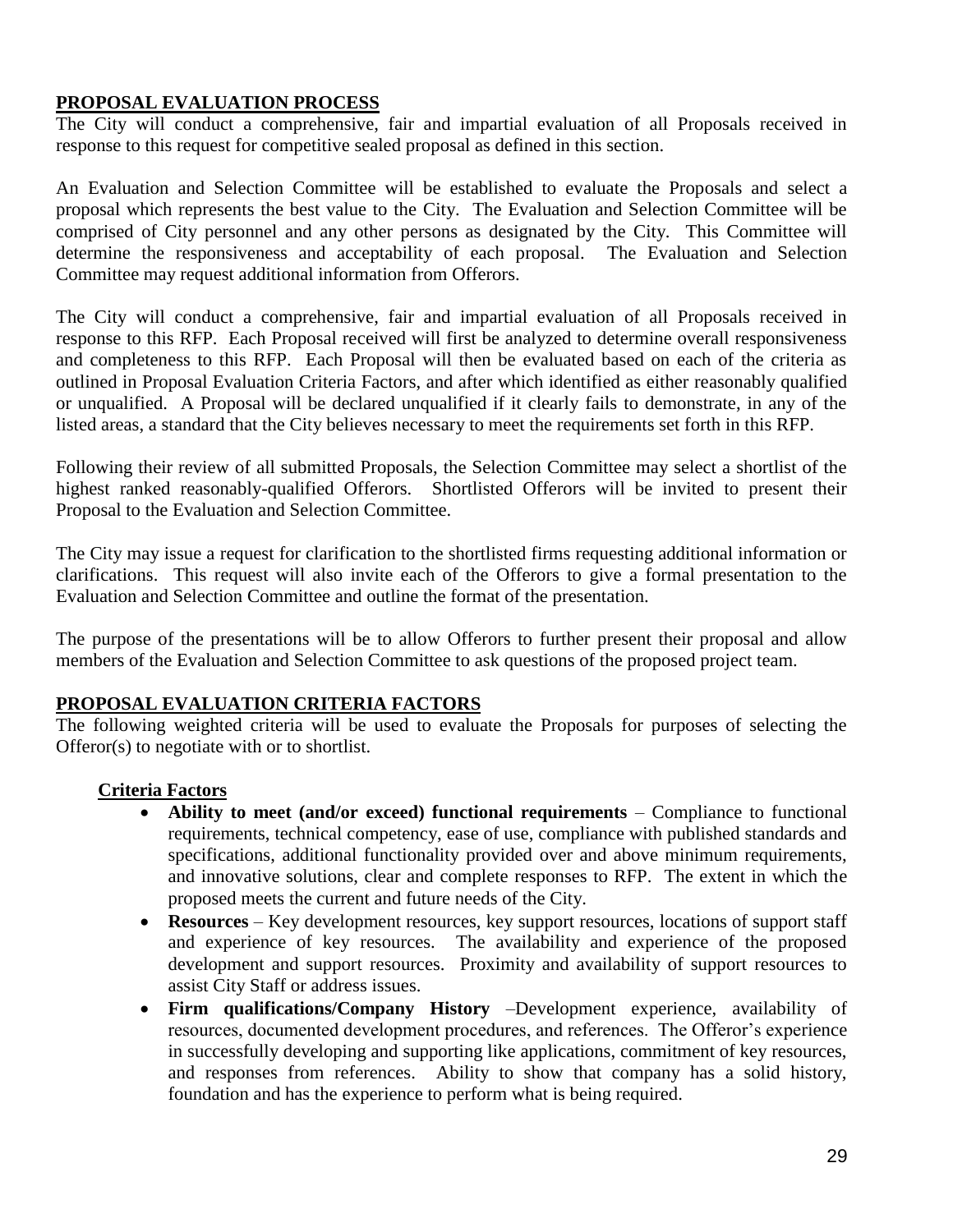**References** – Must provide a minimum of five (5) references with whom vendor has performed same or similar type of services.

It is the Offeror's responsibility to effectively communicate their qualifications, services, and products to the City by thoroughly responding to each requirement contained in this RFP.

After the proposals are evaluated, the City will determine whether formal presentations and interviews are necessary, and if so, which vendors may be invited to make a formal presentation and/or sit for a panel interview. The City may choose not to require formal presentations or interviews. The City may choose to contact officials from other jurisdictions regarding the vendor, their prior work experience and their ability to successfully complete the scope of services. The City may request clarification or additional information from a specific vendor in order to assist in the City's evaluation of a proposal. Finally, the City may require changes in the scope of services as deemed necessary by the City, before execution of the contract.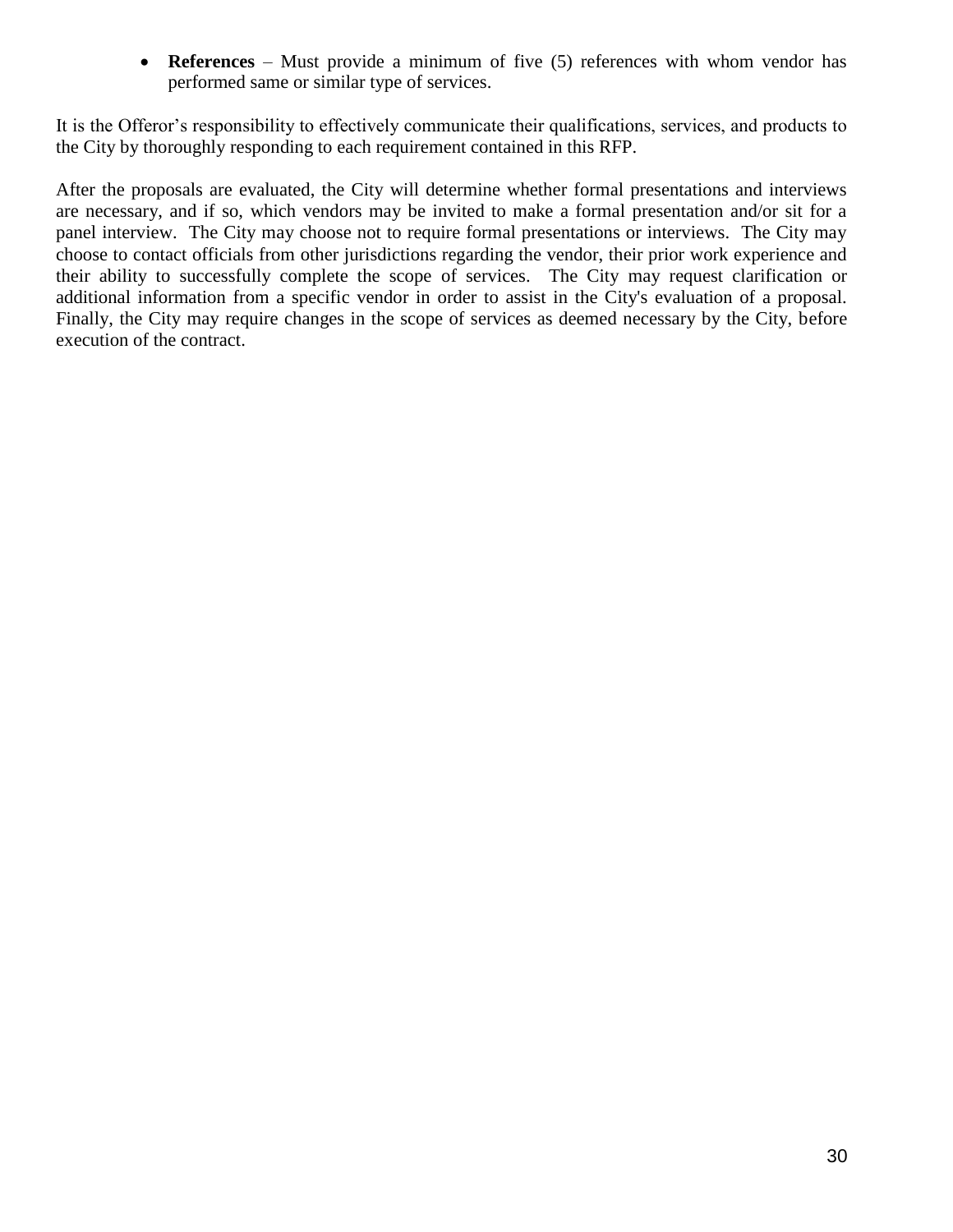# **References**

Bidders must supply a minimum of five references for which they have provided the same or similar services being requested here on a contract basis during the last three (3) years.

| Name:                                                                                                                                                                                                                                |  |
|--------------------------------------------------------------------------------------------------------------------------------------------------------------------------------------------------------------------------------------|--|
|                                                                                                                                                                                                                                      |  |
|                                                                                                                                                                                                                                      |  |
|                                                                                                                                                                                                                                      |  |
| Email: <u>Department of the contract of the contract of the contract of the contract of the contract of the contract of the contract of the contract of the contract of the contract of the contract of the contract of the cont</u> |  |
|                                                                                                                                                                                                                                      |  |
|                                                                                                                                                                                                                                      |  |
|                                                                                                                                                                                                                                      |  |
|                                                                                                                                                                                                                                      |  |
|                                                                                                                                                                                                                                      |  |
|                                                                                                                                                                                                                                      |  |
|                                                                                                                                                                                                                                      |  |
|                                                                                                                                                                                                                                      |  |
|                                                                                                                                                                                                                                      |  |
|                                                                                                                                                                                                                                      |  |
|                                                                                                                                                                                                                                      |  |
| Name:                                                                                                                                                                                                                                |  |
|                                                                                                                                                                                                                                      |  |
|                                                                                                                                                                                                                                      |  |
|                                                                                                                                                                                                                                      |  |
|                                                                                                                                                                                                                                      |  |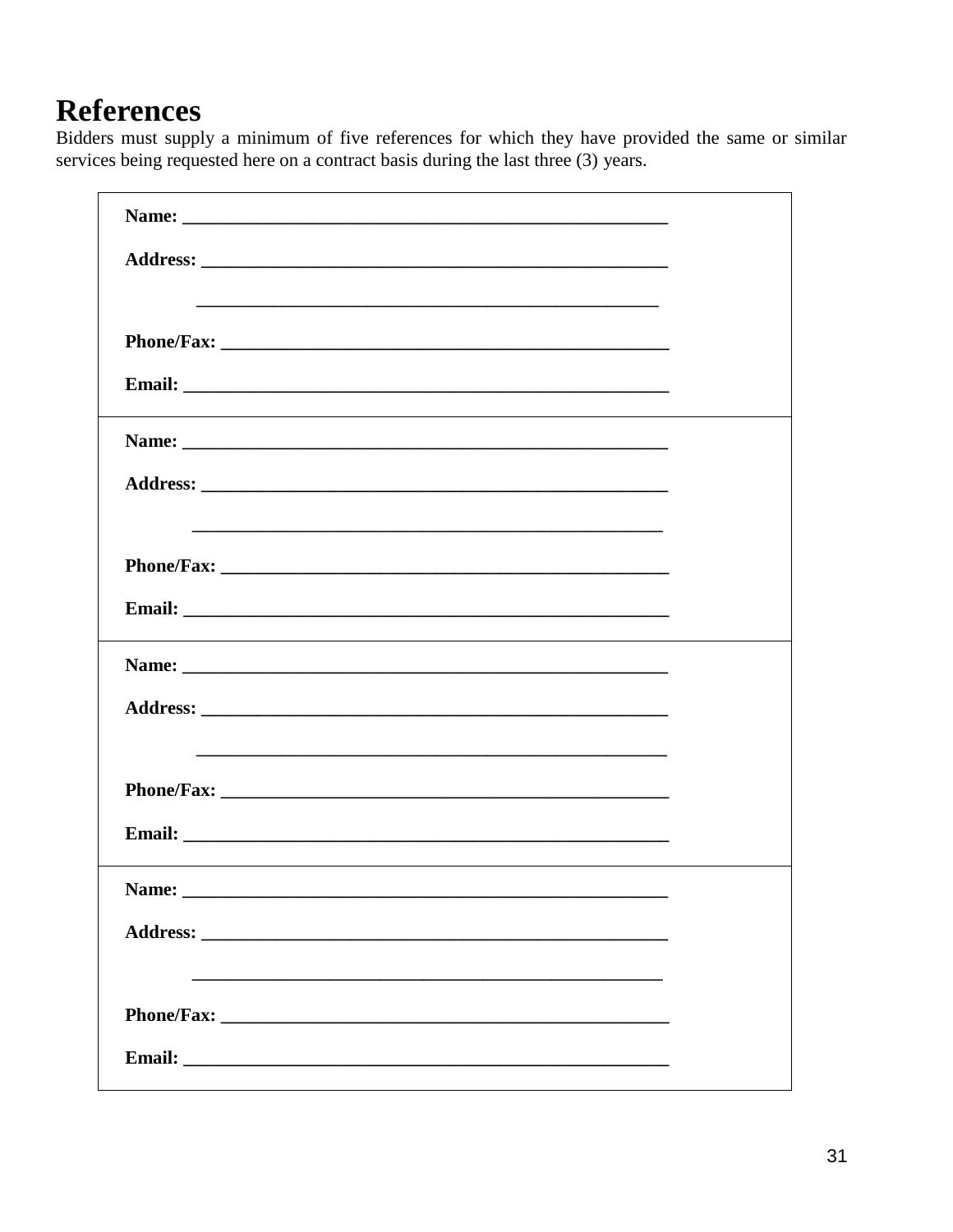# **Charleston Bike Share Program**

#### **SECTION I - INTRODUCTION**

The City of Charleston is seeking proposals from qualified companies, organizations, vendors or other entities to design, build, operate, maintain, manage and publicize a modern bike share system through a network of publicly available bicycles in the Charleston community. The ideal program would enable the public to self-rent bicycles from any of several stations located in public right-of-way or on public or private property and return them to another station. Services would be provided by the selected Offeror on a 24-hour, 365-day-a-year (full time) basis with sufficient personnel to successfully operate the program. The program is intended to be launched in calendar year 2016, with the potential for additional phases to enlarge or enhance the program later.

#### **BACKGROUND**

Charleston is an historic city with a dense urban center located on a peninsula. Most bicycle trips originate and end on the peninsula because of its dense network of streets, workcenters, mixed-used neighborhoods, colleges and universities and recreational amenities. As in any urban area, automobile traffic congestion and parking difficulties make viable, alternative transportation options a necessity to maintain a high quality of life for residents.

Bike share programs are fast becoming a staple of public transportation in thriving urban centers. For Charleston, a bike share program is intended to be the missing link between a commuter's walk or bus ride and their final destination, an easy way for students to get to class, and allow visitors to move efficiently between the City's attractions.

The City believes that the Charleston bike share program would be a complement to our existing bicycling network. The City's vision is to phase this Program with a need for 200 bicycles during Phase I, and up to 600 during subsequent phases. Each firm's and organization's proposal should provide an estimate of the size of deployment (measured in number of bikes and rental stations) for each phase of deployment.

#### **PROGRAM OBJECTIVES FOR A CHARLESTON BIKE SHARE PROGRAM**

The Charleston Bike Share Program must include a self-sufficient, independently operated System requiring no City capital or operating expenses and that is inviting to users and potential advertising sponsors. The other primary objectives of the Bike Share Program are to:

- Provide affordable, safe and efficient transportation available to residents and visitors of all income levels;
- Reduce greenhouse gas emissions by increasing the number of trips made by bicycle and reducing the number of trips made by automobile;
- Promote bicycling as an alternative form of transportation, recreation, and exercise;
- Provide bicycle accessibility to all socioeconomic groups;
- Facilitate transit for commuters, tourists, and other visitors (complement existing mass transit);
- Integrate public and private transportation modes by solving the "last mile" issue whereby transit, automobile or pedestrian modes can use a public bicycle to complete their journeys;
- Create green jobs and promote businesses in Charleston;
- Provide a service resulting in high rates of membership satisfaction.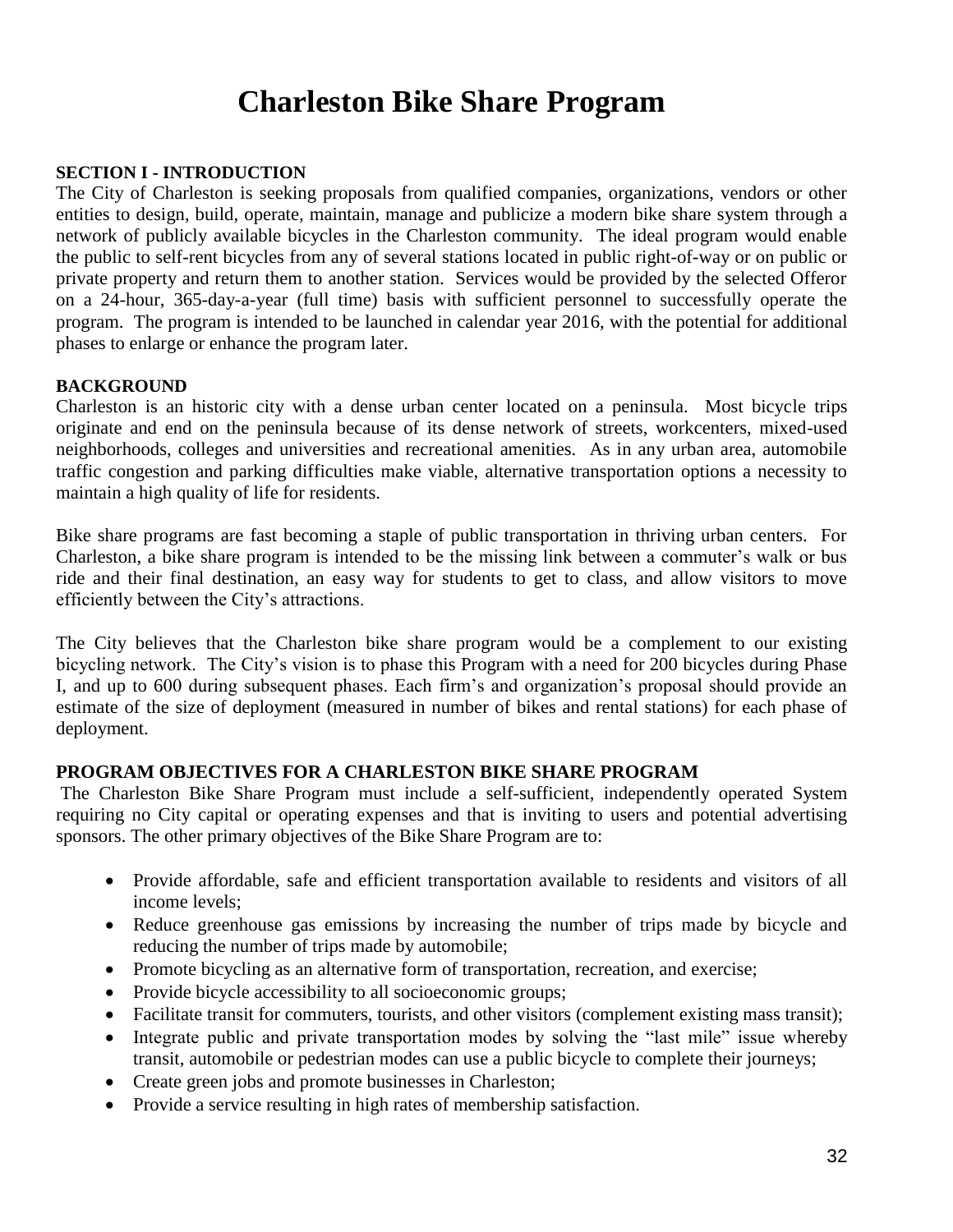## **SECTION II – SCOPE OF WORK**

The City desires to engage a qualified Offeror to provide services to implement and operate a modern, automated, on-demand bicycle sharing system. It is anticipated the system would utilize information technology to operate a fleet of shared bicycles that may be rented from publicly available bike share stations and returned to another in a network of stations, so as to accommodate an alternative to motor vehicle trips for Charleston's residents, employees, and visitors. Offerors should have a successful history in the implementation of such a system.

#### **System Requirements**

The Offeror should provide a modern bike share system that includes at least 200 bicycles in Phase I beginning in 2016. The bike share system will be developed, installed, owned, operated, and maintained by the owner/operator.

The System should be designed to allow bicycles to be removed from self-service stations by two user groups: subscribers and walk-up renters. A web page will be used to register, pay and execute a user agreement. Upon registration, the subscribers should be able to immediately access a bicycle at any station. The System should incorporate varying subscription periods (i.e. annual, monthly, weekly, daily etc.). The System should accommodate one-time use by walk-up registration at all or some designated stations that enable walk-up renters to register, pay and execute a user agreement on-site.

Stations should be located primarily on streets and sidewalks. Stations may be located on other public rights-of-way and/or property, including transit stations, parking garages, surface lots, parks, and educational institutions. The Offeror is advised that some streets in the City are under the jurisdiction and control of the South Carolina Department of Transportation. A copy of a map delineating jurisdiction of rights-of-way in the peninsula is attached. The location of every Station shall be subject to approval of the City and of any other person or entity with jurisdiction over the proposed location. The City will assist the Offeror in securing access to non-City controlled locations, but the terms of use of any such locations shall be strictly between the Offeror and the applicable person or agency having jurisdiction over the location. Stations should be located approximately ¼ to ½ mile from other stations in most of the implementation zones. The Offeror will be responsible for identifying the implementation zone, the locations and densities of stations.

Bicycles should be inviting to novice riders. Key features should include a one-size-fits-all design, protection from dirt and grease, ease of pedaling and shifting, and high durability. Each bicycle shall have all lawfully required components such as lights, bells, reflective material and braking system. Bicycles should be equipped with tracking technologies such as (GPS). Bicycles should have the ability to be locked to any bike rack in the City.

Bicycle stations must be simple and designed for both off-street and on-street installation. The overall System must be efficiently managed, with bicycles evenly and regularly distributed among Stations. Electrical service may not be provided, but in the event the Offeror chooses to utilize electrical service, all required permits for electrical service and the installation thereof shall be the sole responsibility of the Offeror.

The Contractor shall be responsible for the maintenance of the System. Such maintenance shall include, but is not limited to, inspecting, cleaning and removing graffiti from the System structures on a timely basis, including removal of debris in and around the System structures, preventive maintenance and prompt repairs. The Contract will provide for the assessment of damages or fines or other remedies for failure to perform such maintenance to the satisfaction of the City.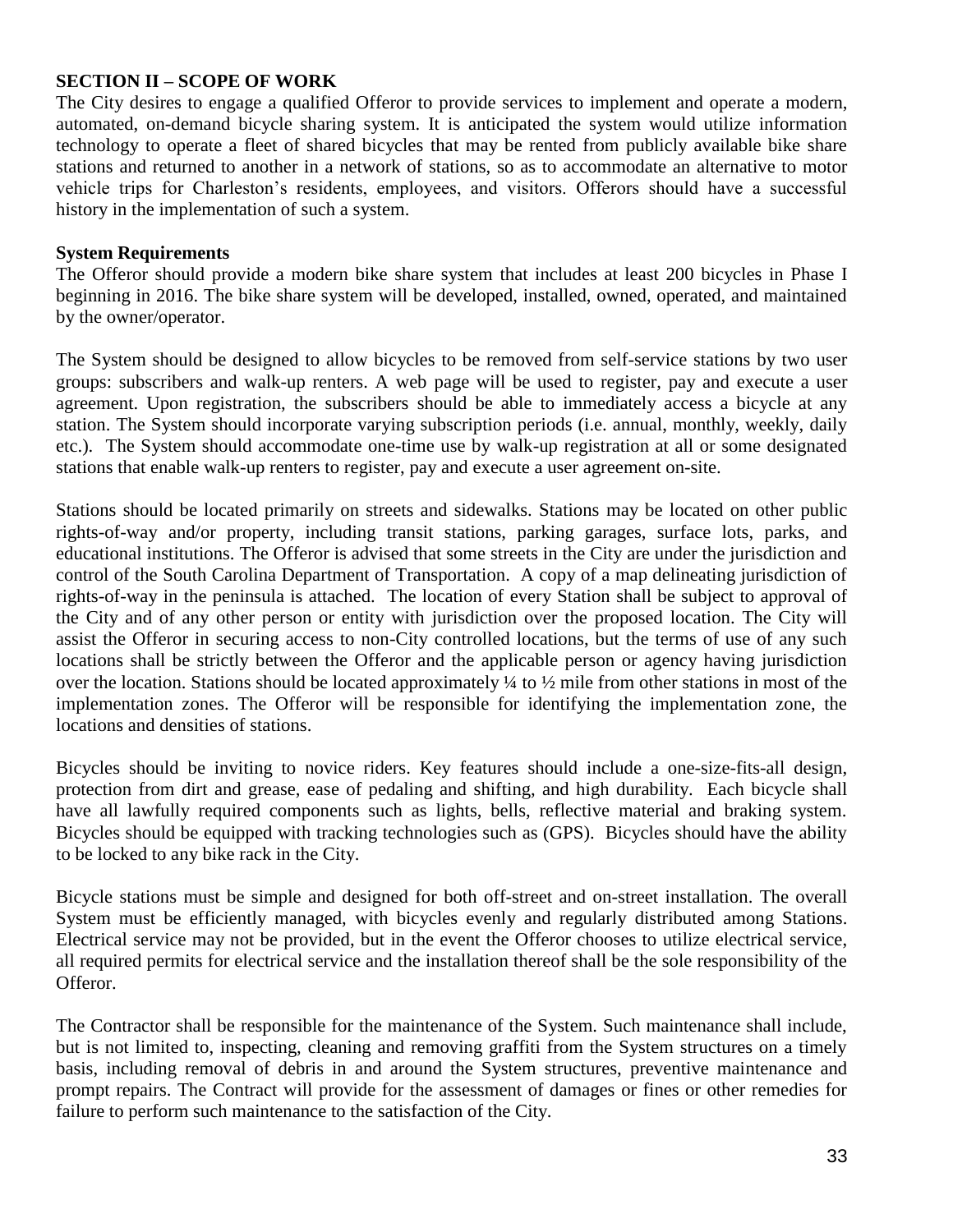The City accepts no liability for the construction, maintenance, operation, and other activities associated with the bike share system. The Contractor must provide the liability insurance and other insurance as required by the City. The bike share rental agreement shall include a waiver of claims against the City as a requirement for use of the bicycles. The rental agreement shall also advise users to wear helmets and other protective gear. The Contractor will provide physical security of the bikes and stations.

As compensation for its services, the Contractor will collect membership/user fees, advertising and sponsorship revenues and other revenue sources, as approved by the City. The City anticipates that System revenues should, at a prescribed level, be shared with the City. All System equipment will be owned by, and all operating and promotional responsibilities will be borne by, the Contractor.

#### **Additional Instructions for Offerers:**

At a minimum, the Proposal should include a Statement of Qualifications, Technical details of the Proposal, and details of the proposed Business Model. Please use the following guidelines when preparing your proposal:

#### **STATEMENT OF QUALIFICATIONS**

#### **General Information**

Offerors should provide the following information: Legal name of Firm; Headquarters Address; City, State, Zip code; Web Site Address; Number of Years in Business; Total Number of Employees; Entity Type (i.e. Non Profit, Corporation, etc.); Total Annual Revenues separated by the last 3 full fiscal years; Major Products and/or Services; Other Products and/or Services.

#### **Narrative**

Please provide a detailed narrative setting forth the background, experience, and qualifications of the firm(s) and the principals of the firm(s).

#### **Organization Chart and Team Members**

Offerors should provide an organization outline identifying the names and titles of project team members, reporting relationships within the project team and a description of the roles of the individuals in the bike share program.

#### **Financial Statements**

Each firm that is a party to the proposal should submit audited financial statements for its two most recent completed fiscal years.

#### **Prior system Testing Results**

Offerors should provide the results of all applicable "stress," durability, strength and vandalism tests conducted on their equipment and systems. Please include results of tests conducted by you and any conducted by third parties, if available.

#### **Disclosure**

Offerors shall disclose any prior or ongoing contract disputes, contract breaches, civil or criminal litigation or investigation pending which involves the Offeror, regardless of outcome.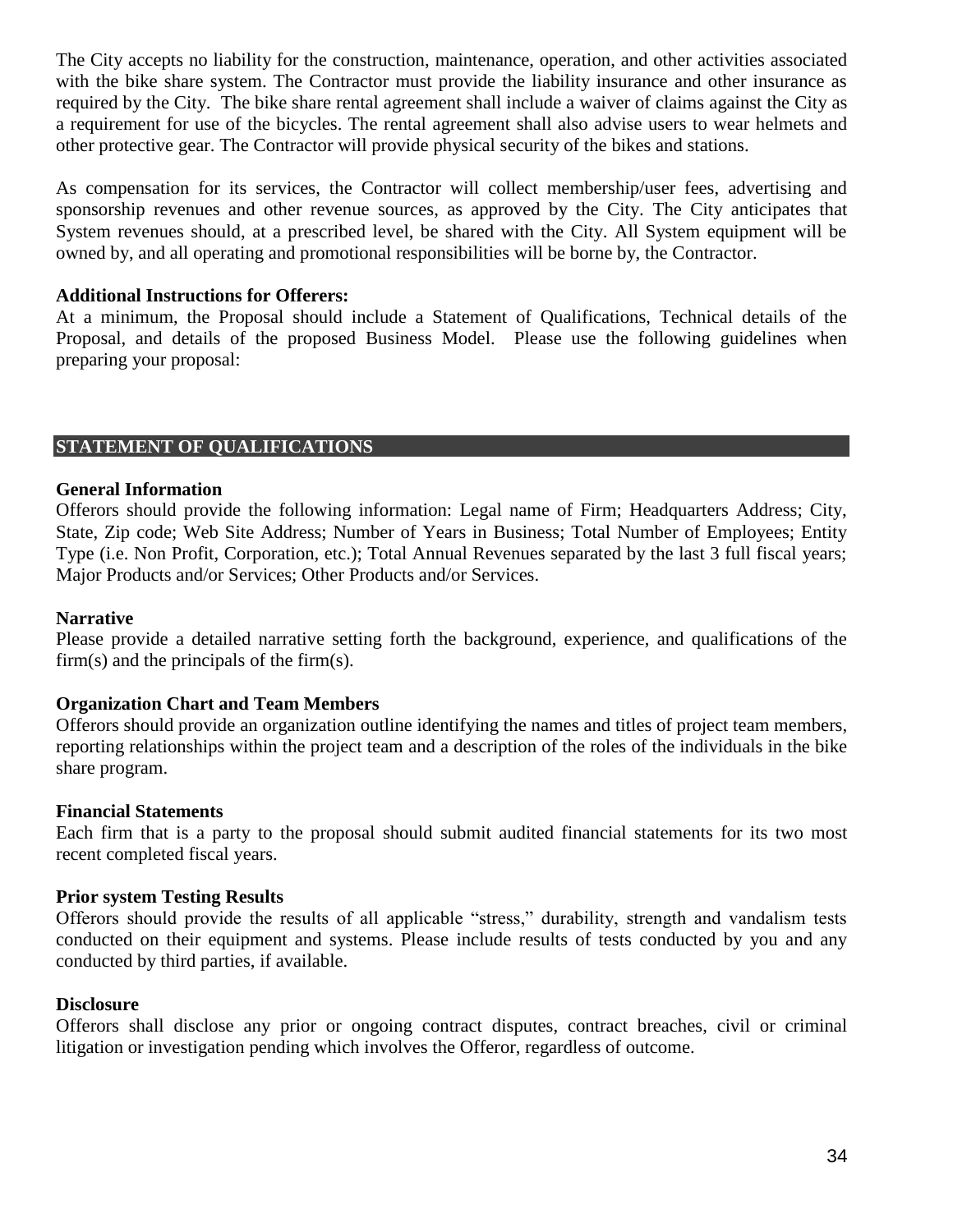## **TECHNICAL REQUIREMENTS**

In the proposal, please address the following questions/items regarding the technical aspects of your proposed Charleston bike share program. Include, if applicable, maps, images, charts, graphs or diagrams to illustrate the narrative.

## **System Planning Approach**

- Describe and provide a map of your proposed conceptual System area.
- Indicate the number of Bicycles and number of Stations you anticipate will be required to adequately serve your proposed conceptual System area.
- Identify the approximate number of bicycles at each Station site and where Stations having more than 20 bike spaces will be located.
- Describe how your business plan calculates the optimal system size for the following:
	- 1. System-wide number of stations;
	- 2. System-wide number of bikes;
	- 3. System-wide ratio of bike parking spots to bikes;
	- 4. System-wide ratio of bikes to stations;
	- 5. System-wide ratio of bikes parking spots to stations;
	- 6. System-wide average distance between stations;
- Describe how your business plan estimates ridership. Include the following:
	- 1. Total trips per year;
	- 2. Total subscribers;
	- 3. Average daily users;
	- 4. Average daily trips;
	- 5. Total annual daily users;
	- 6. Average total trips per month;
	- 7. Average total trips per hour;
- Describe your planned organizational structure and proposed staffing. Show total number of jobs and number of jobs by type.
- Describe how your plan addresses the challenges faced by bike share programs, including but not limited to theft of bicycles.

## **Membership Options**

- Describe your proposed Payment system including proposed subscription types (e.g. annual, weekly, daily etc.)
- Identify all 3rd parties involved in collecting payments in service of the System.
- Describe how user payment options will be upgraded to remain compatible with technological developments in the credit card industry.
- Describe how the System will be made available to all socio-economic levels of the community, including those without a credit card.
- Describe payment options, such as credit cards, debit cards, apps, smart cards etc.
- Are all the processes for collecting payments PCI compliant?

## **Bicycles**

 Describe your proposed bicycle including weight and material(s), lawfully required safety components such as lights, bells, and reflective material, braking system, gear system and the incorporation of mud guards, fenders, if applicable, and the size and load capacity of baskets, if applicable.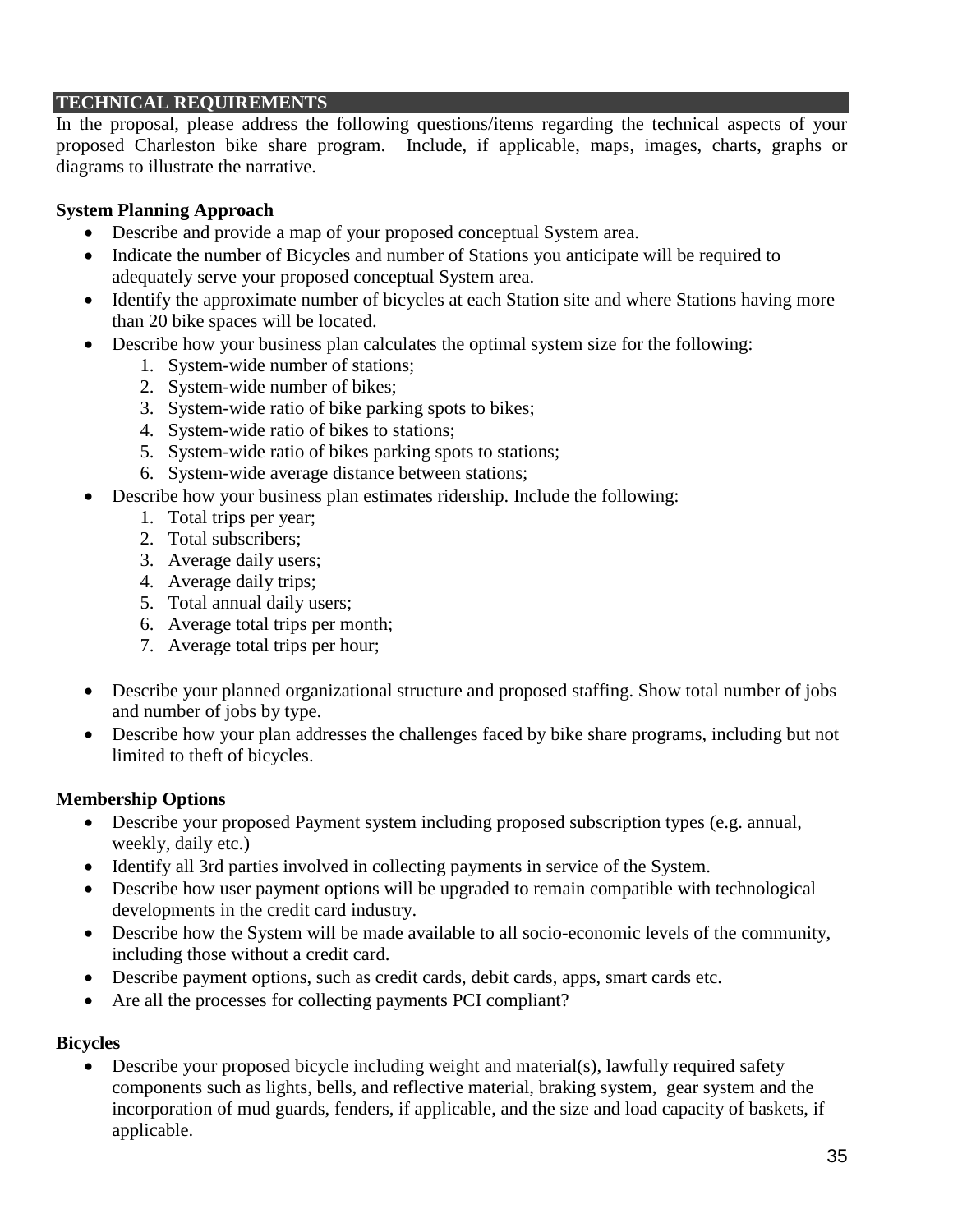- Describe how GPS and Radio Frequency ID will be incorporated into the bicycle design.
- Bicycles should have 26" or larger puncture resistant tires. Describe your puncture resistant tires.
- Describe any lock on the bicycle that would enable users to secure bikes to a non-system bike rack.
- The Bicycle drivetrain should be low-maintenance and covered to prevent clothing, debris and other objects from interfering in its free operation. Describe the drivetrain.
- Set forth the anticipated useful life of a typical bicycle in the System.
- Are your bicycles manufactured in the United States of America?

## **Stations**

- Describe and provide a drawing of your typical Station layout. Indicate all proposed roadwork (e.g. striping, road markings, safety treatments).
- Provide dimensional requirements (length, width, and height) of your average and minimum-sized station
- Show the layout of the Station and components as they would be configured in an average sized parking space or along a sidewalk.
- Provide a photograph, image or rendering of your Station, in an empty and full condition.
- Is the Station capable of modification to address issues specific to the City?
- Explain how Stations will be secured.
- Describe features of the Station designed to enhance its visibility, particularly at night.
- Describe the locking mechanism that will be used to secure a Bicycle at a Station.
- Describe how the Station will convey safety information and laws affecting bicyclists?
- Describe the process for situations where a user wants to return a bike to a Station that is full or obtain a bike from a Station that is empty?

## **Bicycle/Station Computer System & Operations**

- Describe the Bicycle or Station Computer Interface. Specify the interface style (touch screen, buttons etc.), to include visibility in natural conditions.
- Indicate how users know which Bicycles are available for use and when a Bicycle has been properly returned.
- Describe instructions at the Bicycle or Station for reporting problems with the System.
- Can registration, payment and execution of user agreements be made on-site?
- Indicate which types of passes (daily, weekly, annual etc.) can be purchased from the Bicycle or Station Interface.
- Describe the means of payment accepted at a Bicycle or Station Interface, credit card, debit card, app, smart card etc.

## **Database/Website/Apps**

- Describe the System Website and its architecture. Include the approximate number and type of pages and example screenshots if possible.
- Describe how a user registers and enrolls in the System by way of the System website.
- Describe how the Website allows users to search for Station locations. Please list all options.
- Describe how the Website is accessible from desktop and laptop computers and hand-held wireless devices such as smartphones and other web-enabled devices?
- Describe applications for smartphones or other web-enabled mobile devices.
- Does your website have the capacity to convey bicycle safety information, laws, and/or warning affecting bicyclists?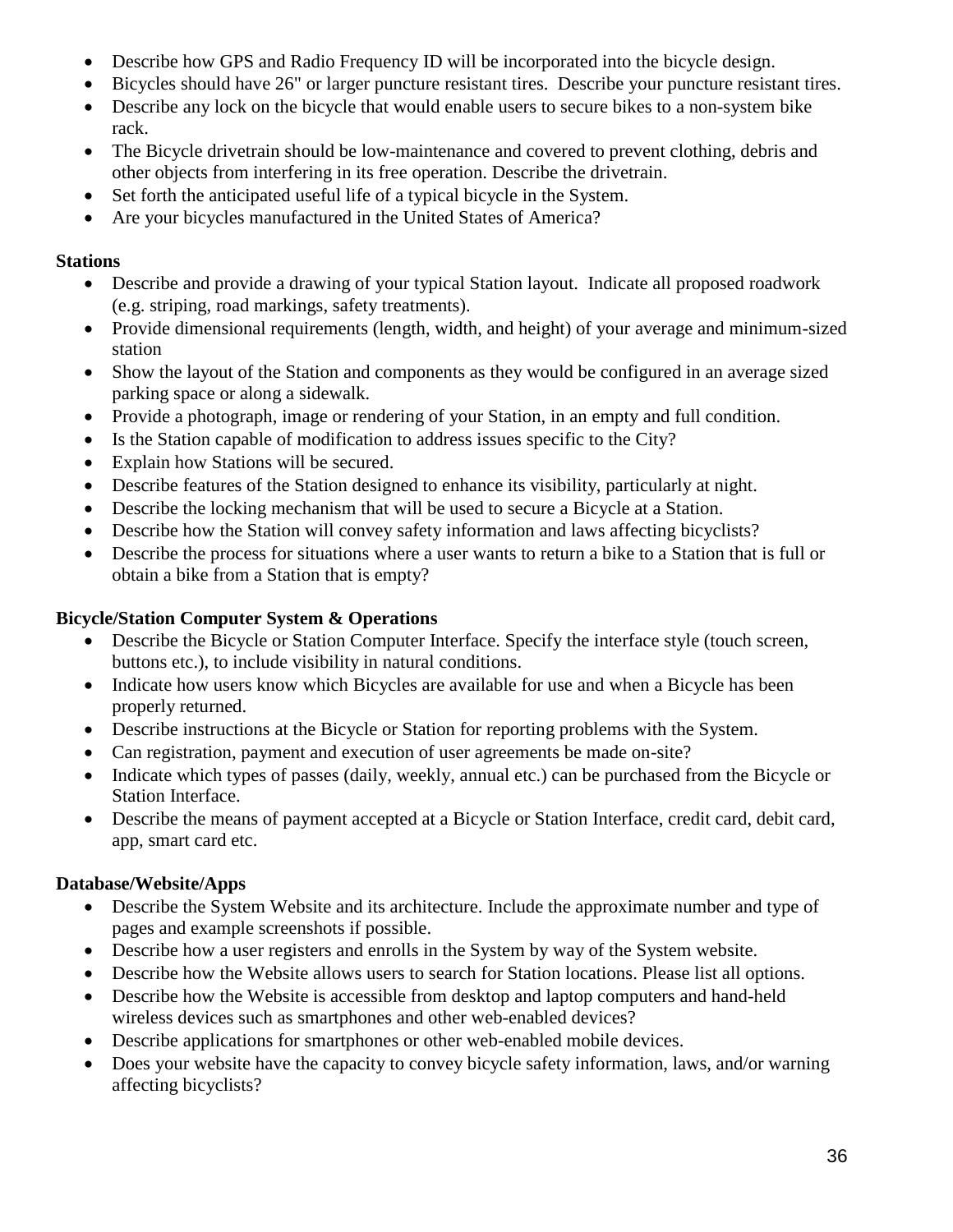## **System Operations, Maintenance & Staff**

- Describe your staffing cycle.
- Set forth times when customer service is available.
- Outline your Maintenance Plans and provide a schedule for routine maintenance, cleaning and replacement of Bicycles and Stations.
- Explain how you will manage and coordinate Bicycle repair, tracking and repossession of Bicycles that are not returned within 24 hours, and responding to service and maintenance alerts.

## **Fleet Redistribution**

- Describe the vehicles that will be used for redistribution.
- What percent of all trips do you estimate will require rebalancing assistance?
- How many vehicles and employees will be available for rebalancing during peak demand hours for rebalancing?

## **Promotions/Marketing**

- Describe the proposed System Promotion Plan(s).
- Identify all 3rd parties involved in Promotions in service of the System.
- Describe your proposed media strategy for both before the System opens, and after the System is operational.
- Describe how you will encourage System users to abide by City and State traffic regulations.

## **Performance Metrics**

The Contractor should provide monthly reports to the City analyzing system operations including information such as usage statistics, origin/destination, new subscribers, etc. At a minimum, the Contractor should be able to provide the following reports to the City:

- Bicycles in service and Percentage of Bicycles in service -daily.
- Bicycle routine maintenance inspection -monthly.
- Bicycle Distribution or Bicycle/Dock ratio or other method to be decided by Offeror -daily
- Website in Service -Percentage of time that the Website is in service -weekly.

At a minimum, the Contractor should be able to generate the following reports through a web-based dashboard and data portal:

- Station Availability -Daily- Instances of full/empty stations by 15 minute increments.
- Station Deployment -Daily- Number of stations deployed.
- Bicycle Availability -Daily- Number of bicycles deployed for revenue service.
- Customer Service Call Data -Daily- Number of calls
- Ridership by Member Type -Daily- Report the number of rentals and trips by day.
- Trip Duration -Daily- Trip duration by user class in 30 minute increments.
- Miles Traveled -Monthly- total miles traveled by user class.
- Station Performance -Weekly- Rentals and returns by station.
- Annual Members -Monthly-Weekly-Three Day New and Cumulative members.
- Casual Users -Daily- New and Cumulative members.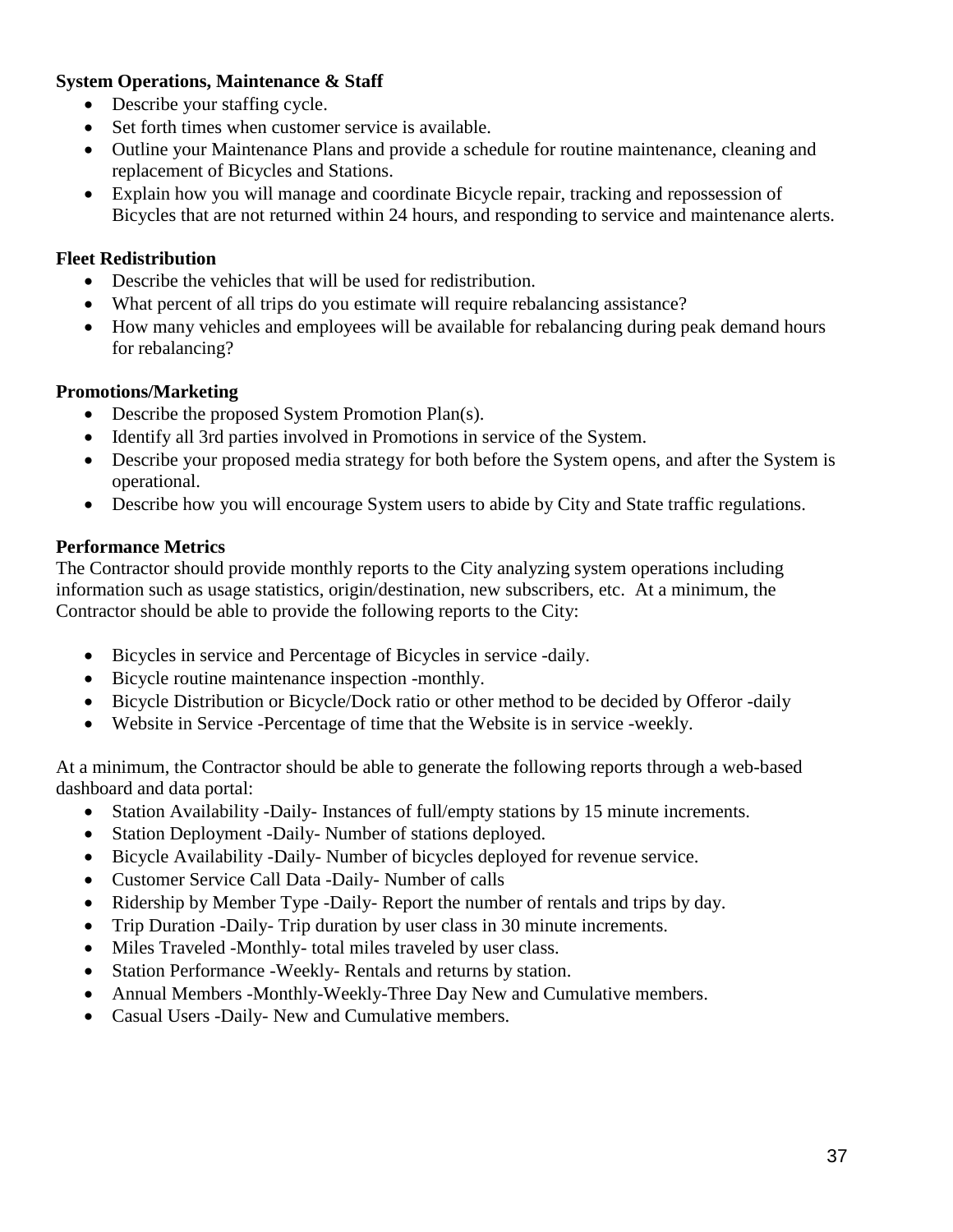## **BUSINESS MODEL REQUIREMENTS**

#### **Financial Budget**

Offers should provide an estimated operating budget, costs, funding sources, operating revenue, and pricing structure, including the start-up costs. This should be provided in the format provided below.

Estimated Operating Budget Including All Operating Costs and Revenues. Includes a line break down of all operating costs and revenues

Estimated Capital Costs, including but not limited to start-up, upgrades, replacement, of the proposed System. Include a line item breakdown for each capital costs including, but not limited to, equipment manufacture and purchase, installation, website development etc.

Offerors should note the revenue source parameters listed below when developing the Business Model for their proposed systems. Please note that all revenue sources are subject to the City approval.

#### **Membership and User Fees**

All rates and proposed rate increases are subject to the City's approval.

#### **Advertising and Sponsorship**

- All proposed advertising and sponsorship placement(s) are subject to the City's approval.
- Advertising on stations and bicycles may be limited in certain areas of the City.
- Additional Advertising and Sponsorship Options:
	- 1. Membership swipe card/keys;
	- 2. User receipts;
	- 3. Maintenance vehicles;
	- 4. Staff uniforms;
	- 5. Launch campaign;
	- 6. Media partnerships;
	- 7. Website;
	- 8. Mobile application(s);
	- 9. Printed maps and materials;
	- 10. Registration packets and System newsletters; and
	- 11. Safety campaigns.

All advertising and sponsorship placement opportunities are subject to the City's approval and must comply with local and state laws on advertising. Opportunities other than those listed above may be included, as a line item, but should not be relied upon in the Business Model.

System Naming Rights: The naming rights are subject to the City's approval. Accordingly, naming rights may be listed as a separate line item, but should not be set forth as an assumption or relied upon in the Business Model.

Estimated Profit Margin Sources and Values including the level(s) and percentages(s) of revenue to be shared, if any, with the City.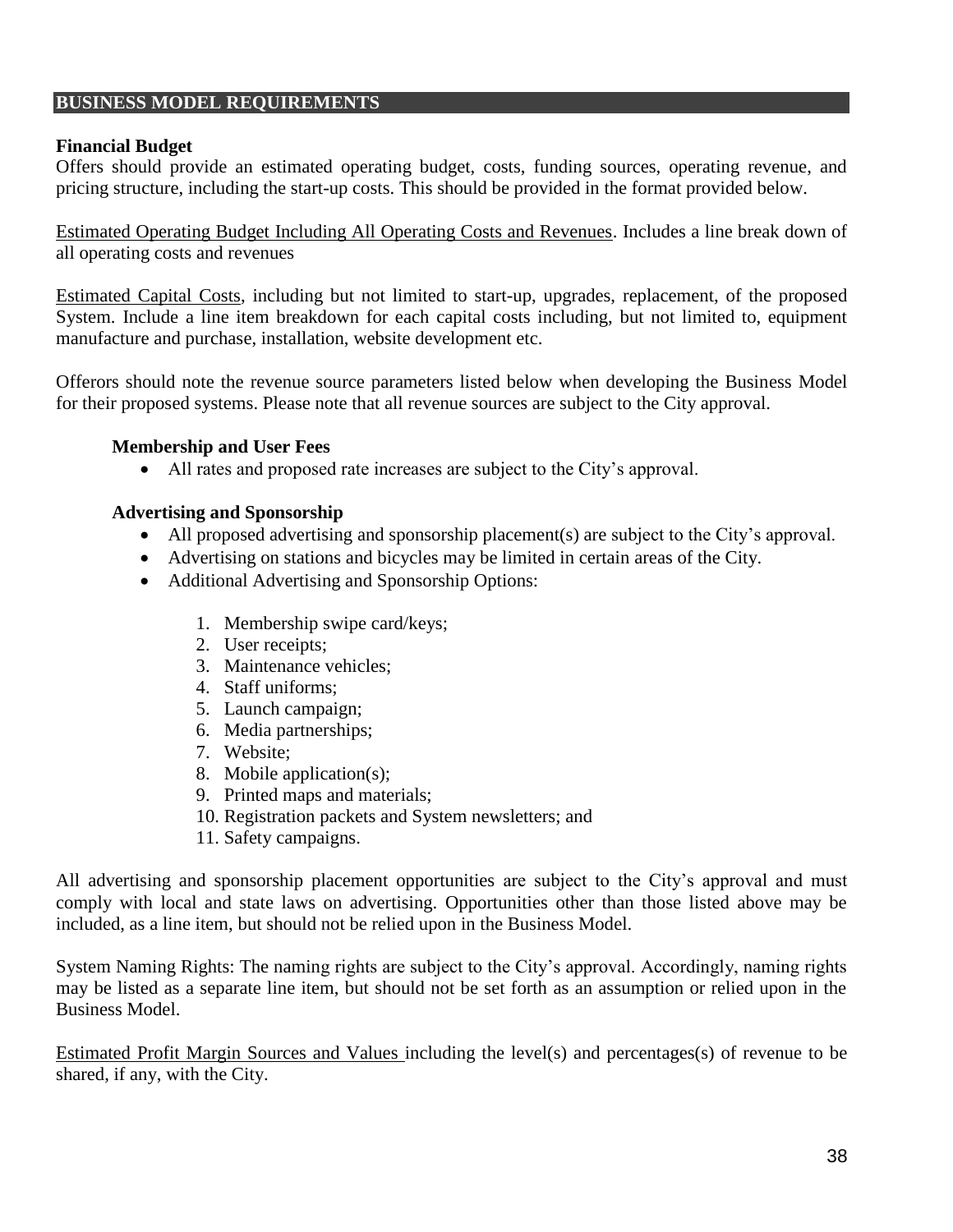## **Business Model Questions**

Offerors should address the following questions/items in their Business Model (include, if applicable, maps, images, charts, graphs or diagrams):

- Does the Offeror anticipate that the proposed System will generate revenues to cover its operating costs?
- Do you have the ability to guarantee operation of the system for the contract period?
- What is your proposed pricing structure for membership fees (e.g. annual, weekly, daily etc.) and trip fees (e.g. 30 min., 60 min, 90 min. etc.)
- Are proposed membership and user fees in line with membership and user fees currently used by comparable bike share systems around the country?
- Describe how your financial system allows the City the ability to determine the cost (or revenue) it would pay (or receive) from adding a station or participating in the system?
- Describe how your Business Model could incorporate the addition of other nearby jurisdictions into the System.
- Describe your firm's experience launching a multi-jurisdictional bike share program.
- What percentage of your annual revenue is derived from advertising?
- What will be your financial commitment to marketing?
- Describe your involvement with obtaining sponsorships and provide examples with respect to this involvement with sponsorships with other jurisdictions.

## **Implementation Schedule**

Offerors should discuss the timeline of critical tasks and how the Offeror intends to implement the system from planning and marketing to testing and launching the system. This should include the milestone dates from contract signing through delivery, installation, and system launch.The milestone dates should include the following:

|     | <b>Milestones</b>                                                          | <b>Schedule</b> |
|-----|----------------------------------------------------------------------------|-----------------|
| 1.  | Initial Development of Promotion/Marketing Plans                           |                 |
| 2.  | Final Development of Promotion/Marketing Plans                             |                 |
| 3.  | Beginning date of evaluation for System Area and Station/Bicycle Locations |                 |
| 4.  | Final date of evaluation for Station/Bicycle Locations                     |                 |
| 5.  | Initial Development of Public Outreach Plan                                |                 |
| 6.  | Final Development of Public Outreach Plan                                  |                 |
| 7.  | Begin Public Outreach                                                      |                 |
| 8.  | Initial Development of Station Siting Plans                                |                 |
| 9.  | Final Development of Station Siting Plans                                  |                 |
| 10. | Web Development/Testing                                                    |                 |
| 11. | Procurement of Bicycles/Stations                                           |                 |
| 12. | Hiring Core Launch Team                                                    |                 |
| 13. | Lease & Build out HQ                                                       |                 |
| 14. | Hiring & training of launch team                                           |                 |
| 15. | Receiving equipment (Bikes, Stations, etc.)                                |                 |
| 16. | Assembly & Installations Stations/Bicycles                                 |                 |
| 17. | <b>Distribution Stations/Stations Locations</b>                            |                 |
| 18. | Software Development                                                       |                 |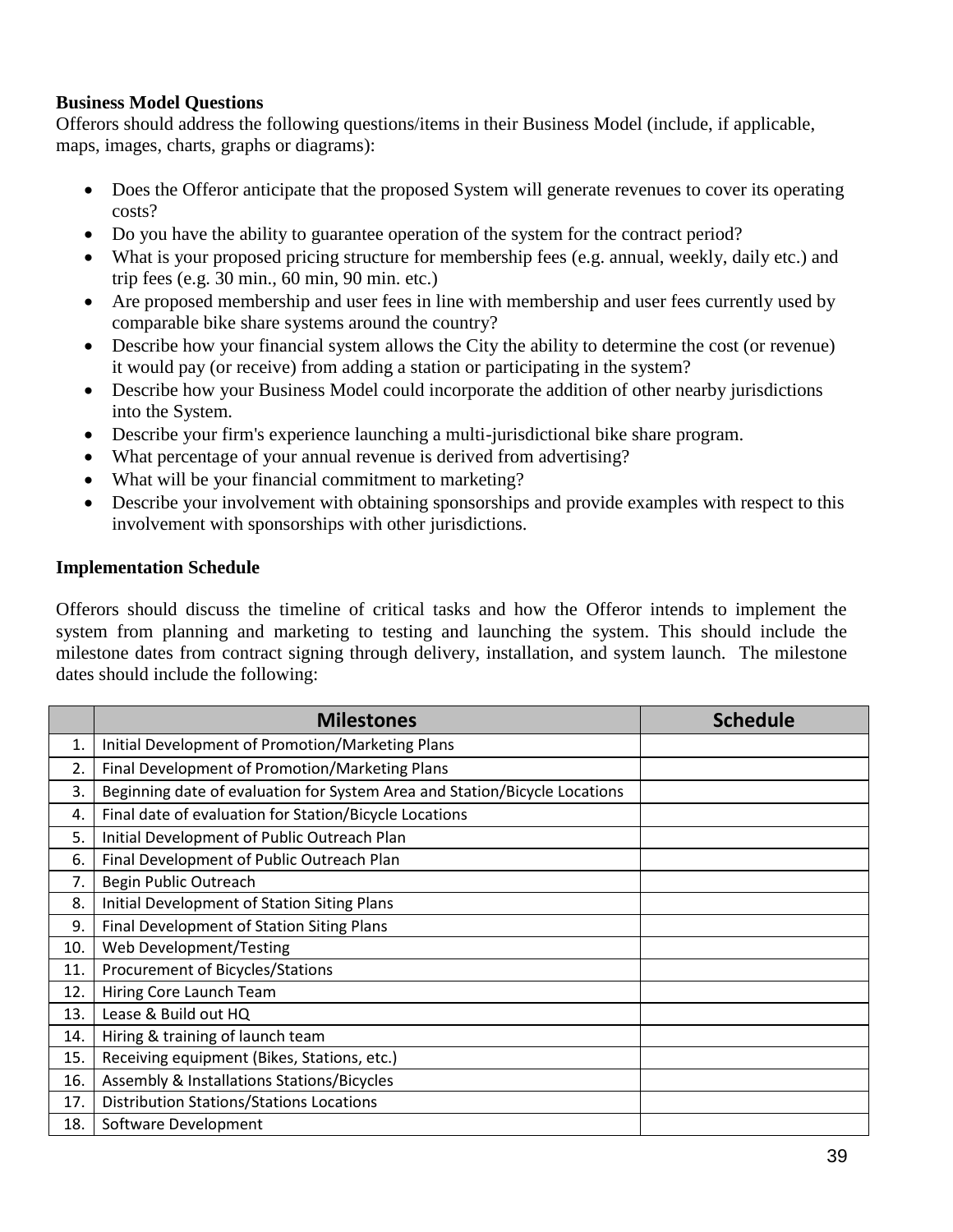| 19. | Software Deployment in Central Computer System and Kiosks              |  |
|-----|------------------------------------------------------------------------|--|
| 20. | Knowledge Transfer (Training Staff)                                    |  |
| 21. | Initial & Final Development of Maintenance and Cleaning Plan           |  |
| 22. | <b>Fully Operational Website</b>                                       |  |
| 23. | Implementation of Fleet Distribution Plan (staffing & fleet assembled) |  |
| 24. | Beta Testing and Slow Launch                                           |  |
| 25. | Full Public Launch of Phase 1 System                                   |  |
|     |                                                                        |  |

## **SECTION III – PROPOSAL SUBMISSION REQUIREMENTS**

## **RESPONSE FORMAT AND ORGANIZATION**

To assure similarity in proposal presentation and allow the evaluation team to easily compare competing proposals, Offerors shall include, in the order described, the material indicated below. It is not the intent of the City to constrain Offerors with regard to content, but to assure that the specific requirements set forth in this RFP are addressed in a uniform manner amenable to Evaluation and Selection Committee review. Offerors may include additional sections or appendices if desired, to present additional or pertinent information. Offerors should submit information in a concise and responsive manner for every requirement. Non-responsive or incomplete answers to information requests and/or City requirements may lead to disqualification of the Offeror's submittal. The following describes, in more detail, what is required of an Offeror's proposal.

Proposals are to be prepared in a manner designed to provide the City with a straightforward presentation of the Offeror's capability to satisfy the requirements of this RFP. All copies should be printed, doublesided where possible, on 8½ x 11" paper and bound in a single volume. All documentation submitted with the proposal should be bound in that single volume, where practical.

The written proposal shall be signed by an individual authorized to bind the Offeror. The proposal shall provide the name, title, postal address, email address, and telephone number of individuals with authority to contractually bind the company and who may be contacted during the period of the contract.

The proposal shall contain the following:

- a. Cover page All proposals should be clearly marked **"15-P035R – Charleston Bike Share Program"**
- b. Signed Letter of Transmittal Offeror shall provide a one-page Letter of Transmittal that is signed by an individual authorized to bind the Offeror. The Letter of Transmittal shall include the name of the Offeror, contact person, title, postal address, telephone number, fax number, and e-mail address of the individual with authority to contractually bind the company and who may be contacted during the period of the contract.
- c. Table of Contents clearly identified material contained in the proposal
- d. "Statement of Qualifications" as described in the Scope of Work
- e. Proposal including:
	- a. Project Summary Brief statement of overall approach to delivery/operation of the Charleston Bike Share Program in Charleston
	- b. Technical aspects of the proposal
	- c. Business Model and Implementation Schedule
- f. Signed forms and Addenda All forms from this RFP requiring signature must be included in the proposal.
- g. Appendices Additional materials supporting the proposal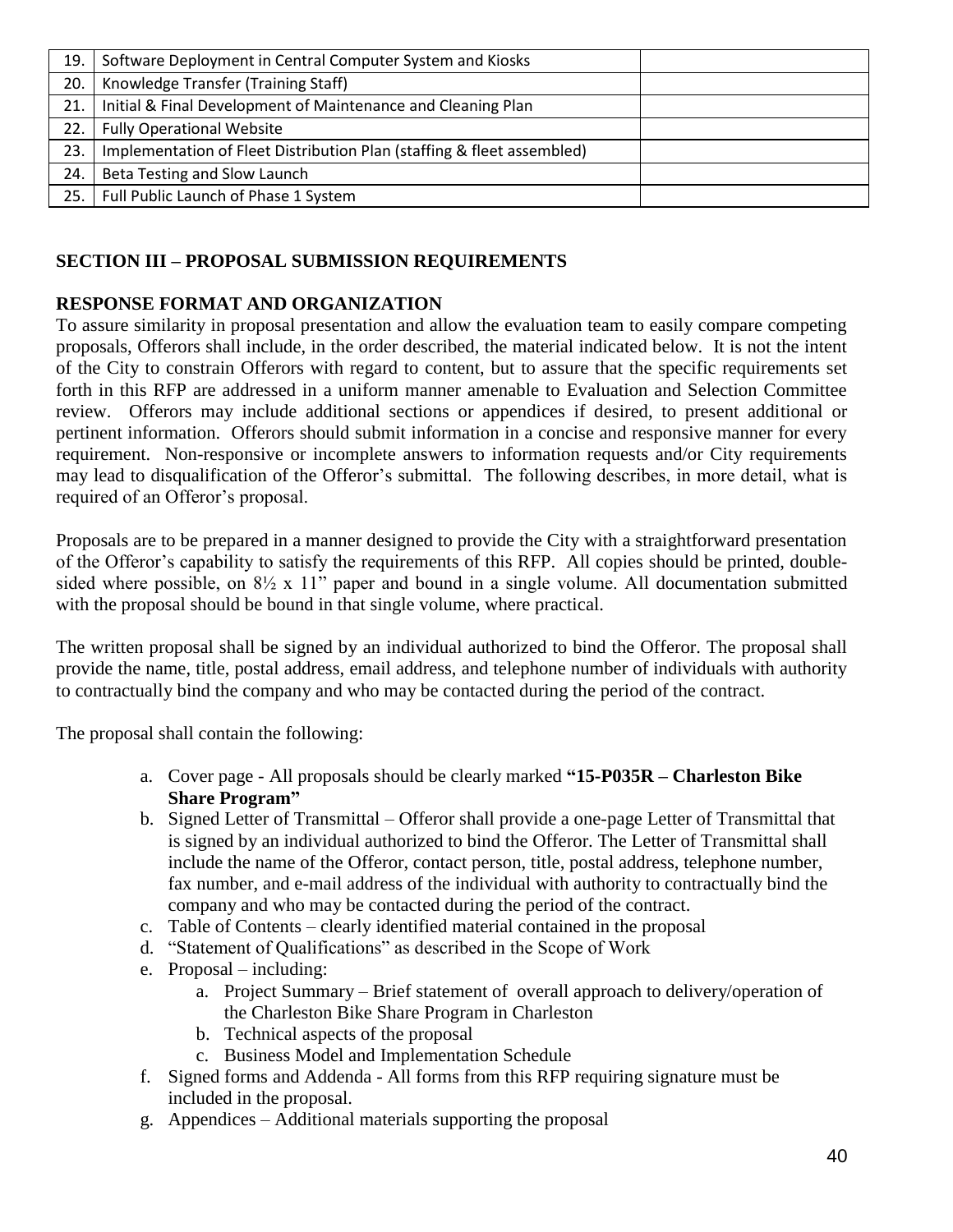# **ATTACHMENT A Map Lower Peninsula Streets**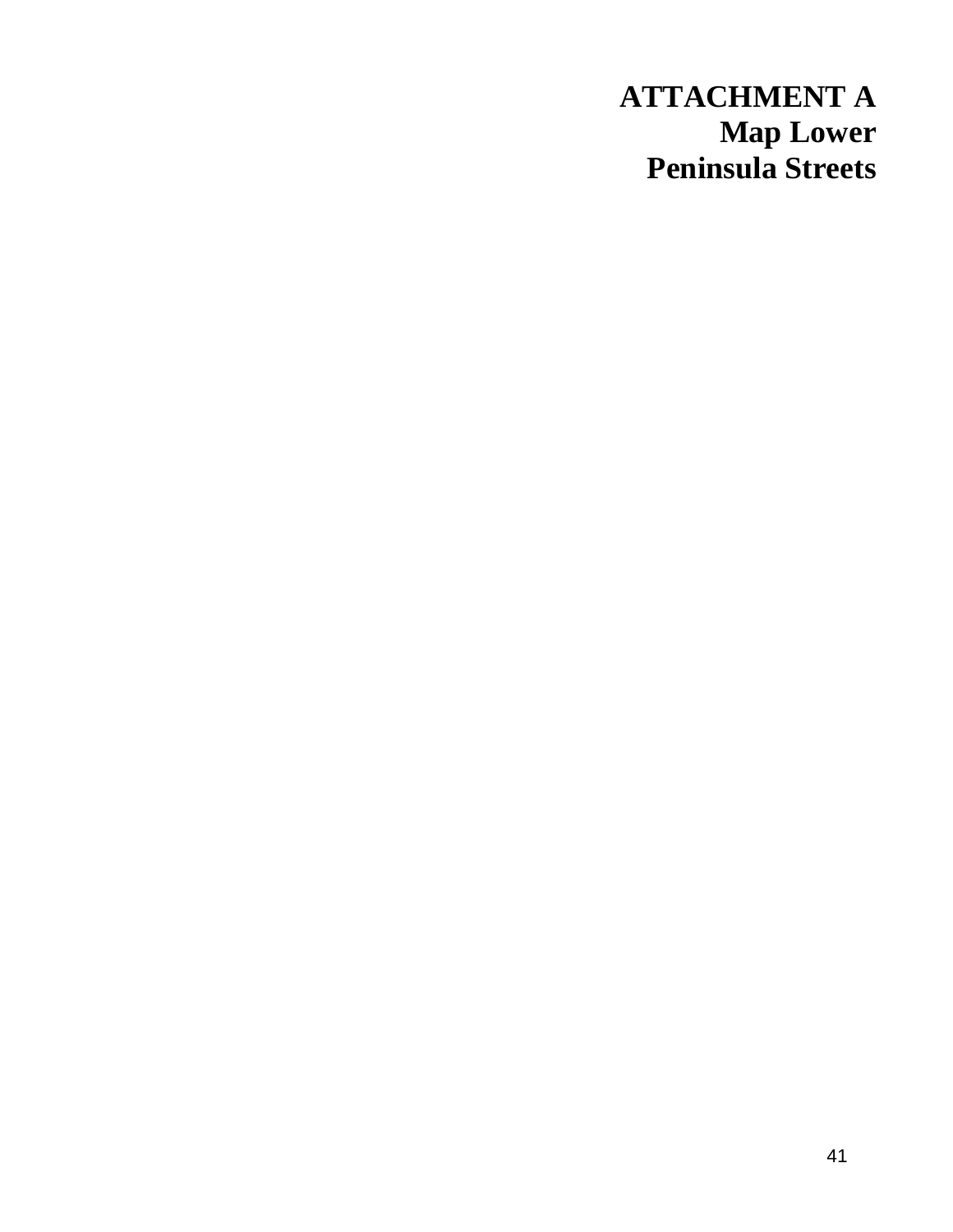# **ATTACHMENT B Charleston Vehicle Sharing Study**